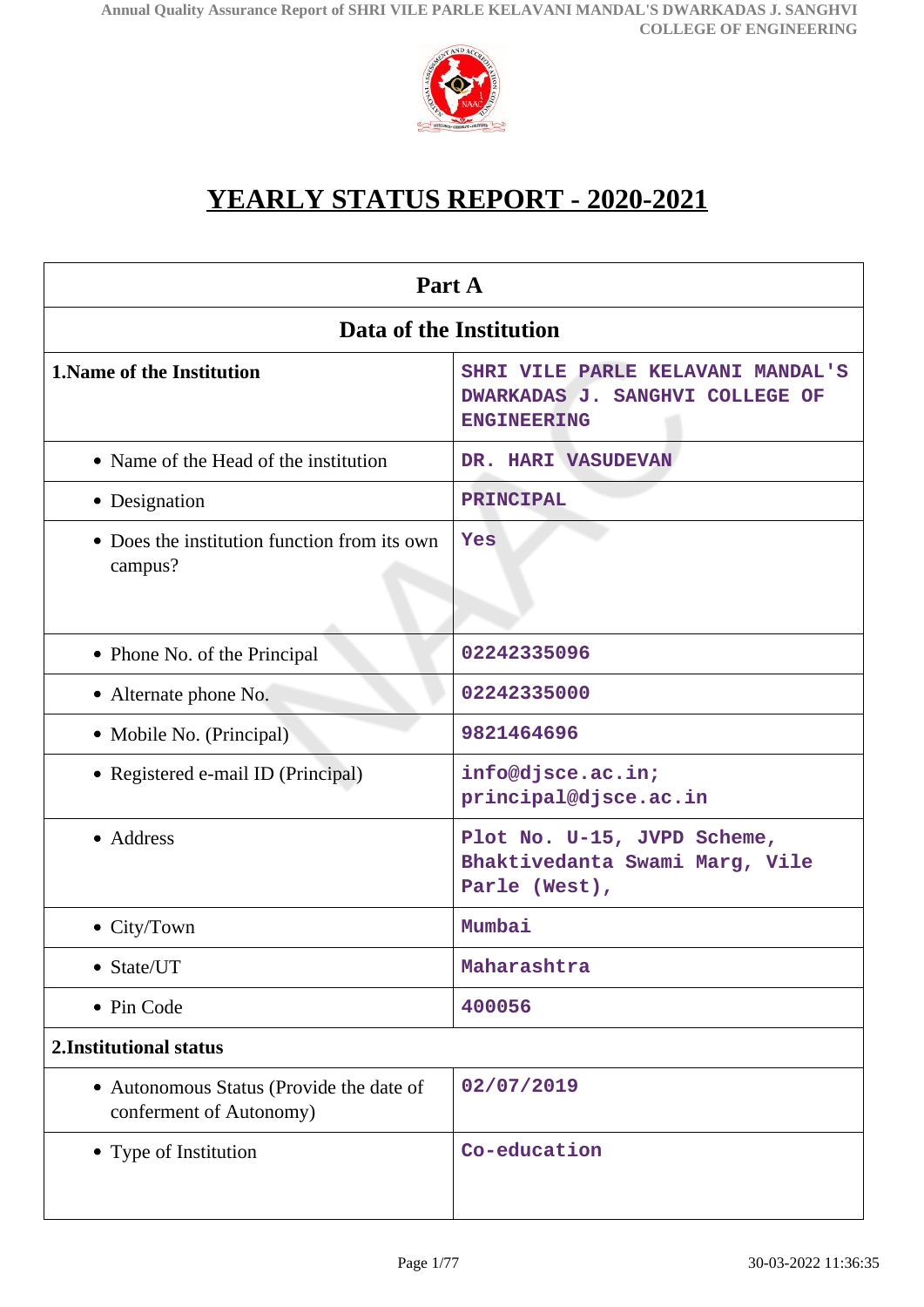| • Location                                                                 | Urban                                                                                                                                                                            |
|----------------------------------------------------------------------------|----------------------------------------------------------------------------------------------------------------------------------------------------------------------------------|
| • Financial Status                                                         | Self-financing                                                                                                                                                                   |
| • Name of the IQAC Co-ordinator/Director                                   | Dr. Vijayakumar Kottur N                                                                                                                                                         |
| $\bullet$ Phone No.                                                        | 02242335032                                                                                                                                                                      |
| • Mobile No:                                                               | 9869363683                                                                                                                                                                       |
| • IQAC e-mail ID                                                           | vijaykumar.kottur@djsce.ac.in                                                                                                                                                    |
| 3. Website address (Web link of the AQAR<br>(Previous Academic Year)       | https://www.djsce.ac.in/Common/Up<br>loads/ContentTemplate/195 Down AQ<br>AR%202019-20.pdf                                                                                       |
| 4. Was the Academic Calendar prepared for<br>that year?                    | Yes                                                                                                                                                                              |
| • if yes, whether it is uploaded in the<br>Institutional website Web link: | https://www.djsce.ac.in/Common/Up<br>loads/ContentTemplate/173_Down_Ac<br>ademic%20Calendar%20-%20Odd%20Sem<br>%20-%202020-21%20-%20B. Tech%20(SY<br><u>),%20T.E.,%20B.E.pdf</u> |

### **5.Accreditation Details**

| Cycle                                  | Grade | <b>CGPA</b> | Year of<br>Accreditation | Validity from         | Validity to |
|----------------------------------------|-------|-------------|--------------------------|-----------------------|-------------|
| Cycle 1                                | А     | 3.18        | 2019                     | 18/10/2019 17/10/2024 |             |
| <b>6.Date of Establishment of IQAC</b> |       |             | 13/07/2015               |                       |             |

**7.Provide the list of Special Status conferred by Central and/or State Government on the Institution/Department/Faculty/School (UGC/CSIR/DST/DBT/ICMR/TEQIP/World Bank/CPE of UGC, etc.)?**

| Institution/Depart   Scheme<br>ment/Faculty/Sch<br>ool |     | <b>Funding Agency</b> | Year of Award<br>with Duration | Amount |
|--------------------------------------------------------|-----|-----------------------|--------------------------------|--------|
| Nil                                                    | Nil | <b>Nil</b>            | Nil                            | Nil    |

**8.Provide details regarding the composition of the IQAC:**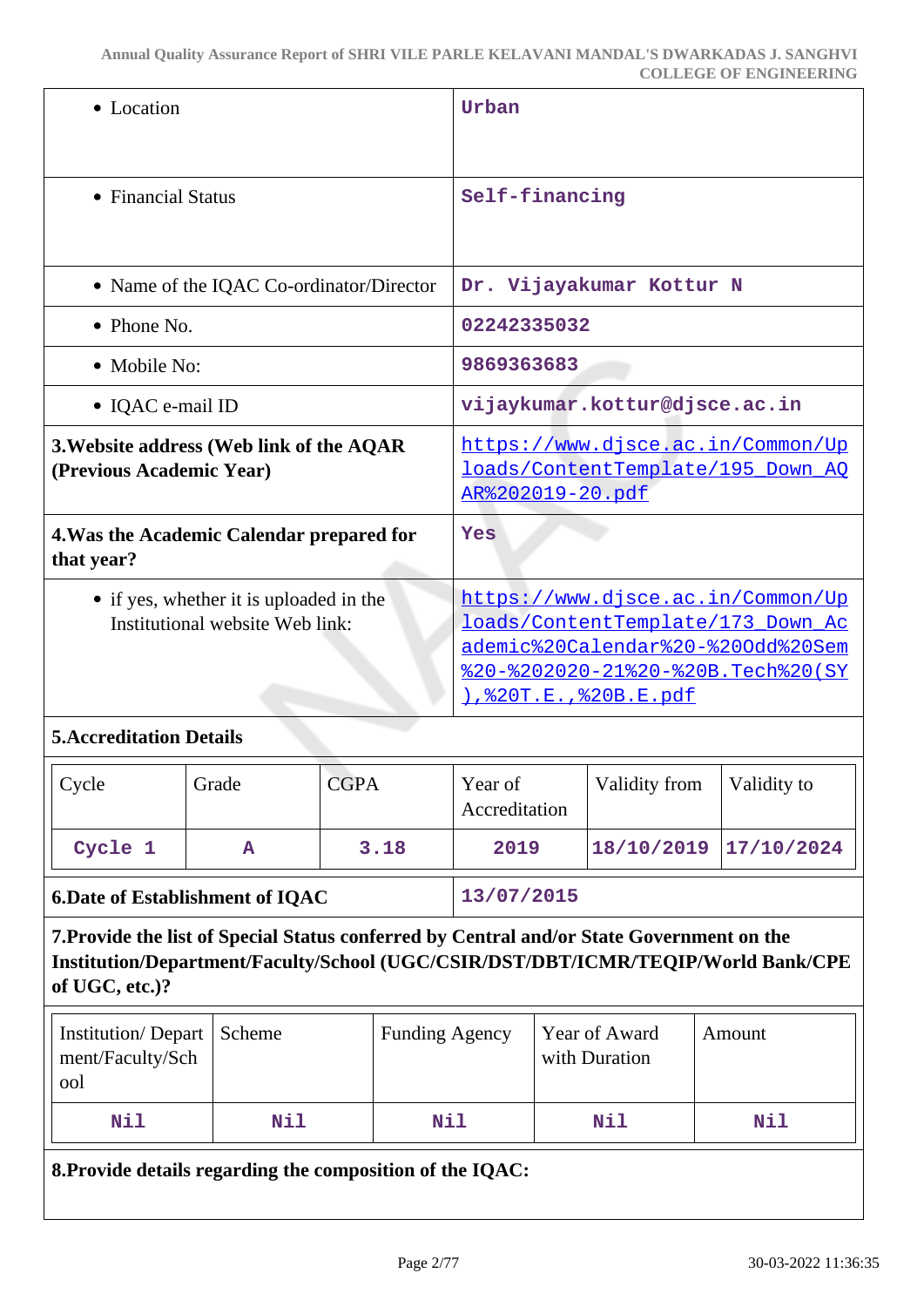| • Upload the latest notification regarding the<br>composition of the IQAC by the HEI                                     | <b>View File</b> |
|--------------------------------------------------------------------------------------------------------------------------|------------------|
| 9. No. of IQAC meetings held during the year                                                                             | $\overline{2}$   |
| • Were the minutes of IQAC meeting(s) and<br>compliance to the decisions taken<br>uploaded on the institutional website? | Yes              |
| • If No, please upload the minutes of the<br>meeting(s) and Action Taken Report                                          | No File Uploaded |
| 10. Did IQAC receive funding from any<br>funding agency to support its activities during<br>the year?                    | <b>No</b>        |
| • If yes, mention the amount                                                                                             |                  |

### **11.Significant contributions made by IQAC during the current year (maximum five bullets)**

**Academic Audit The purpose of an academic audit is to encourage programs to evaluate their "education quality processes" - the key faculty activities required to produce, assure and regularly improve the quality of the teaching and learning process. The Academic Audit, is conducted every semester by IQAC and once in a year by an external expert recommended by IQAC cell and appointed by the Head Of the institute. The Internal Academic Audit for the Academic year 20-21, was conducted on 05th and 06th May 2021 for all programs. The Academic Audit focused on five elements, namely, Curriculum & Cocurriculum design, Learning Objectives & Outcomes, Teaching & Learning Process, Student Learning Assessment and Quality Assurance in Education. During audit, each auditor checked the respective faculty member's approach towards educational decision- making and the way they organized their work, using the resources available to them. It was highlighted that working collectively to provide a quality education in the best interests of the program and student learning is important.**

**Participation in NIRF Rankings and others IQAC committee conducted a session on 21st July, 2020, wherein it was suggested to take part in National Institutional Ranking Framework (NIRF 2021) and other ranking agencies. Coordinators from each department (15 participants) were briefed about the various parameters, on which**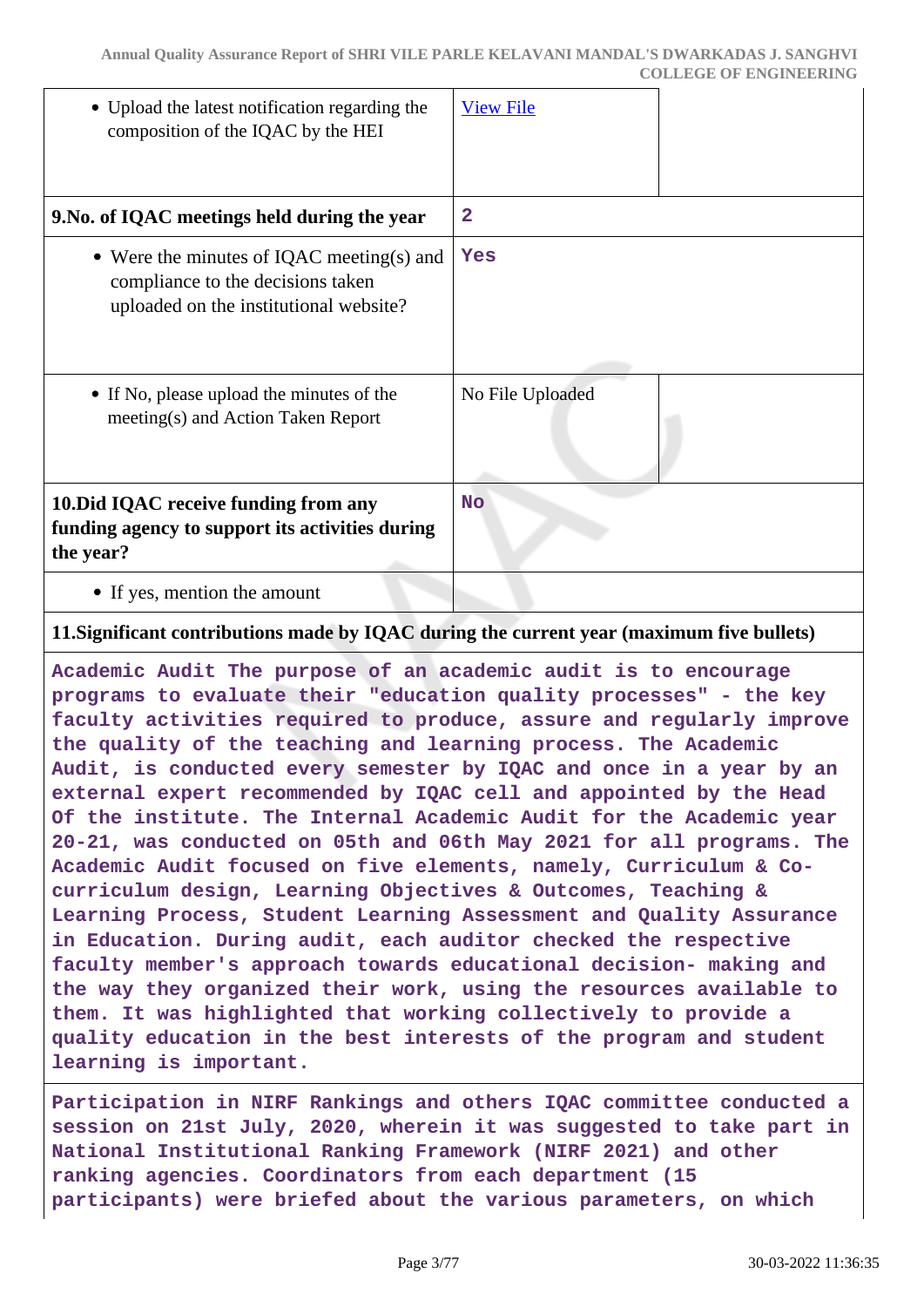**NIRF ranks institutions across the country. The institute's strength and weak areas on the basis of these parameters were discussed and an action plan to strengthen the weak areas was proposed.**

**Faculty development program on "Applications of Power Automate, Power Virtual Assistant for AI Educational Bot" An online one day workshop on "Applications of Power Automate, Power Virtual Assistant for AI Educational Bot" was organised on 5th June 2020 for the faculty members of the institute. The objective of this FDP was to acquaint participants with the emerging trends in Education and keep them at pace with the growing influence of AI and automation in this field. Dr. Ramchandra Mangrulkar, Associate Professor in the department of Computer Engineering was the speaker for the workshop. He provided the participants with hands-on and practical based training on the use of Power Automate and Power Virtual Assistant tools. Integration of Power Automate and Power Virtual Assistant for creating AI Educational Bots were also explained.**

**Placement Workshop A workshop was organised on 7th March 2021 to groom the students of first, second and third year for corporate placements. The workshop was led by Prof. Tushar Sawant. During the workshop, criteria relevant for core jobs, required skills, behaviour issues and student perspectives were discussed. Career opportunities after graduation, such as civil services and its related examinations, higher studies, entrepreneurship, etc. were also discussed. Mr. Saurav Shah (TCS), Mr. Dhruv Kadakia (Data Analyst at Jio Saavn), Ms. Kekti Godse (JPMC Finance) and Mr. Anuj Sardesai, (TresVista) interacted with the participants during the workshop and shared their experiences.**

**State level project based competition - DJ Spark DJ Spark, a state level project based competition was organised on 10th April 2021. Students from second, third and final year participated in the competition. The students initially had to prepare a technical paper of an on-going project in the IEEE format. The faculty members of the department of EXTC assessed their submissions and the shortlisted teams were given a chance to exhibit their projects. The winners were awarded with cash prizes and other exciting prizes. The competition proved to be an inspiration to budding engineering students and gave them an incentive to indulge in application-based learning. It encouraged the students to step outside of their comfort zones, expand their knowledge and build innovative projects, catering to an array of applications.**

**12.Plan of action chalked out by IQAC at the beginning of the academic year towards quality enhancement and the outcome achieved by the end of the academic year:**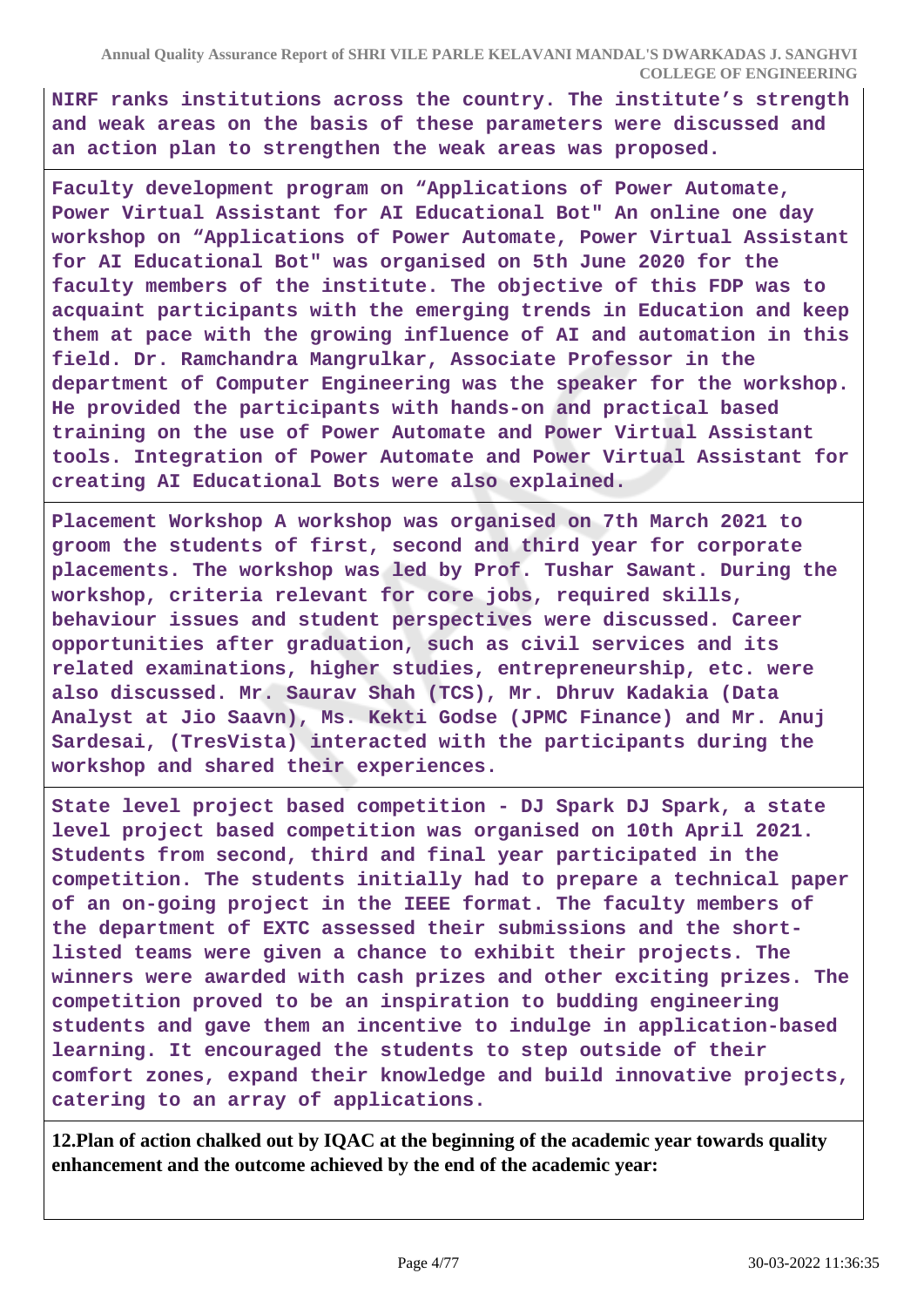| Plan of Action                                                                                                                                           | Achievements/Outcomes                                                                                                                                                                                                                                                                                                                                                                                                                   |
|----------------------------------------------------------------------------------------------------------------------------------------------------------|-----------------------------------------------------------------------------------------------------------------------------------------------------------------------------------------------------------------------------------------------------------------------------------------------------------------------------------------------------------------------------------------------------------------------------------------|
| To improve placements<br>Mock tests were conducted                                                                                                       | Maximum number of students<br>participated and improvement in<br>placement Workshop on Placement<br>on 7th March, 2021                                                                                                                                                                                                                                                                                                                  |
| Training teams to apply for NIRF<br>and other surveys                                                                                                    | Listed in top 250 colleges under<br><b>NIRF Survey</b>                                                                                                                                                                                                                                                                                                                                                                                  |
| Research Approval Committee<br>(RAC) meetings & Annual Progress<br>Seminar (APS) to monitor the<br>progress of research scholars<br>pursuing PG and PhD. | 6 monthly progress evaluation is<br>in place and few research<br>scholars are awarded with PhD<br>Degree                                                                                                                                                                                                                                                                                                                                |
| Promotion of live ongoing<br>projects on Racing Cars                                                                                                     | 9 teams participated in<br>different National &<br>International Events and<br>won prizes                                                                                                                                                                                                                                                                                                                                               |
| Preparation for project<br>competition DJ Nirmati, DJ<br>Strike, DJASCII, Avishkar                                                                       | Students participated<br>enthusiastically and improved<br>skills                                                                                                                                                                                                                                                                                                                                                                        |
| Academic Audit                                                                                                                                           | Academic Audit done regularly                                                                                                                                                                                                                                                                                                                                                                                                           |
| Improving the Curriculam                                                                                                                                 | Syllabus of all third year UG<br>programmes have been updated and<br>the curriculum meets industry<br>standards. The syllabus revision<br>was carried out by a committee<br>involving external experts from<br>industries and academia.                                                                                                                                                                                                 |
| Training to faculty members                                                                                                                              | Faculty members from various<br>departments underwent training<br>through SAS & IBM courses, to<br>get updated with the emerging<br>technologies such as Visual<br>Analytics, BaseSas & Predictive<br>Modelling. • Faculty members<br>have completed Coursera courses<br>in the domain of teaching<br>pedagogy. All faculty members<br>successfully completed a minimum<br>of 2 courses which helped them<br>to effectively improve the |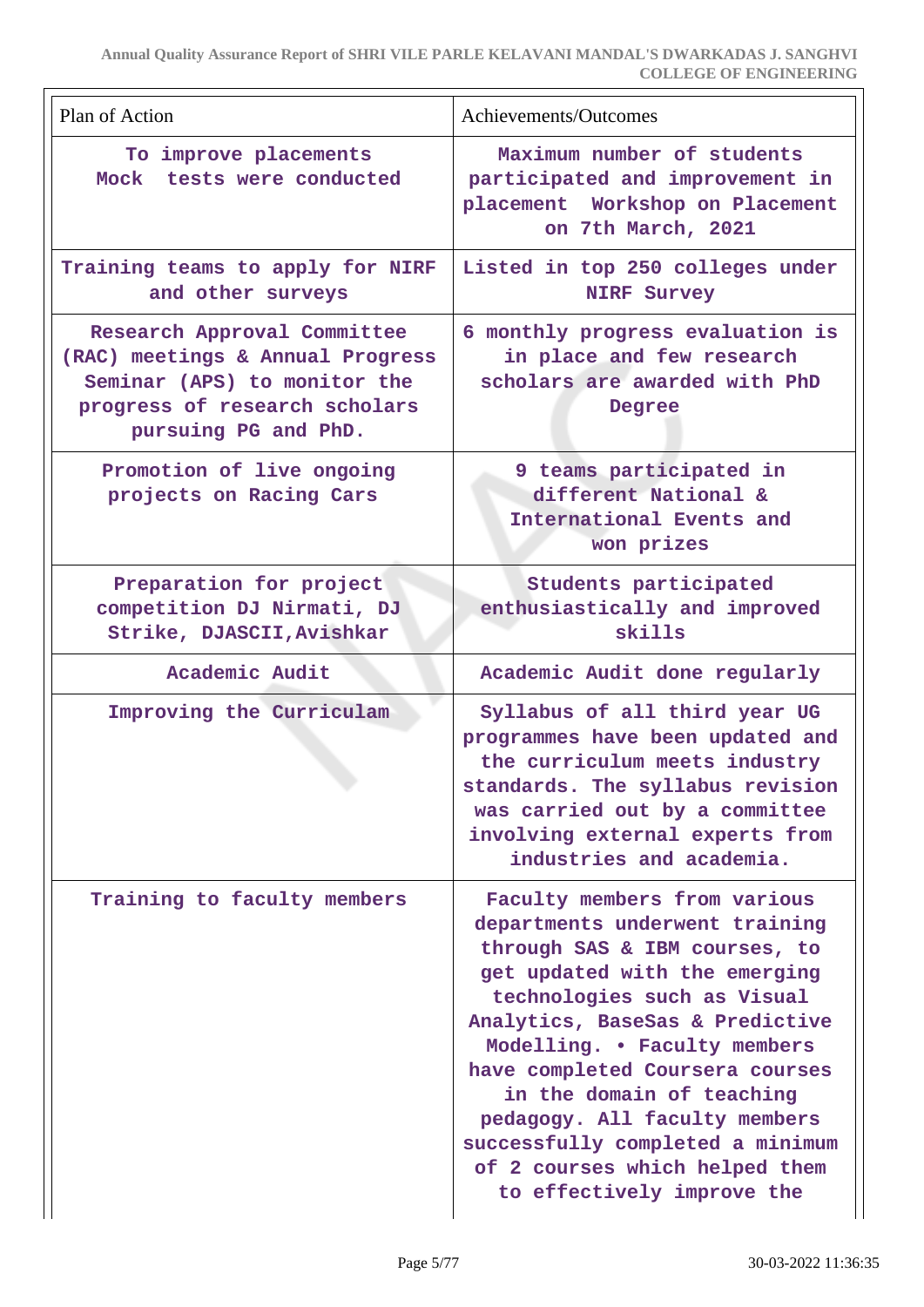|                                                                                 | teaching methodology. . During<br>the lockdown, faculty members<br>participated in 308 online<br>webinars/seminars, putting their<br>time to good use.                                                                                                                                                                                                                                                                                                          |
|---------------------------------------------------------------------------------|-----------------------------------------------------------------------------------------------------------------------------------------------------------------------------------------------------------------------------------------------------------------------------------------------------------------------------------------------------------------------------------------------------------------------------------------------------------------|
| Online Learning                                                                 | Online classes were also<br>conducted for IBM additional<br>certification courses. A total<br>of 141 students were trained for<br>IBM courses, under 3<br>specializations, such as AI&ML,<br>Data Analytics as well as IoT. .<br>The institute had an<br>understanding with Coursera on<br>the basis of which faculty and<br>students were offered access to<br>Coursera courses. A total of<br>7776 courses were completed by<br>960 unique course completers. |
| Promote faculty publication and<br>research activites                           | . 2 faculty members completed<br>their PhD during the academic<br>year. • A total of 95 papers<br>were presented & published by<br>Faculty members in Conference<br>Proceedings during the academic<br>year • 120 research papers were<br>published in various UGC<br>notified journals during the<br>academic year.                                                                                                                                            |
| Patent                                                                          | A total of 08 Patents and 10<br>copyrights were awarded during<br>the year 2020-2021.                                                                                                                                                                                                                                                                                                                                                                           |
| Oragnize various project<br>competions to promote studnt<br>research activities | · Departments of Computer<br>engineering and Information<br>Technology jointly organised<br>'DJASCII 2021' to provide a<br>platform for budding engineers<br>and researchers from all over<br>Maharashtra to share and<br>showcase their innovative ideas<br>in latest technologies. A of<br>total 85 projects from diverse<br>domains such as Artificial                                                                                                       |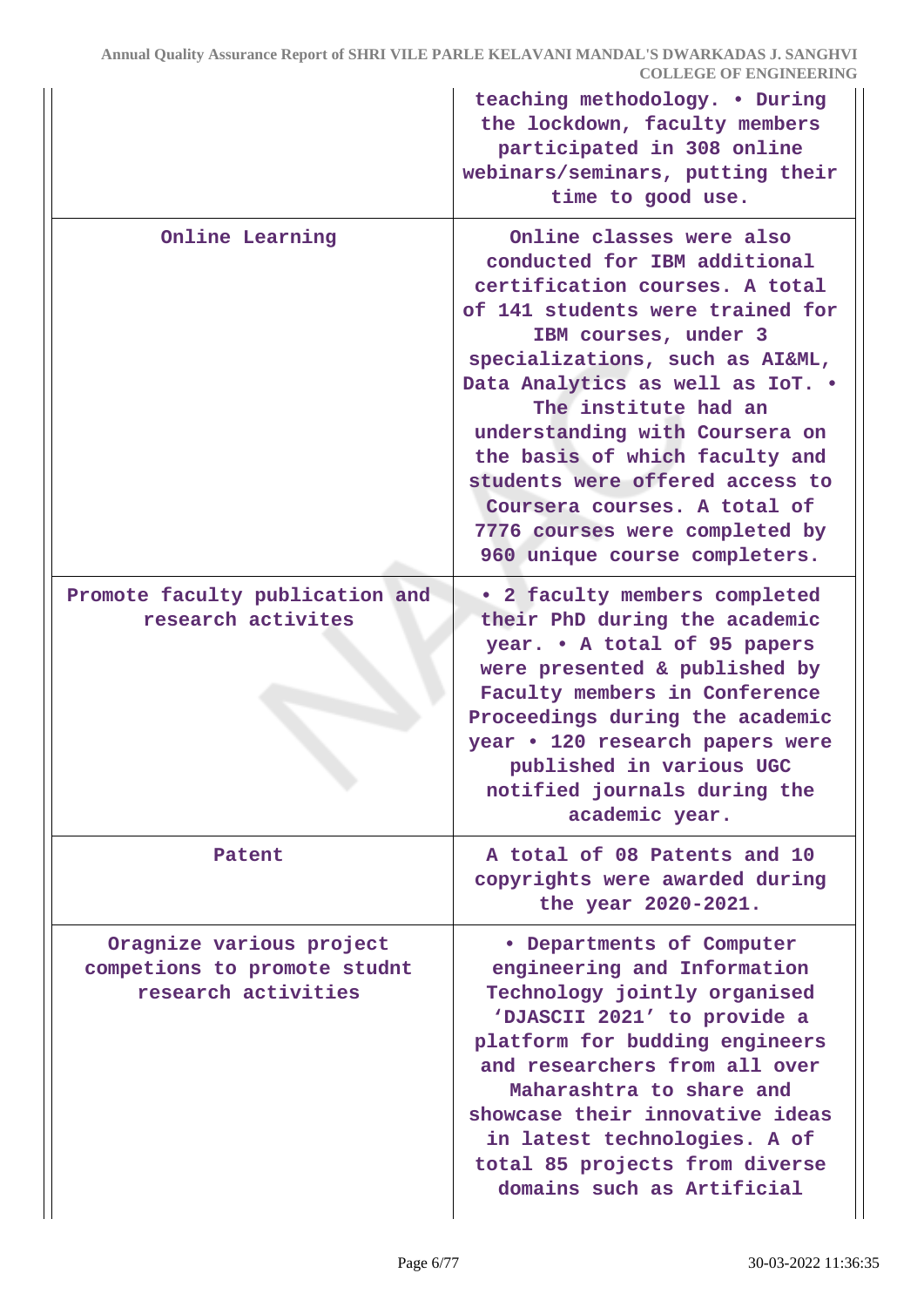**Intelligence, Computing, Human Computer Interface, Data Mining and Analytics and Network & Security were received. • An overnight (24 hrs.) hackathon, 'Codeshastra 7.0' was organized jointly by IQAC and the department of Computer Engineering on 13th and 14th March, 2021. The hackathon received a total of 572 registrations. • Department of Electronics and Telecommunication Engineering jointly organised 'DJ Spark' and 'DJ Strike', annual project based state level competitions, wherein students were provided with an opportunity to showcase their technical skills and compete at multiple fronts with other students from all across Maharashtra. • IQAC, ISME and departments of Production Engineering and Mechanical Engineering organised a technical fest event 'Nirmiti' from 25th March 2021 to 30th March 2021. • To expand the Machine Learning community and to foster the learning on the latest technologies and cutting edge research, as well as to develop solutions to real-world problems, IQAC and the department of Computer Engineering laid the foundations of Synapse, a Project-based ML and AI club. The club aims to teach the students and will give a hands-on experience on working with ML projects based on computer vision, natural language processing, time series analysis etc.**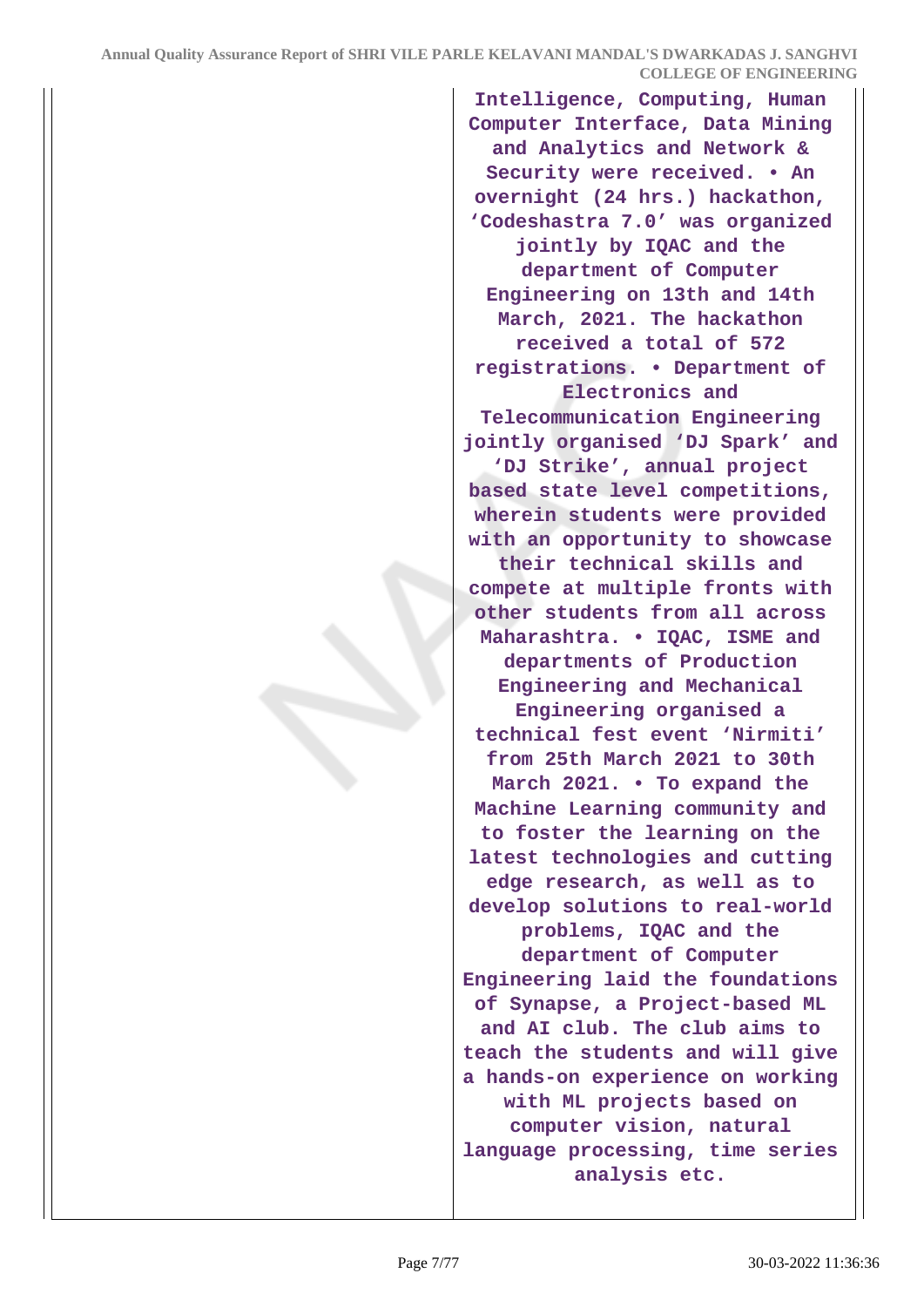| Improvement of Lab facilities                          | Department of Electronics<br>Engineering initiated the<br>application for AICTE - IDEA<br>Labs scheme. The scheme<br>envisaged setting up of a state-<br>of-art, design development &<br>tooling, ideation-laboratory for<br>students.                                                                                                                                                                                                                                                                                                                                                                                                                                                                                                                                                                                                                                                                                                                                                                                                                     |
|--------------------------------------------------------|------------------------------------------------------------------------------------------------------------------------------------------------------------------------------------------------------------------------------------------------------------------------------------------------------------------------------------------------------------------------------------------------------------------------------------------------------------------------------------------------------------------------------------------------------------------------------------------------------------------------------------------------------------------------------------------------------------------------------------------------------------------------------------------------------------------------------------------------------------------------------------------------------------------------------------------------------------------------------------------------------------------------------------------------------------|
| Familiarize the students with<br>emerging technologies | • Department of Electronics and<br>Telecommunication Engineering<br>organized workshop on Node Js on<br>13th and 14th March, 2021 to<br>familiarize students with basics<br>of Node Js and how its works. .<br>DJ Cognitive Workshop 2020 was<br>held on the 30th of October to<br>familiarize students with the<br>theory behind Machine Learning<br>and Deep Learning . Training on<br><b>Business Intelligence</b><br>Dashboarding Using Tableau on<br>20th September, 2020 for<br>Familiarising participants with<br>Tableau interface and enabling<br>them to apply learnt concepts to<br>real-world datasets. . Talk on<br>'Roadmap to 5G talk' by Dr.<br>Sanjay S. Pawar on 31st July,<br>2020 to familiarize the students<br>with the theory behind 5G and<br>the various techniques used in<br>digital communication. . Seminar<br>on Database in Production<br>Environment organized on 3rd<br>Nov, 2020 familiraize the<br>students the need and use of<br>Databases along with other<br>related technologies in the<br>Production environment. |
| 13. Was the AQAR placed before the statutory<br>body?  | Yes                                                                                                                                                                                                                                                                                                                                                                                                                                                                                                                                                                                                                                                                                                                                                                                                                                                                                                                                                                                                                                                        |

Name of the statutory body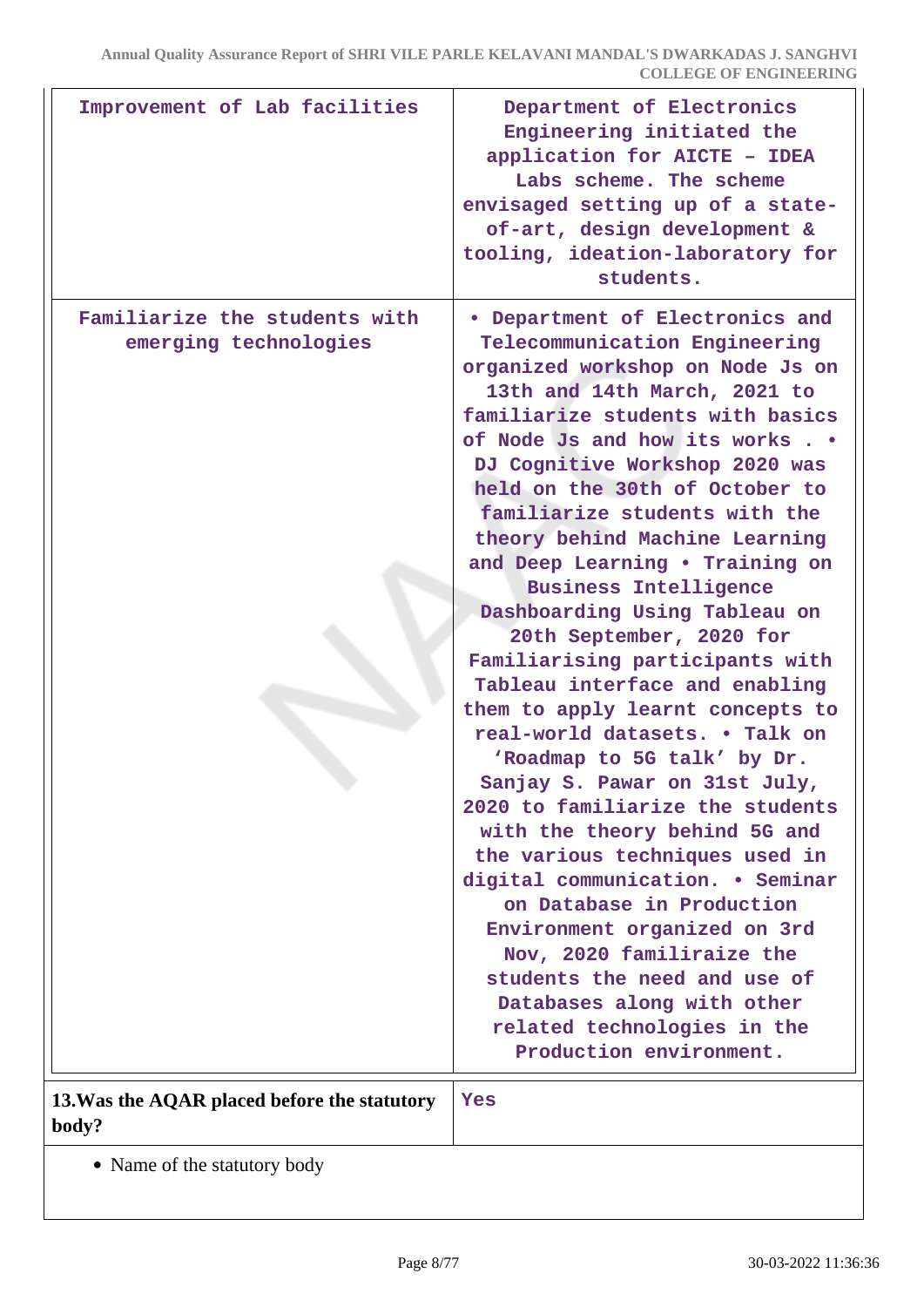| Name of the statutory body                                   | Date of meeting(s) |
|--------------------------------------------------------------|--------------------|
| Governing Body                                               | 22/03/2022         |
| 14. Was the institutional data submitted to<br><b>AISHE?</b> | Yes                |
| Year<br>$\bullet$                                            |                    |
|                                                              |                    |
| Year                                                         | Date of Submission |
| 21/01/2021                                                   | 21/01/2021         |
| <b>Extended Profile</b>                                      |                    |
| 1.Programme                                                  |                    |
| 1.1                                                          | 12                 |
| Number of programmes offered during the year:                |                    |
| <b>File Description</b>                                      | Documents          |
|                                                              |                    |
| <b>Institutional Data in Prescribed Format</b>               | <b>View File</b>   |
| 2.Student                                                    |                    |
| 2.1                                                          | 2948               |
| Total number of students during the year:                    |                    |
| <b>File Description</b>                                      | Documents          |
| Institutional data in Prescribed format                      | <b>View File</b>   |
| 2.2                                                          | 798                |
| Number of outgoing / final year students during the year:    |                    |
| <b>File Description</b>                                      | Documents          |
| <b>Institutional Data in Prescribed Format</b>               | <b>View File</b>   |
| 2.3                                                          | 2940               |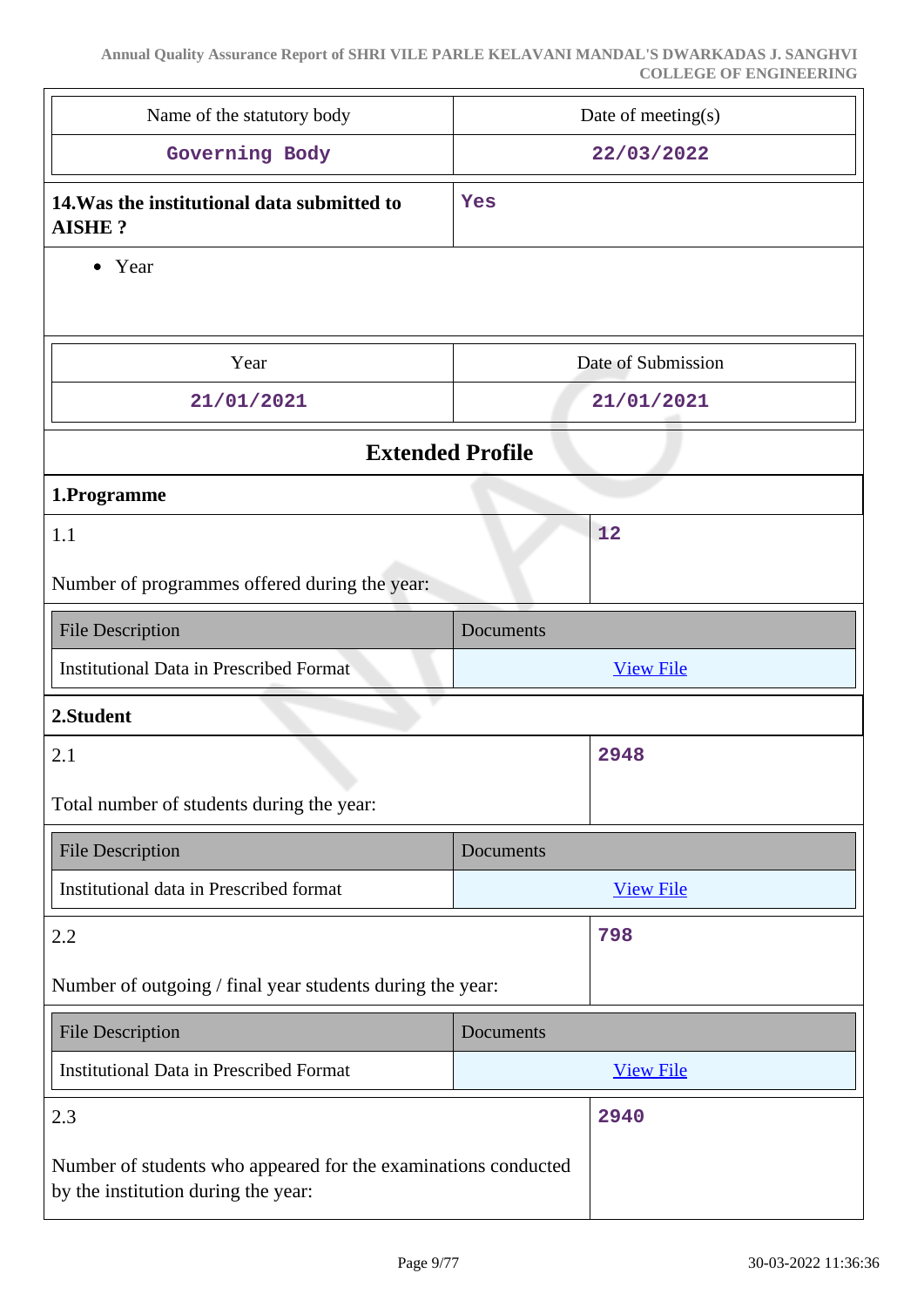#### **Annual Quality Assurance Report of SHRI VILE PARLE KELAVANI MANDAL'S DWARKADAS J. SANGHVI COLLEGE OF ENGINEERING**

| <b>File Description</b>                                                                           | Documents        |  |
|---------------------------------------------------------------------------------------------------|------------------|--|
| <b>Institutional Data in Prescribed Format</b>                                                    | <b>View File</b> |  |
| 3. Academic                                                                                       |                  |  |
| 3.1                                                                                               | 711              |  |
| Number of courses in all programmes during the year:                                              |                  |  |
| <b>File Description</b>                                                                           | Documents        |  |
| <b>Institutional Data in Prescribed Format</b>                                                    | <b>View File</b> |  |
| 3.2                                                                                               | 154              |  |
| Number of full-time teachers during the year:                                                     |                  |  |
| <b>File Description</b>                                                                           | Documents        |  |
| <b>Institutional Data in Prescribed Format</b>                                                    | <b>View File</b> |  |
| 3.3                                                                                               | 154              |  |
| Number of sanctioned posts for the year:                                                          |                  |  |
| 4.Institution                                                                                     |                  |  |
| 4.1                                                                                               | $\mathbf 0$      |  |
| Number of seats earmarked for reserved categories as per<br>GOI/State Government during the year: |                  |  |
| 4.2                                                                                               | 36               |  |
| Total number of Classrooms and Seminar halls                                                      |                  |  |
| 4.3                                                                                               | 827              |  |
| Total number of computers on campus for academic purposes                                         |                  |  |
| 4.4                                                                                               | 4009.82          |  |
| Total expenditure, excluding salary, during the year (INR in<br>Lakhs):                           |                  |  |
| Part B                                                                                            |                  |  |
| <b>CURRICULAR ASPECTS</b>                                                                         |                  |  |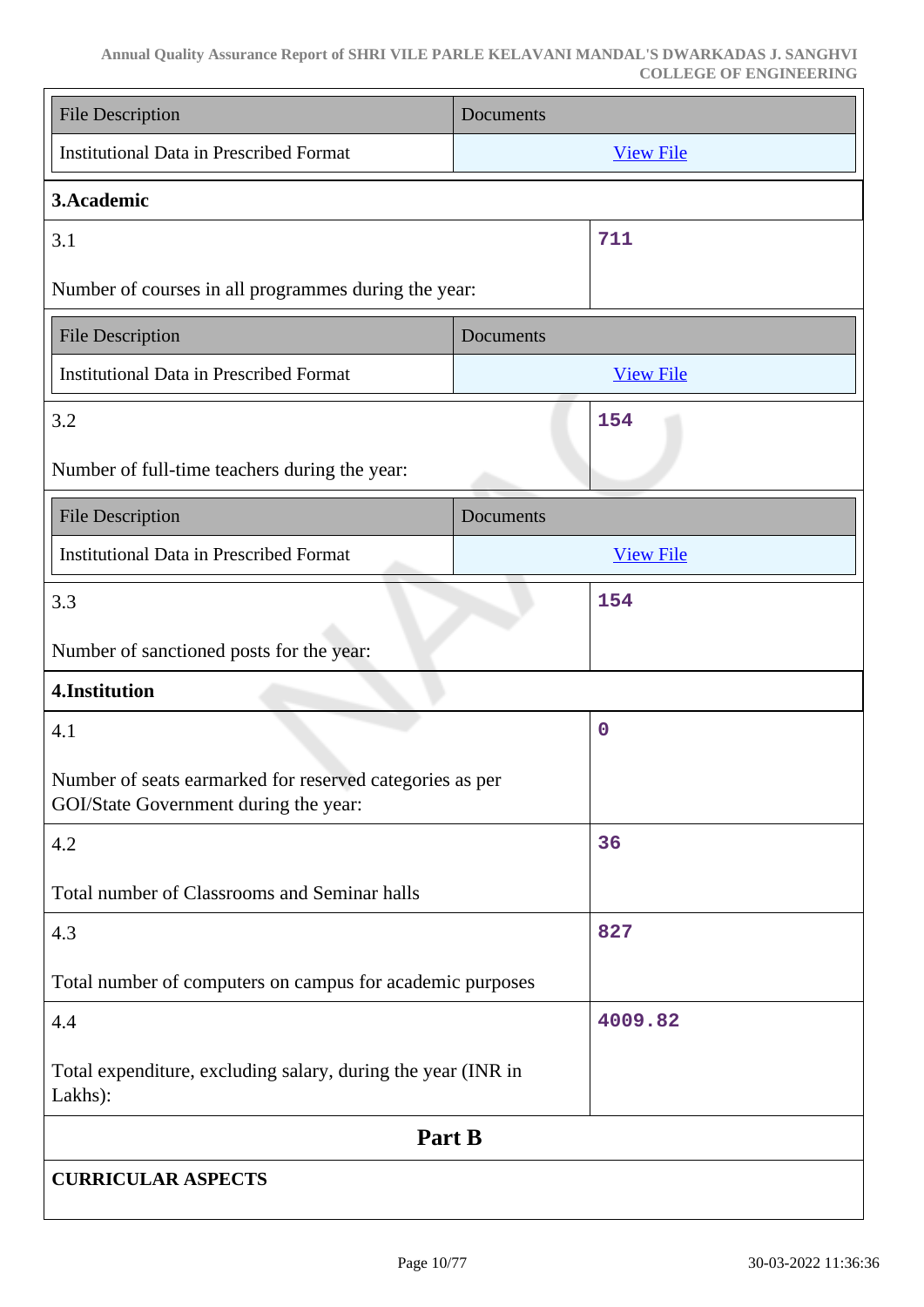### **1.1 - Curriculum Design and Development**

1.1.1 - Curricula developed and implemented have relevance to the local, national, regional and global developmental needs which are reflected in Programme Outcomes (POs), Programme Specific Outcomes (PSOs) and Course Outcomes (COs) of the various Programmes offered by the Institution.

**Curricula for all programs in our institute are developed by various Boards of Studies, keeping in mind the AICTE model curriculum. Graduate attributes, listed as twelve program outcomes are mapped in the four years curricula of each program. Program Specific outcomes and course outcomes are engineered to have high relevance to local/national/regional/global developmental needs.**

**In the subject of Innovative product development, third year students form groups with second year students, mentored by final year students to work on a problem statement, or develop a product, which enhances the team building and collaborative learning approach.**

**In line with the "Make in India" initiative, courses in mechanical and production engineering are designed by integrating manufacturing processes with managerial approaches to achieve quality, reliability and sustainability. Courses, such as "Plant Engineering and Industrial Safety" and "Sustainable Technologies" ensure energy and safety aspects at all levels. All our programs provide exposure to emerging areas, through courses such as Data Analytics, Artificial Intelligence, Machine Learning, Neural Networks, Big Data, Cloud Computing etc.**

**Open electives, such as Personal & Corporate Finance, Product Life Cycle Management, Logistics & Supply Chain and Labor & Corporate Law prepare our students Industry ready.**

| <b>File Description</b>                  | <b>Documents</b> |
|------------------------------------------|------------------|
| Upload additional information, if<br>any | View File        |
| Link for additional information          | Nil              |

### **1.1.2 - Number of Programmes where syllabus revision was carried out during the year**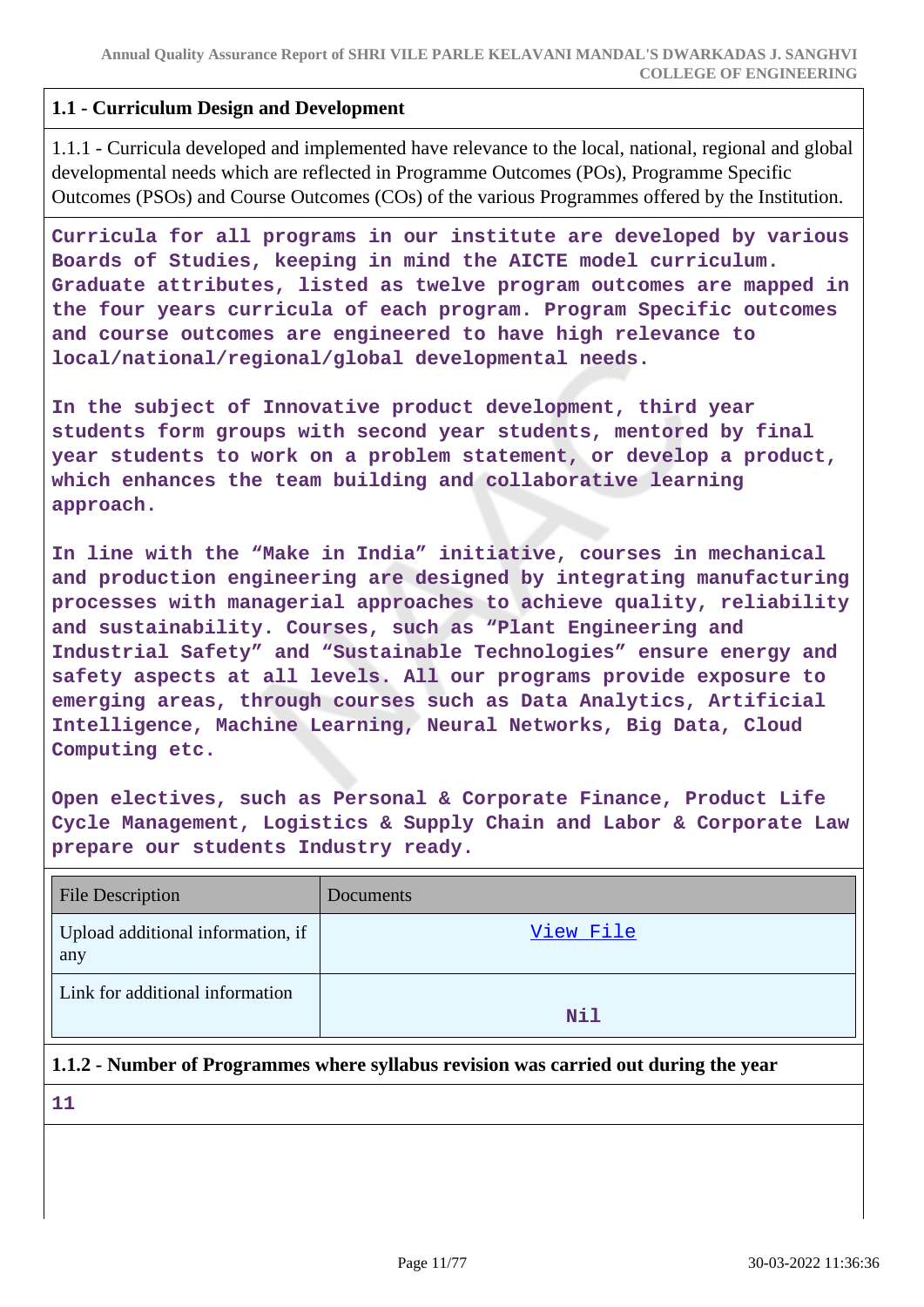| <b>File Description</b>                             | <b>Documents</b> |
|-----------------------------------------------------|------------------|
| Minutes of relevant Academic<br>Council/BOS meeting | View File        |
| Details of syllabus revision<br>during the year     | View File        |
| Any additional information                          | No File Uploaded |

### **1.1.3 - Number of courses focusing on employability/entrepreneurship/ skill development offered by the Institution during the year**

|--|

| <b>File Description</b>                                                                          | Documents        |
|--------------------------------------------------------------------------------------------------|------------------|
| Curriculum / Syllabus of such<br>courses                                                         | View File        |
| Minutes of the Boards of Studies<br>Academic Council meetings with<br>approval for these courses | View File        |
| MoUs with relevant<br>organizations for these courses, if<br>any                                 | No File Uploaded |
| Any additional information                                                                       | No File Uploaded |

# **1.2 - Academic Flexibility**

### **1.2.1 - Number of new courses introduced across all programmes offered during the year**

**19**

| <b>File Description</b>                                    | Documents        |
|------------------------------------------------------------|------------------|
| Minutes of relevant Academic<br>Council/BoS meetings       | View File        |
| Any additional information                                 | No File Uploaded |
| Institutional data in prescribed<br>format (Data Template) | View File        |

# **1.2.2 - Number of Programmes offered through Choice Based Credit System (CBCS)/Elective Course System**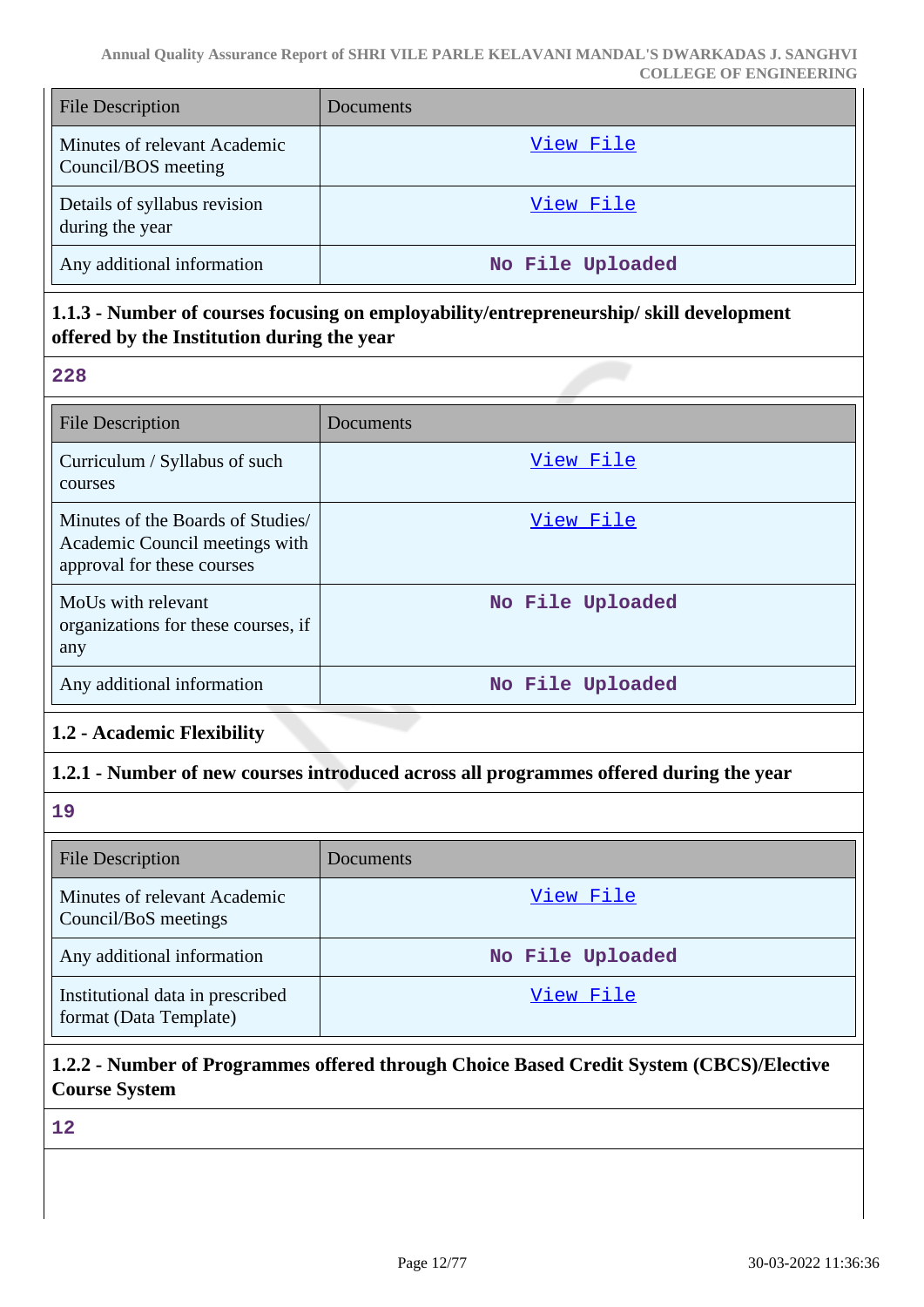| <b>File Description</b>                                 | Documents        |  |  |
|---------------------------------------------------------|------------------|--|--|
| Minutes of relevant Academic<br>Council/BoS meetings    | View File        |  |  |
| Any additional information                              | No File Uploaded |  |  |
| List of Add on /Certificate<br>programs (Data Template) | View File        |  |  |

#### **1.3 - Curriculum Enrichment**

1.3.1 - Institution integrates cross-cutting issues relevant to Professional Ethics, Gender, Human Values, Environment and Sustainability, and Human Values into the curriculum

#### **Gender**

**Gender sensitization means the modification of behaviour and attitude through creation of awareness on gender equality without any discrimination. Our institute encourages both boys and girls to participate in various activities, and provides safety and security to everyone by planning and exhibiting various gender equality programs.**

**The institute has a woman development cell to promote and encourage female students and employees for their overall development through various programs.**

#### **Environment and Sustainability**

**Environmental awareness, urge for conservation of natural resources and sustainable lifestyles are inculcated in our students through environmental studies in sixth semester.**

**Subjects like "Environmental Engineering" and "Sustainable Manufacturing" contribute towards environment protection awareness.**

**Student bodies like National Service Scheme regularly conduct "Nature Trails" and "Beach Clean Drives" etc., displaying their concern for sustainable lifestyle and comfortable living.**

#### **Human Values and Professional Ethics in Curriculum**

**In order to inculcate human values and professional ethics in our students, courses like "Universal Human Values", "Business Communication and Ethics", "Corporate Social Responsibility" are**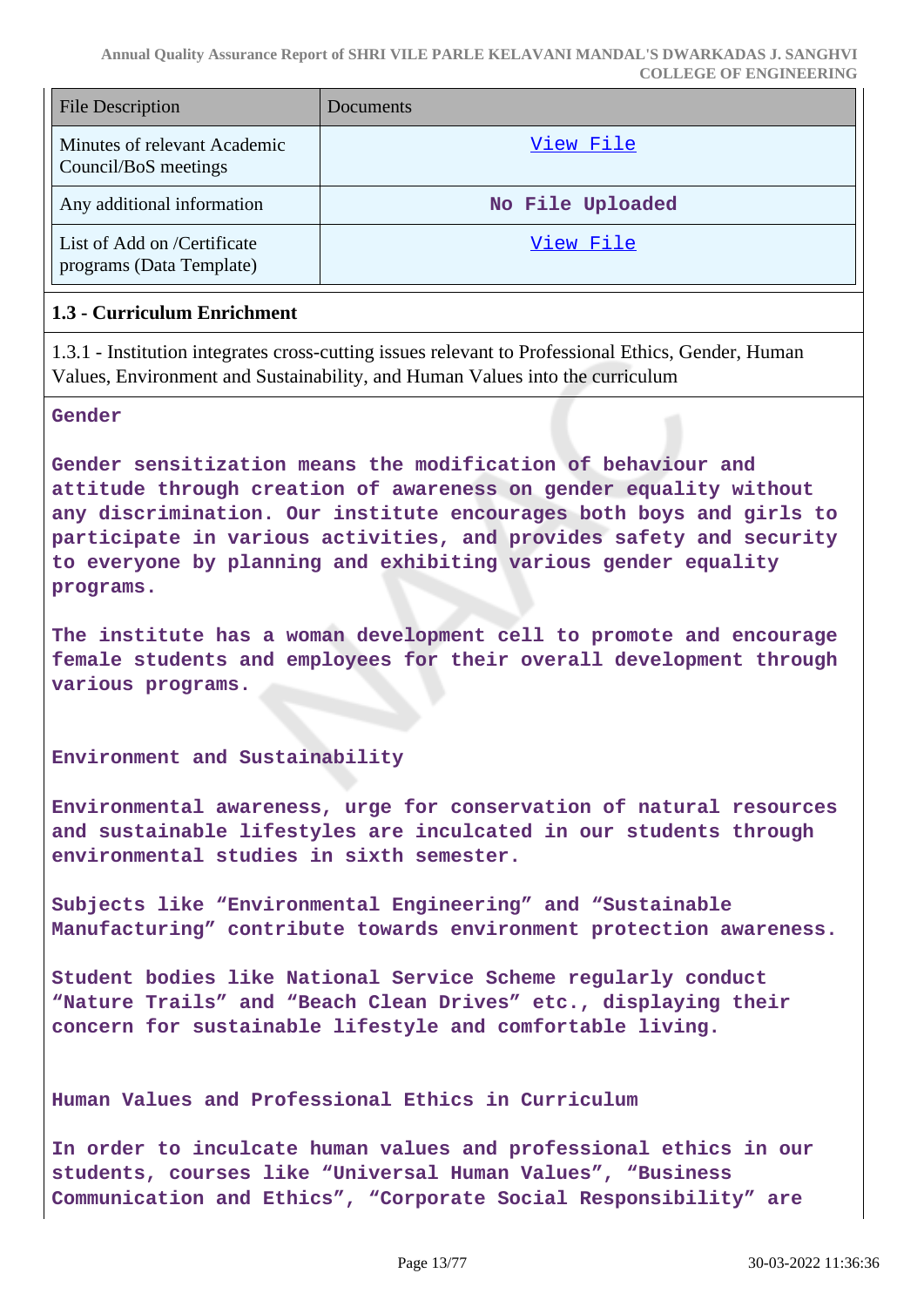**introduced in fourth, fifth & eighth semesters respectively. With this exposure, the student understands harmony in the individual, family, society, profession & nature through UHV. BCE & CSR develops professional ethics through group activities and live projects.**

| <b>File Description</b>                                                                                                                                                                      | Documents        |
|----------------------------------------------------------------------------------------------------------------------------------------------------------------------------------------------|------------------|
| Upload the list and description of<br>the courses which address issues<br>related to Gender, Environment<br>and Sustainability, Human<br>Values and Professional Ethics in<br>the curriculum | View File        |
| Any additional information                                                                                                                                                                   | No File Uploaded |

# **1.3.2 - Number of value-added courses for imparting transferable and life skills offered during the year**

### **12**

| <b>File Description</b>                                           | Documents        |  |  |
|-------------------------------------------------------------------|------------------|--|--|
| List of value-added courses                                       | View File        |  |  |
| Brochure or any other document<br>relating to value-added courses | View File        |  |  |
| Any additional information                                        | No File Uploaded |  |  |

### **1.3.3 - Number of students enrolled in the courses under 1.3.2 above**

### **260**

| <b>File Description</b>    | <b>Documents</b> |  |
|----------------------------|------------------|--|
| List of students enrolled  | View File        |  |
| Any additional information | View File        |  |

# **1.3.4 - Number of students undertaking field work/projects/ internships / student projects**

| File Description                                                                                               | <b>Documents</b> |  |
|----------------------------------------------------------------------------------------------------------------|------------------|--|
| List of programmes and number<br>of students undertaking field<br>projects / internships / student<br>projects | View File        |  |
| Any additional information                                                                                     | No File Uploaded |  |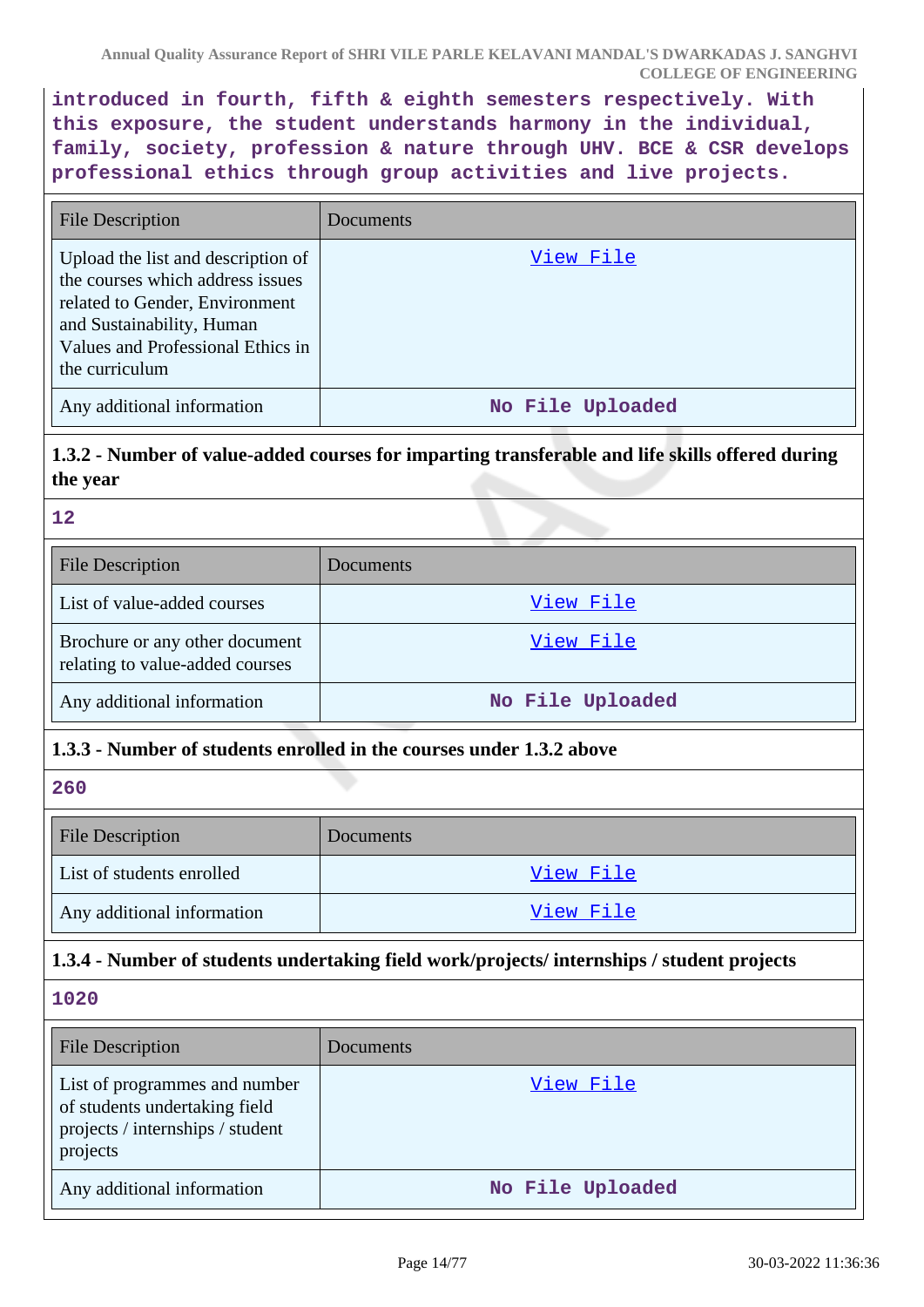| 1.4 - Feedback System                                                                                                                                           |                                                                                                                                                                                |  |  |
|-----------------------------------------------------------------------------------------------------------------------------------------------------------------|--------------------------------------------------------------------------------------------------------------------------------------------------------------------------------|--|--|
| 1.4.1 - Structured feedback and review of the<br>syllabus (semester-wise / year-wise) is obtained<br>from 1) Students 2) Teachers 3) Employers<br>and 4) Alumni | A. All 4 of the above                                                                                                                                                          |  |  |
| <b>File Description</b>                                                                                                                                         | Documents                                                                                                                                                                      |  |  |
| Provide the URL for<br>stakeholders' feedback report                                                                                                            | https://djsce.ac.in/Images/djsceimages/NAAC/<br><u>1.4.1_2020.pdf</u>                                                                                                          |  |  |
| <b>Upload the Action Taken Report</b><br>of the feedback as recorded by<br>the Governing Council /<br>Syndicate / Board of<br>Management                        | No File Uploaded                                                                                                                                                               |  |  |
| Any additional information                                                                                                                                      | No File Uploaded                                                                                                                                                               |  |  |
| comprises the following                                                                                                                                         | C. Feedback collected and<br>1.4.2 - The feedback system of the Institution<br>analysed                                                                                        |  |  |
| <b>File Description</b>                                                                                                                                         | Documents                                                                                                                                                                      |  |  |
| Provide URL for stakeholders'<br>feedback report                                                                                                                | https://djsce.ac.in/Images/djsceimages/NAAC/<br><u>1.4.2 2020.pdf</u>                                                                                                          |  |  |
| Any additional information                                                                                                                                      | No File Uploaded                                                                                                                                                               |  |  |
| <b>TEACHING-LEARNING AND EVALUATION</b>                                                                                                                         |                                                                                                                                                                                |  |  |
| 2.1 - Student Enrollment and Profile                                                                                                                            |                                                                                                                                                                                |  |  |
| 2.1.1 - Enrolment of Students                                                                                                                                   |                                                                                                                                                                                |  |  |
| 2.1.1.1 - Number of students admitted (year-wise) during the year                                                                                               |                                                                                                                                                                                |  |  |
| 692                                                                                                                                                             |                                                                                                                                                                                |  |  |
| <b>File Description</b>                                                                                                                                         | Documents                                                                                                                                                                      |  |  |
| Any additional information                                                                                                                                      | No File Uploaded                                                                                                                                                               |  |  |
| Institutional data in prescribed<br>format                                                                                                                      | View File                                                                                                                                                                      |  |  |
|                                                                                                                                                                 | 2.1.2 - Number of seats filled against reserved categories (SC, ST, OBC, Divyangjan, etc.) as per<br>the reservation policy during the year (exclusive of supernumerary seats) |  |  |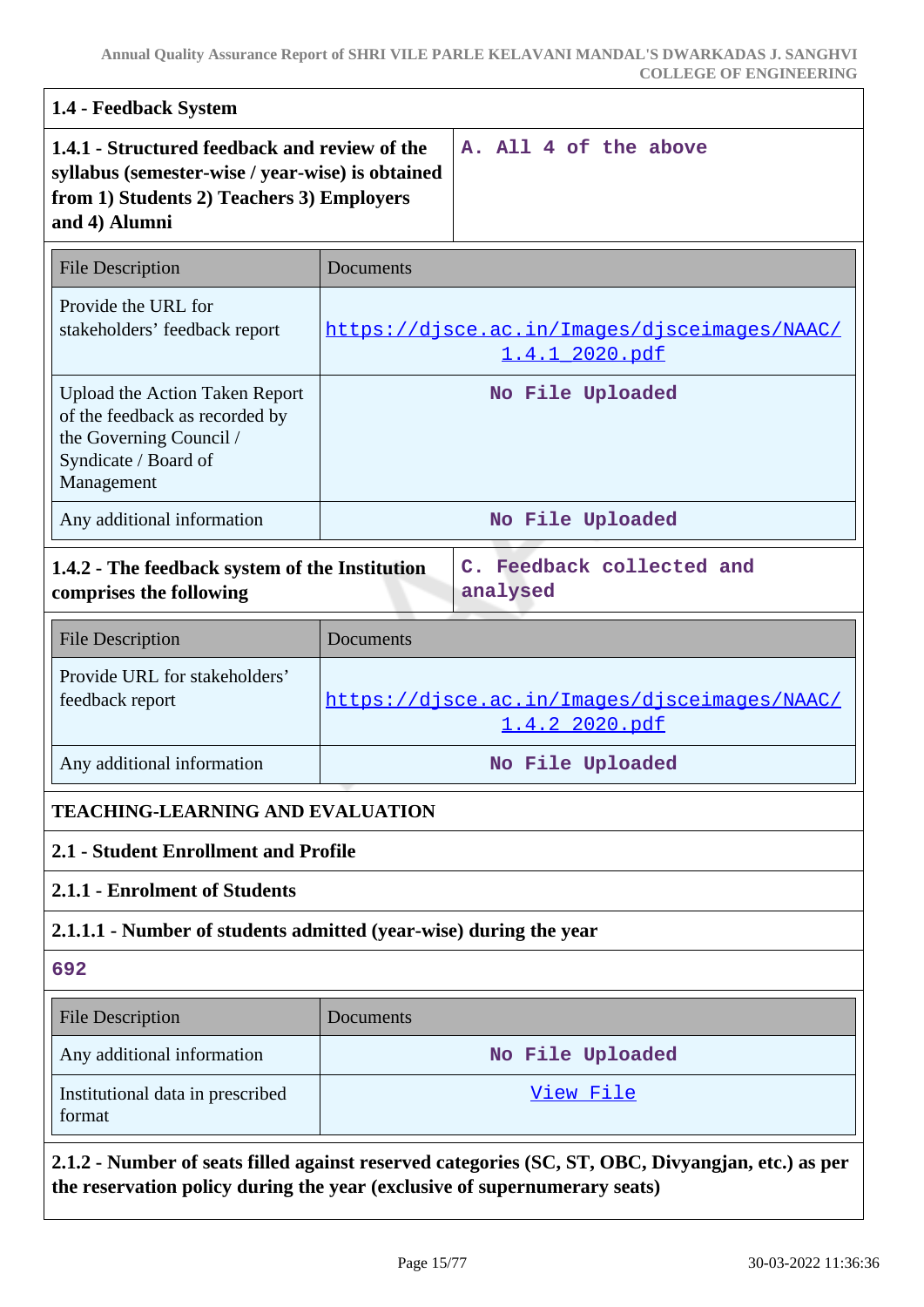| 331                                                              |                  |  |
|------------------------------------------------------------------|------------------|--|
| <b>File Description</b>                                          | <b>Documents</b> |  |
| Any additional information                                       | No File Uploaded |  |
| Number of seats filled against<br>seats reserved (Data Template) | View File        |  |

### **2.2 - Catering to Student Diversity**

2.2.1 - The institution assesses students' learning levels and organises special programmes for both slow and advanced learners.

**Weak students, scoring less than 40% marks, are identified through tests and quizzes. Faculty as mentors find the root cause of poor performance in academics and conduct extra lectures for slow learners. They are also placed under the observation of peer mentors in their class, who are advanced learners, so that peer-to-peer learning is encouraged. Soft skill sessions are conducted for students to improve their interpersonal skills and build selfconfidence especially for students from vernacular medium. The institute also has ensured that there is a dedicated counsellor for students, who may face psychological problems.**

**Students in the department, who have scored above 80% in all the tests and who actively participates in co-curricular activities are classified as advanced learners by the subject faculty & mentor professor. These students are encouraged to participate in intercollegiate programming/ project/paper presentation contests and are motivated to take up internships. Internship fairs & competitions are organised by the department and placement committees along with IEEE, CSI, ACM, ISME, IETE and RAS among many other student chapters and advanced learners are motivated to participate in these to represent the college at various competitions.**

| <b>File Description</b>                  | Documents |
|------------------------------------------|-----------|
| Upload any additional<br>information     | View File |
| Paste link for additional<br>information | Nil       |

### **2.2.2 - Student – Teacher (full-time) ratio**

| Year       | Number of Students | Number of Teachers |
|------------|--------------------|--------------------|
| 01/08/2020 | 2946               | 154                |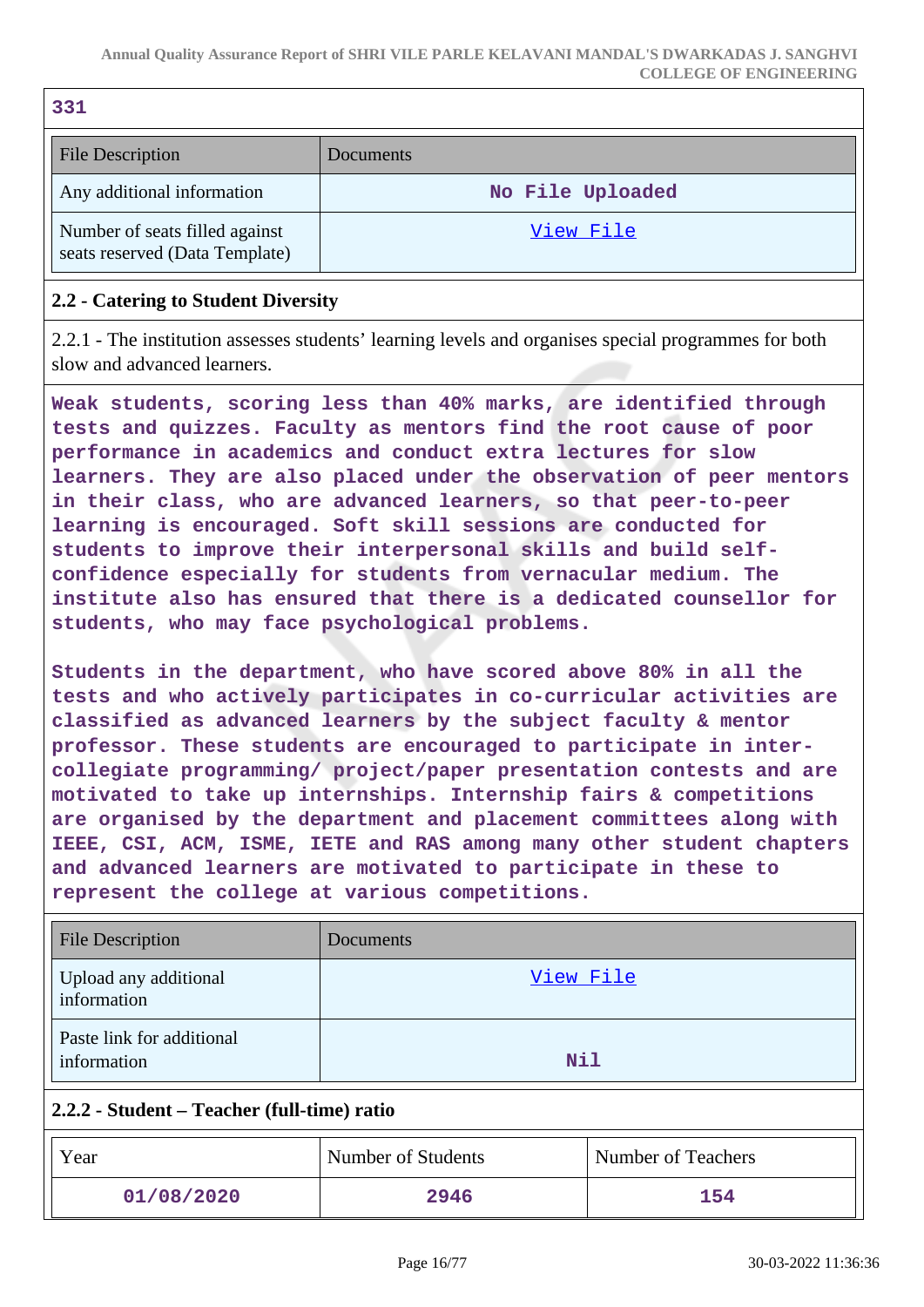| <b>File Description</b>              | <b>Documents</b> |
|--------------------------------------|------------------|
| Upload any additional<br>information | View File        |

#### **2.3 - Teaching- Learning Process**

2.3.1 - Student-centric methods such as experiential learning, participative learning and problemsolving methodologies are used for enhancing learning experiences:

**The various student chapters mentored by faculty members in our institute are aimed at providing experiential & participative learning & all are encouraged to ensure that they target competitions around the country & the globe to enhance problem solving among the student groups. This is the perfect way to bridge the 'theory to application' gap that majority of the institutes face. The student chapters, such as IEEE, IETE, CSI, ACM & Pacemakers ensure adeptness in the field of software computing & embedded systems, which target the ECE and Biomedical applications. ISME, ISHRAE & SAE are completely focussed on manufacturing technologies, automotive & aero technology competitions with top accolades being won in India & abroad by all the student chapters. There is also a specific focus towards the Entrepreneurship & Incubation Centre of the college encouraging students to pursue & accelerate the project to product mentality by extensively organising meetings, seminars and workshops by venture capitalists. A special emphasis is also placed on the "National Social Service" (NSS) Chapter of our college to act on socio-cultural issues for the overall upliftment of the society and to make students aware of the problems of the under-privileged.**

| <b>File Description</b>              | Documents |
|--------------------------------------|-----------|
| Upload any additional<br>information | View File |
| Link for additional Information      | Nil       |

2.3.2 - Teachers use ICT-enabled tools including online resources for effective teaching and learning

**ICT (Information and Communication Technology) enablesthe use of innovative educational resources and the renewal of learning methods, establishing a more active collaboration of students and teachers to ease the acquisition of technological knowledge. All the classrooms are enabled with ICT tools, such as smart boards, projectors and wi-fi connection. Students have access to Student Portal, a learning management system (LMS), MS Teams and many more**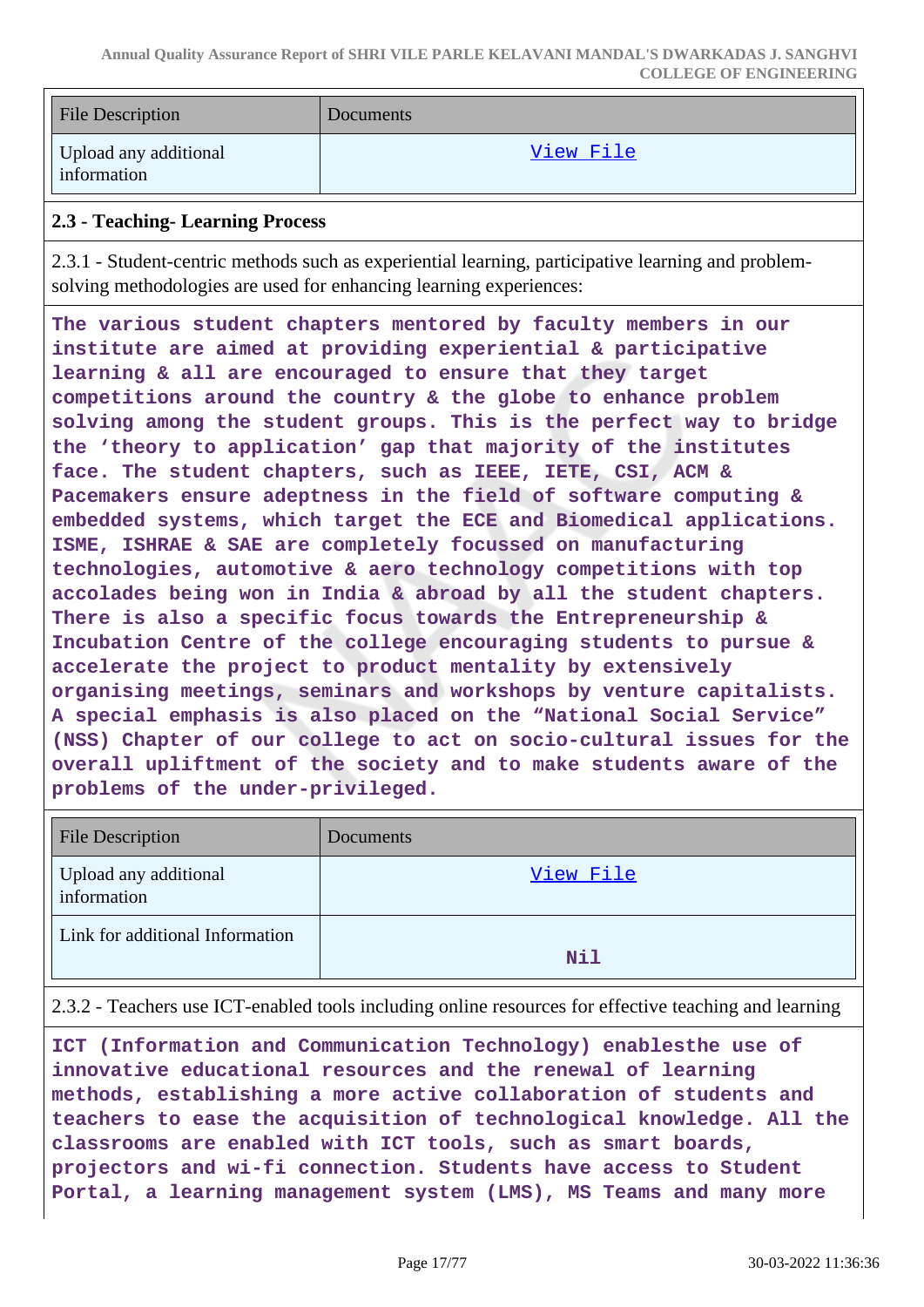**tools. Such tools are available to deliver interactive lectures to enhance learning.**

**Smart board helps the teacher to conduct and record lectures and provide lecture notes for students' reference. This is also supported with multimedia devices that offer the benefits of technology, convenience, easy maintenance and student interaction in one package.**

**Students can access information from SVKM's student portal, a learning management system. Faculty can upload study materials, term work & term test marks and manage the student's attendance through this portal. Students can also submit assignments, pay the fees and view their results here.**

**During this pandemic, Ms Teams App assisted the faculty and students to conduct lectures, submit assignments, share files and organise examinations online. Even student- mentor interactions were held online through MS Teams.**

| <b>File Description</b>                                                                                                                  | Documents                                                        |
|------------------------------------------------------------------------------------------------------------------------------------------|------------------------------------------------------------------|
| Provide link for webpage<br>describing ICT enabled tools<br>including online resources for<br>effective teaching and learning<br>process | https://djsce.ac.in/Images/djsceimages/NAAC/<br>2.3.2%20Link.pdf |
| Upload any additional<br>information                                                                                                     | View File                                                        |

### **2.3.3 - Ratio of students to mentor for academic and other related issues**

### **2.3.3.1 - Number of mentors**

**154**

| <b>File Description</b>                                                           | <b>Documents</b> |
|-----------------------------------------------------------------------------------|------------------|
| Upload year-wise number of<br>students enrolled and full-time<br>teachers on roll | View File        |
| Circulars with regard to<br>assigning mentors to mentees                          | View File        |

2.3.4 - Preparation and adherence to Academic Calendar and Teaching Plans by the institution

**As an Autonomous Institution, institute prepares its own academic calendar, which is made available on the college website at the**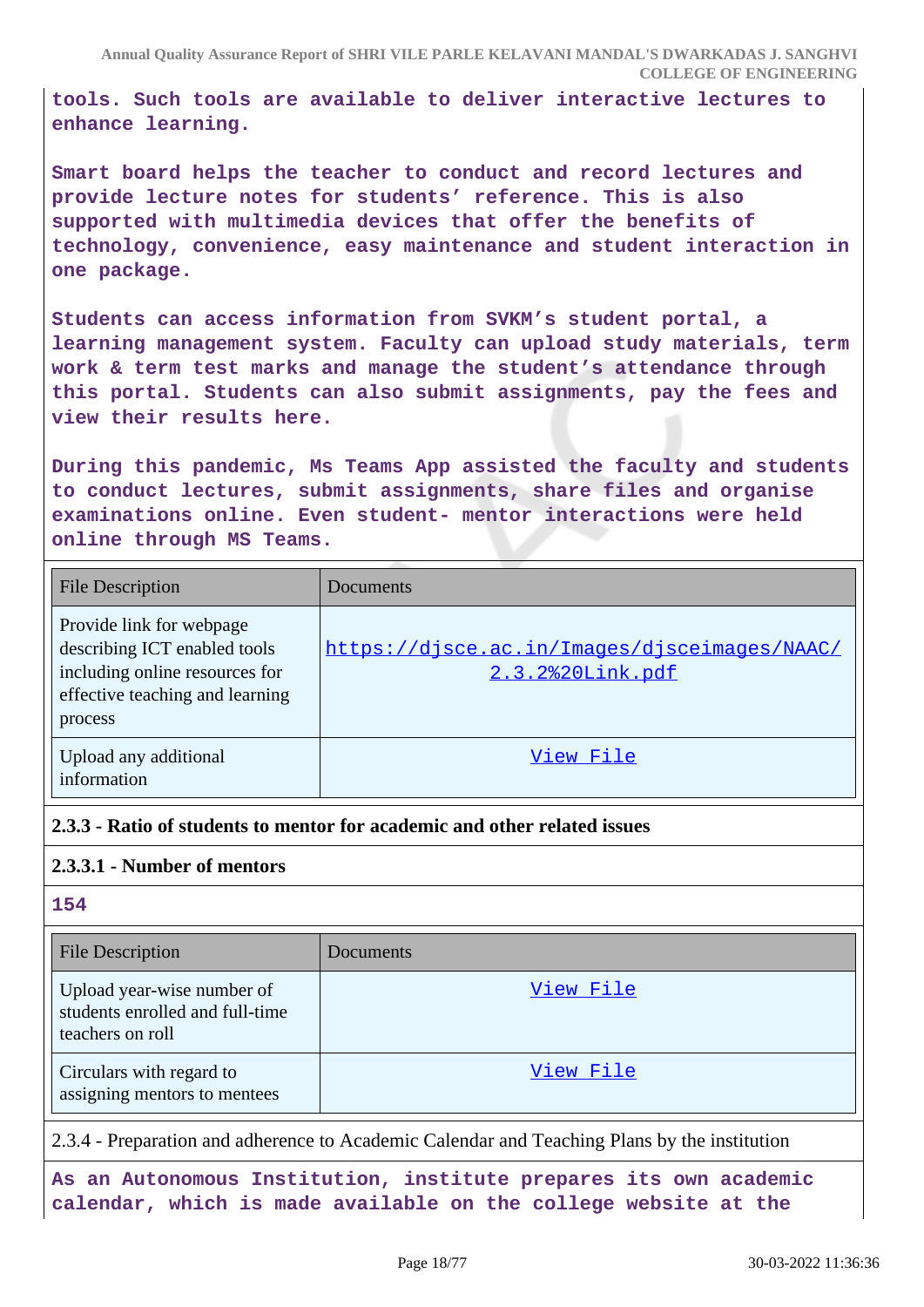**beginning of the semester. The academic calendar is exhaustive, comprising of all the activities planned to be conducted throughout the semester. Details, such as commencement of the semester, term test, various curricular, co-curricular, sports & cultural activities, improvement week at the end of the semester, commencement of oral/practical examinations, theory examinations and public holidays, etc. are marked in the calendar.**

**Each department prepares a departmental academic calendar, which includes schedules of BE project display, mid-semester project reviews, display of test results, expert lectures, workshops, seminars and all other activities.**

**Every subject teacher then prepares a teaching plan consisting of theory and practical. The theory plan includes topics and tentative dates to complete those topics. The practical teaching plan includes the list of experiments with dates to be performed during the semester. Internal Assessment (IA) is done as per the Academic Calendar. Term work evaluation components include Lab work, where the evaluation is carried out weekly through lab performance and journal assessments, assignments and tutorials etc., as per the schedule specified in the planner. Adherence to the academic calendar is noted by the HOD and also by the experts during the Academic Review Process.**

| <b>File Description</b>                                               | <b>Documents</b> |
|-----------------------------------------------------------------------|------------------|
| Upload the Academic Calendar<br>and Teaching Plans during the<br>year | <u>View File</u> |

### **2.4 - Teacher Profile and Quality**

### **2.4.1 - Number of full-time teachers against sanctioned posts during the year**

**154**

| <b>File Description</b>                                           | Documents        |
|-------------------------------------------------------------------|------------------|
| Year-wise full-time teachers and<br>sanctioned posts for the year | View File        |
| List of the faculty members<br>authenticated by the Head of HEI   | View File        |
| Any additional information                                        | No File Uploaded |

# **2.4.2 - Number of full-time teachers with PhD/ D.M. / M.Ch. / D.N.B Super-Specialty / DSc / DLitt during the year**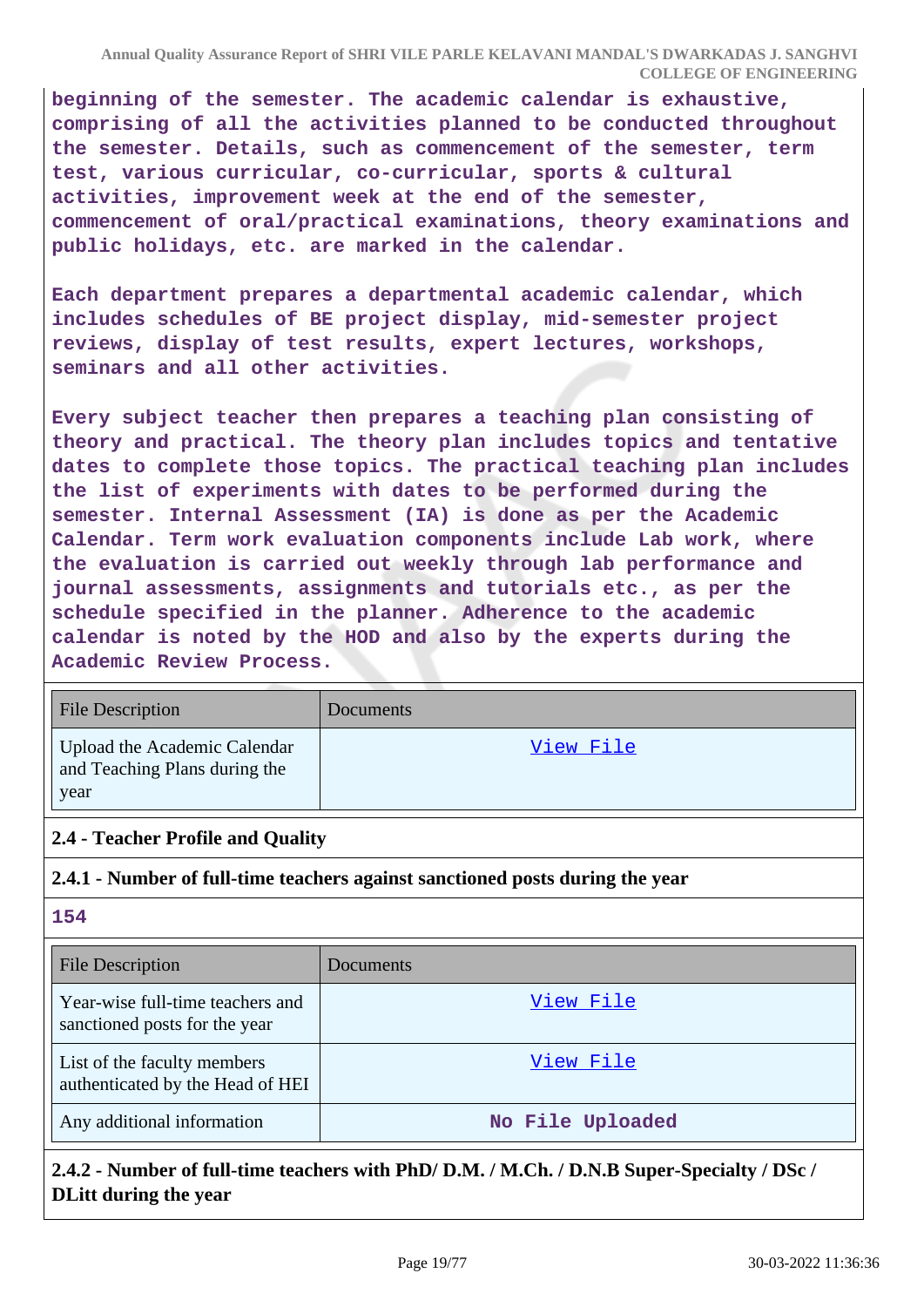| 34                                                                                                                                                              |                  |  |
|-----------------------------------------------------------------------------------------------------------------------------------------------------------------|------------------|--|
| <b>File Description</b>                                                                                                                                         | Documents        |  |
| List of number of full-time<br>teachers with PhD./ D.M./<br>M.Ch. / D.N.B Super-Specialty /<br>D.Sc. / D.Litt. and number of full-<br>time teachers for 5 years | View File        |  |
| Any additional information                                                                                                                                      | No File Uploaded |  |
| 2.4.3 - Total teaching experience of full-time teachers in the same institution: (Full-time<br>teachers' total teaching experience in the current institution)  |                  |  |
| 1500                                                                                                                                                            |                  |  |
| <b>File Description</b>                                                                                                                                         | Documents        |  |
| List of teachers including their<br>PAN, designation, Department<br>and details of their experience                                                             | <u>View File</u> |  |
| Any additional information                                                                                                                                      | No File Uploaded |  |
| <b>2.5 - Evaluation Process and Reforms</b>                                                                                                                     |                  |  |
| 2.5.1 - Number of days from the date of last semester-end/year- end examination till<br>the declaration of results during the year                              |                  |  |
| <b>File Description</b>                                                                                                                                         | Documents        |  |
| List of Programmes and the date<br>of last semester-end / year-end<br>examinations and the date of                                                              | <u>View File</u> |  |

declaration of result Any additional information **No File Uploaded** 

**2.5.2 - Number of students' complaints/grievances against evaluation against the total number who appeared in the examinations during the year**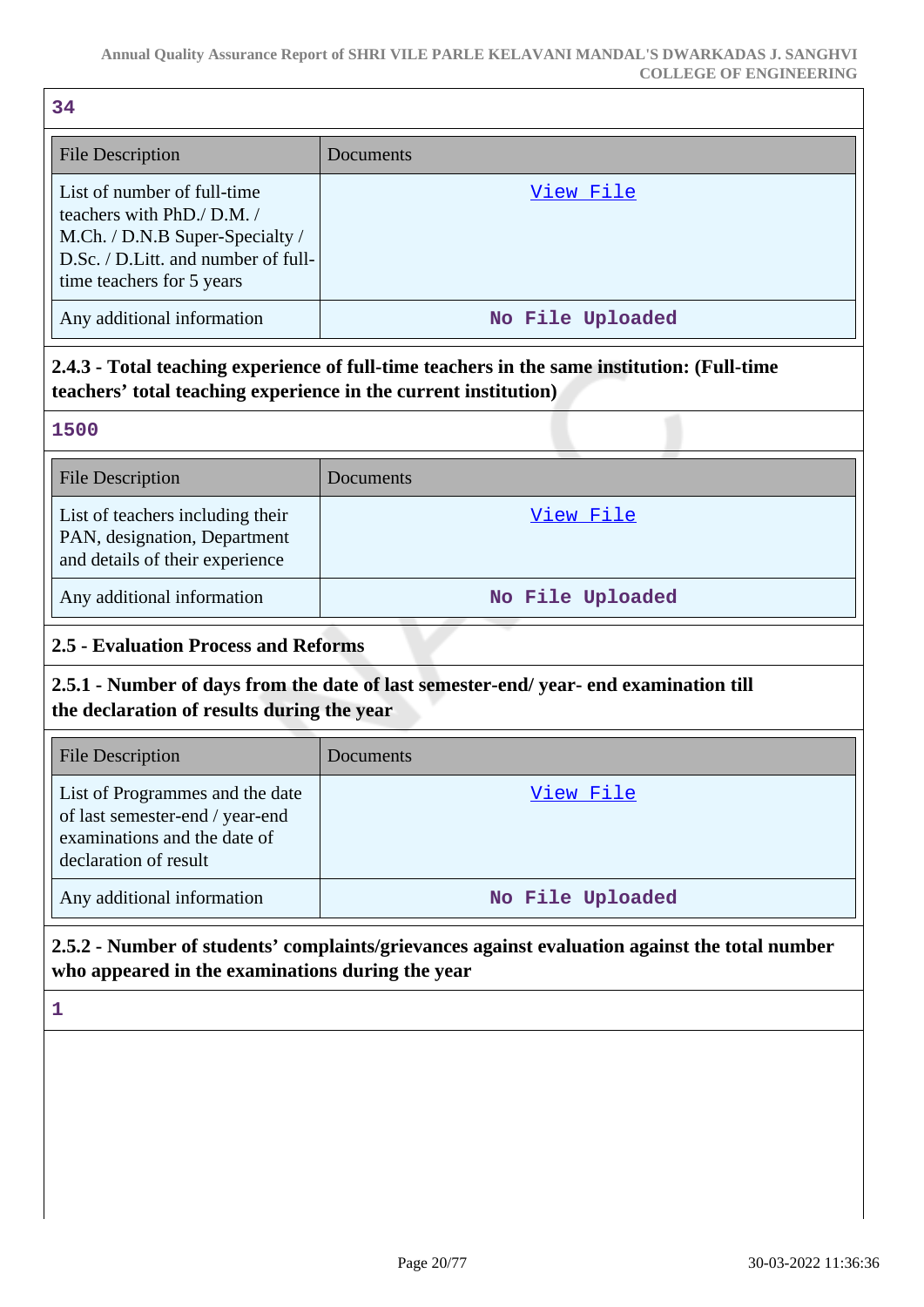| <b>File Description</b>                                                                                      | <b>Documents</b> |
|--------------------------------------------------------------------------------------------------------------|------------------|
| Upload the number of complaints<br>and total number of students who<br>appeared for exams during the<br>year | View File        |
| Upload any additional<br>information                                                                         | No File Uploaded |

2.5.3 - IT integration and reforms in the examination procedures and processes including Continuous Internal Assessment (CIA) have brought in considerable improvement in the Examination Management System (EMS) of the Institution

**The COVID-19 pandemic has made the use of IT enabled services an integral part of the examination process. A pool of question papers per subject is created using MSFORMS. One 'Question Paper' is randomly selected from the pool, on the day of examination.**

**MS TEAMS software is used to perform various tasks during the conduction of examination. This includes**

- **monitoring students,**
- **distribution of question paper,**
- **uploading of question paper,**
- **evaluation of question papers,**

**The online evaluation gives 24 x 7 access to the evaluators and therefore expedites the process.**

**Using the moderation criteria, selective papers are sent to the 'Moderators' for secondary evaluation. The final marks are uploaded on student portal by the exam section. After completion of the entire process, the marks are published on the student portal. The students can access their marks and in case of any queries, can request for re-evaluation.**

**MSTEAMS portal is also used for the 'Continuous Internal Assessment'. This includes:**

- **scheduling & conducting lectures and practical sessions,**
- **taking online quiz,**
- **scheduling & evaluating, assignment and experiment reports**  $\bullet$

**These sessions are recorded, so as to allow students to revisit the content. MSTEAMS is used to develop the rubric for evaluation of reports submitted by the students.**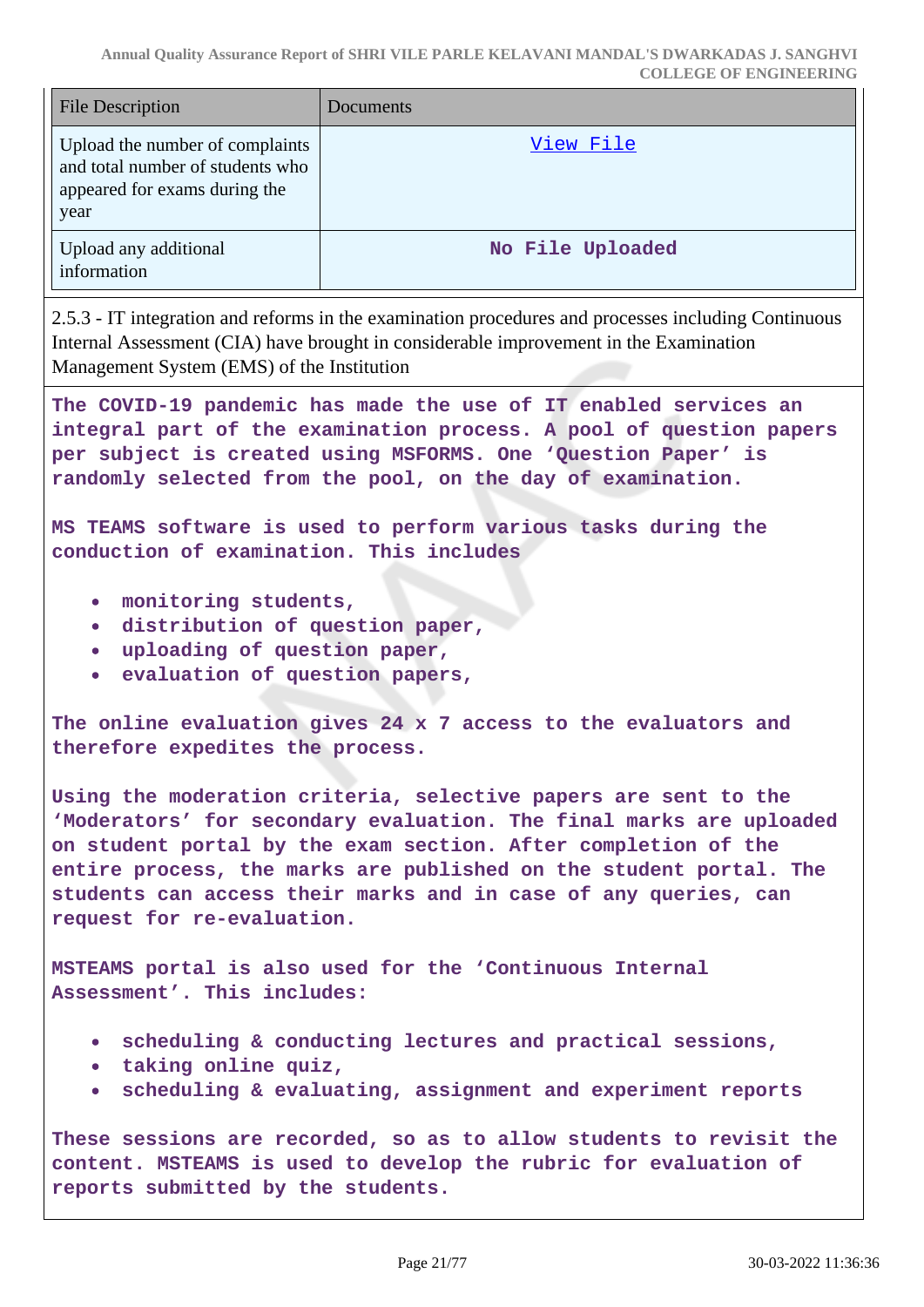| <b>File Description</b>                  | <b>Documents</b> |
|------------------------------------------|------------------|
| Upload any additional<br>information     | View File        |
| Paste link for additional<br>Information | Nil              |

#### **2.6 - Student Performance and Learning Outcomes**

2.6.1 - Programme Outcomes and Course Outcomes for all Programmes offered by the institution are stated and displayed on the website and communicated to teachers and students

**Programme Outcomes and Course Outcomes for all Programmes offered by the institution are stated and displayed on the website and communicated to all concern teachers and all students.**

**Below are the links for Course Outcomes for all Programmes offered by the institution:**

**https://djsce.ac.in/Images/djsceimages/NAAC/Prodnew.pdf**

**https://djsce.ac.in/Images/djsceimages/NAAC/new%20IT%20co.pdf**

**https://djsce.ac.in/Images/djsceimages/NAAC/new%20Extc%20.pdf**

**https://djsce.ac.in/Images/djsceimages/NAAC/new%20comps%20co.pdf**

**https://djsce.ac.in/Images/djsceimages/NAAC/MechNew.pdf**

**https://djsce.ac.in/Images/djsceimages/NAAC/elx%20.pdf**

**https://djsce.ac.in/Images/djsceimages/NAAC/Edited\_SYBTech\_merged.pd f**

**https://djsce.ac.in/Images/djsceimages/NAAC/chem%20new.pdf**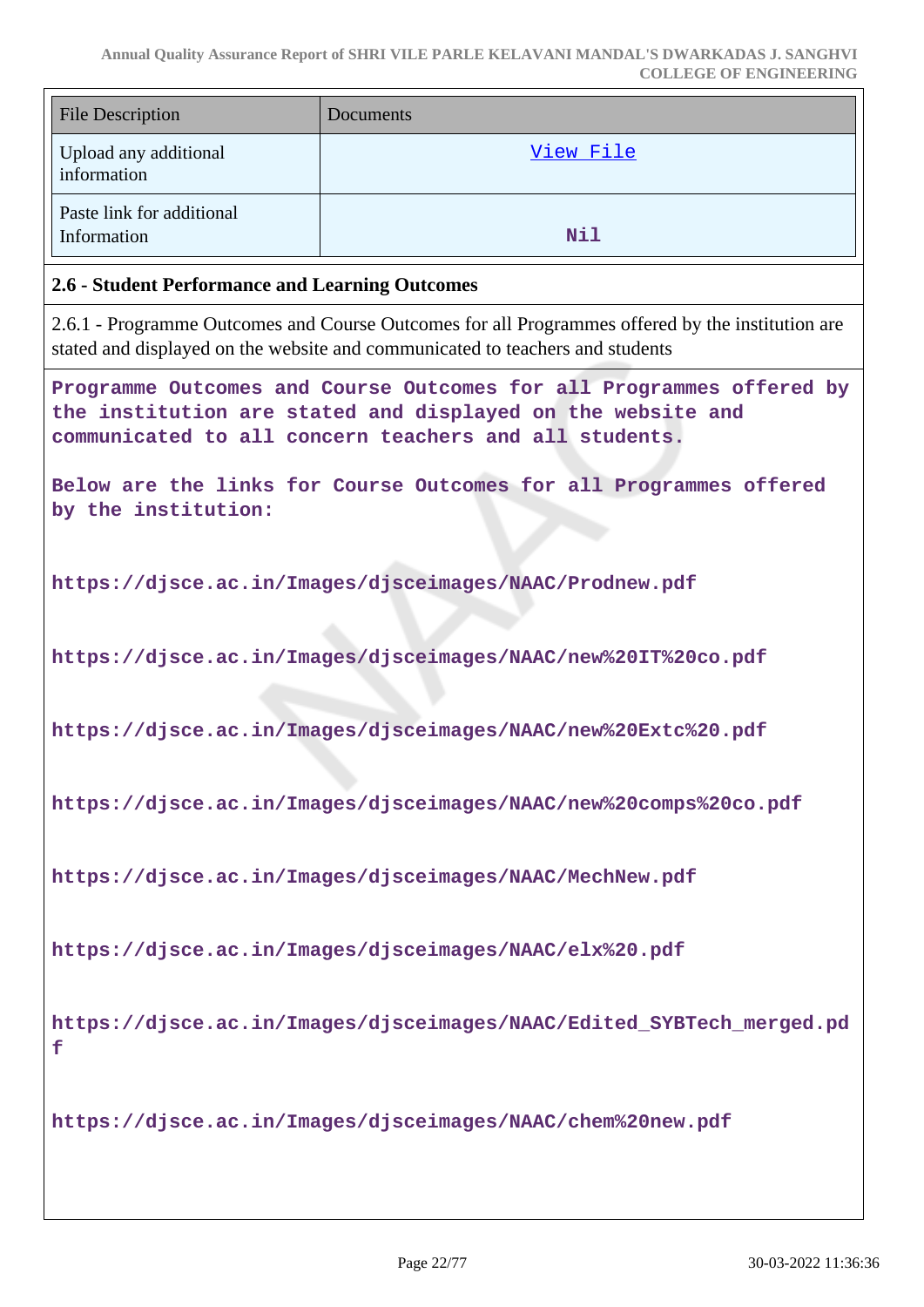| File Description                                            | Documents                                                                          |
|-------------------------------------------------------------|------------------------------------------------------------------------------------|
| Upload COs for all courses<br>(exemplars from the Glossary) | View File                                                                          |
| Upload any additional<br>information                        | No File Uploaded                                                                   |
| Link for additional Information                             | Sample Link : https://disce.ac.in/Images/dis<br>ceimages/NAAC/new%20comps%20co.pdf |

#### 2.6.2 - Attainment of Programme Outcomes and Course Outcomes as evaluated by the institution

**For attainment of the Program Outcomes (PO) and Program Specific Outcomes (PSO), all Course Outcomes (CO) are mapped with PO and PSO. CO attainment values procured through internal assessment, ESE and course exit are calculated by evaluating the attainment level table, which is discussed below.**

**For the attainment level table, the three attainment levels are set for each individual course based on end semester performance as well as internal assessment in the course for the past three years. The target for the attainment levels are set at level 2 corresponding to the middle level, for all the courses of current academic year. Wherever the targets are attained, for next academic year higher level targets are set. Wherever highest level target is attained, for the next academic year the attainment levels are redefined.**

**With the help of the assessment tools, the student's performance is evaluated for a particular assignment and their marks are then converted into the course attainment values.**

**With this CO attainment values, the weighted average method is used to calculate the PO & PSO values.**

| <b>File Description</b>                  | Documents  |
|------------------------------------------|------------|
| Upload any additional<br>information     | View File  |
| Paste link for additional<br>Information | <b>Nil</b> |

### **2.6.3 - Pass Percentage of students**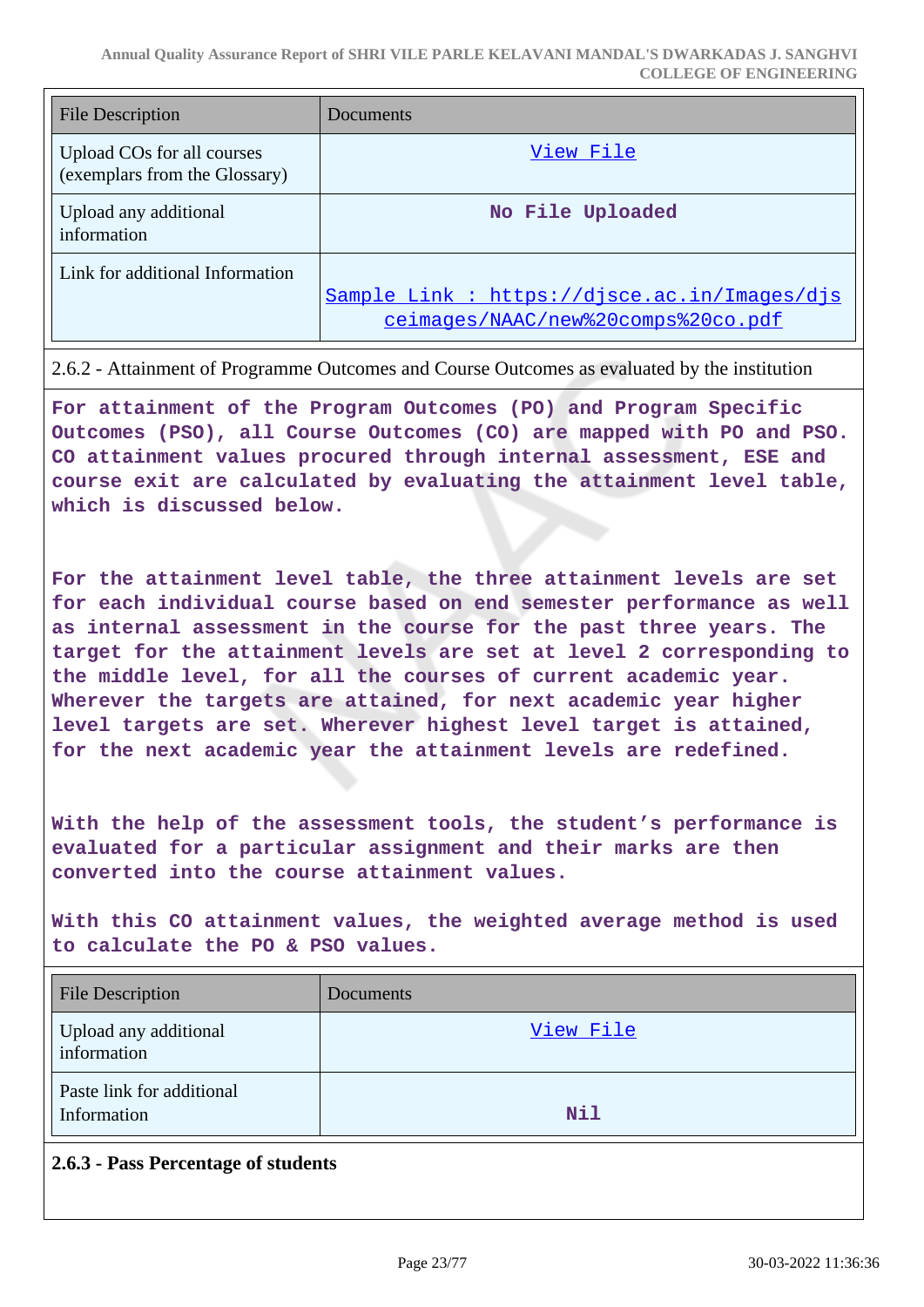### **2.6.3.1 - Total number of final year students who passed in the examinations conducted by Institution**

#### **800**

| <b>File Description</b>                                                                                        | Documents        |
|----------------------------------------------------------------------------------------------------------------|------------------|
| Upload list of Programmes and<br>number of students appear for<br>and passed in the final year<br>examinations | View File        |
| Upload any additional<br>information                                                                           | No File Uploaded |
| Paste link for the annual report                                                                               | Nil              |

### **2.7 - Student Satisfaction Survey**

**2.7.1 - Student Satisfaction Survey (SSS) on overall institutional performance (Institution may design its own questionnaire). Results and details need to be provided as a weblink**

<https://djsce.ac.in/Images/djsceimages/NAAC/SSS%202021-22.pdf>

### **RESEARCH, INNOVATIONS AND EXTENSION**

### **3.1 - Promotion of Research and Facilities**

3.1.1 - The institution's research facilities are frequently updated and there is a well-defined policy for promotion of research which is uploaded on the institutional website and implemented

**The research policy of the college aims to create and support a research culture among its faculty members, staff and students and leverage it for enriching and enhancing the professional competence of everyone involved. The policy aims at developing and promoting scientific temper and research aptitudes of all learners; for realising the vision and missions of the college and for contributing to national development. This is achieved by establishing an institutional fund and plan for facilitating their participation in research and related activities and by providing the required resources and appropriate facilities.**

**The policy aims at ensuring that the research activities of the college conform to all applicable rules and regulations as well as to the established standards and norms relating to safe and ethical conduct of research.**

**The Research Policy of the institution is updated on the college website with its well-defined guidelines paving the way for our**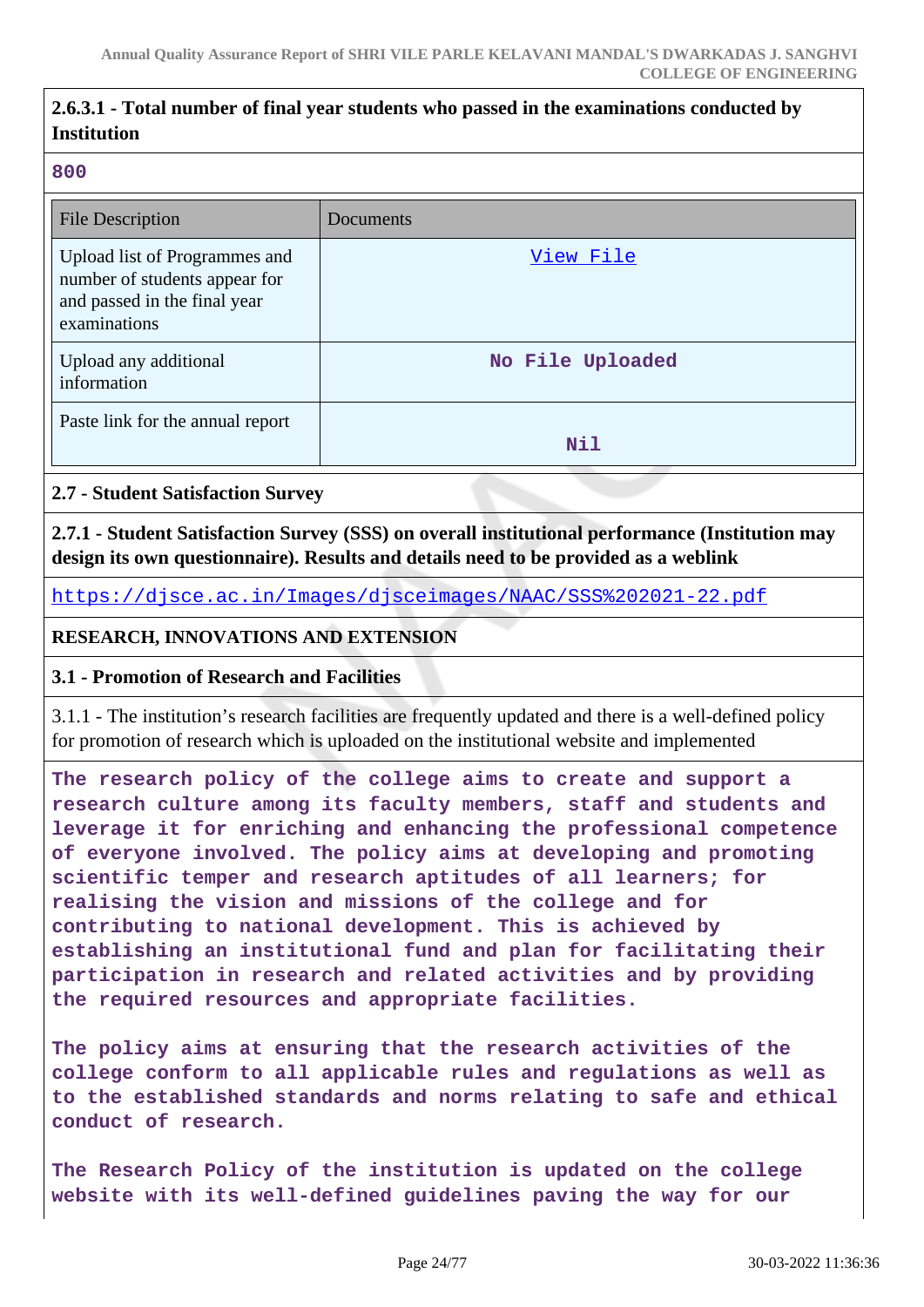**students and staff contributing to 145 journals and publications. The Policy has ushered in research funding, amounting to Rs. 9,08,000/- for the year 2020-21. The 9 PhD guides with their 35 PhD aspirants find the ground rules especially helpful to conduct worldclass research and thereby subscribe to the development of science and technology.**

| File Description                                                                                                                     | Documents                                          |
|--------------------------------------------------------------------------------------------------------------------------------------|----------------------------------------------------|
| Upload the Minutes of the<br>Governing Council/<br>Syndicate/Board of Management<br>related to research promotion<br>policy adoption | No File Uploaded                                   |
| Provide URL of policy document<br>on promotion of research<br>uploaded on the website                                                | https://www.disce.ac.in/Research%20Policy/M<br>474 |
| Any additional information                                                                                                           | No File Uploaded                                   |

### **3.1.2 - The institution provides seed money to its teachers for research**

**3.1.2.1 - Seed money provided by the institution to its teachers for research during the year (INR in lakhs)**

### **5.5**

| <b>File Description</b>                                                                                              | Documents        |
|----------------------------------------------------------------------------------------------------------------------|------------------|
| Minutes of the relevant bodies of<br>the institution regarding seed<br>money                                         | View File        |
| Budget and expenditure<br>statements signed by the Finance<br>Officer indicating seed money<br>provided and utilized | View File        |
| List of teachers receiving grant<br>and details of grant received                                                    | No File Uploaded |
| Any additional information                                                                                           | No File Uploaded |

# **3.1.3 - Number of teachers who were awarded national / international fellowship(s) for advanced studies/research during the year**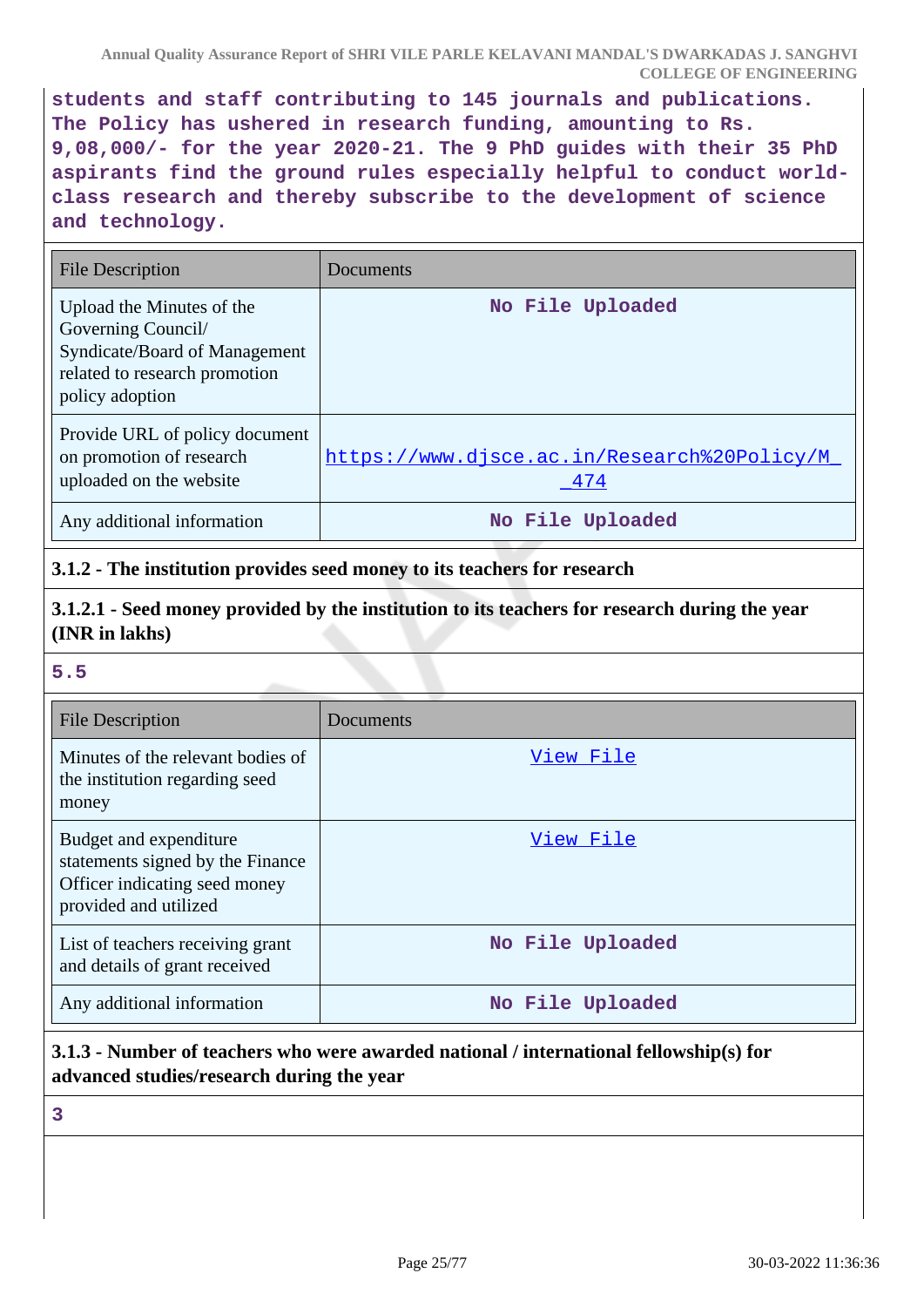| <b>File Description</b>                                              | <b>Documents</b> |
|----------------------------------------------------------------------|------------------|
| e-copies of the award letters of<br>the teachers                     | View File        |
| List of teachers and details of<br>their international fellowship(s) | View File        |
| Any additional information                                           | No File Uploaded |

### **3.2 - Resource Mobilization for Research**

**3.2.1 - Grants received from Government and Non-Governmental agencies for research projects, endowments, Chairs during the year (INR in Lakhs)**

#### **9.083**

| <b>File Description</b>                                                                                                 | Documents        |
|-------------------------------------------------------------------------------------------------------------------------|------------------|
| e-copies of the grant award<br>letters for research projects<br>sponsored by non-governmental<br>agencies/organizations | View File        |
| List of projects and grant details                                                                                      | No File Uploaded |
| Any additional information                                                                                              | View File        |

### **3.2.2 - Number of teachers having research projects during the year**

**11**

| <b>File Description</b>                      | Documents  |
|----------------------------------------------|------------|
| Upload any additional<br>information         | View File  |
| Paste link for additional<br>Information     | <b>Nil</b> |
| List of research projects during<br>the year | View File  |

# **3.2.3 - Number of teachers recognised as research guides**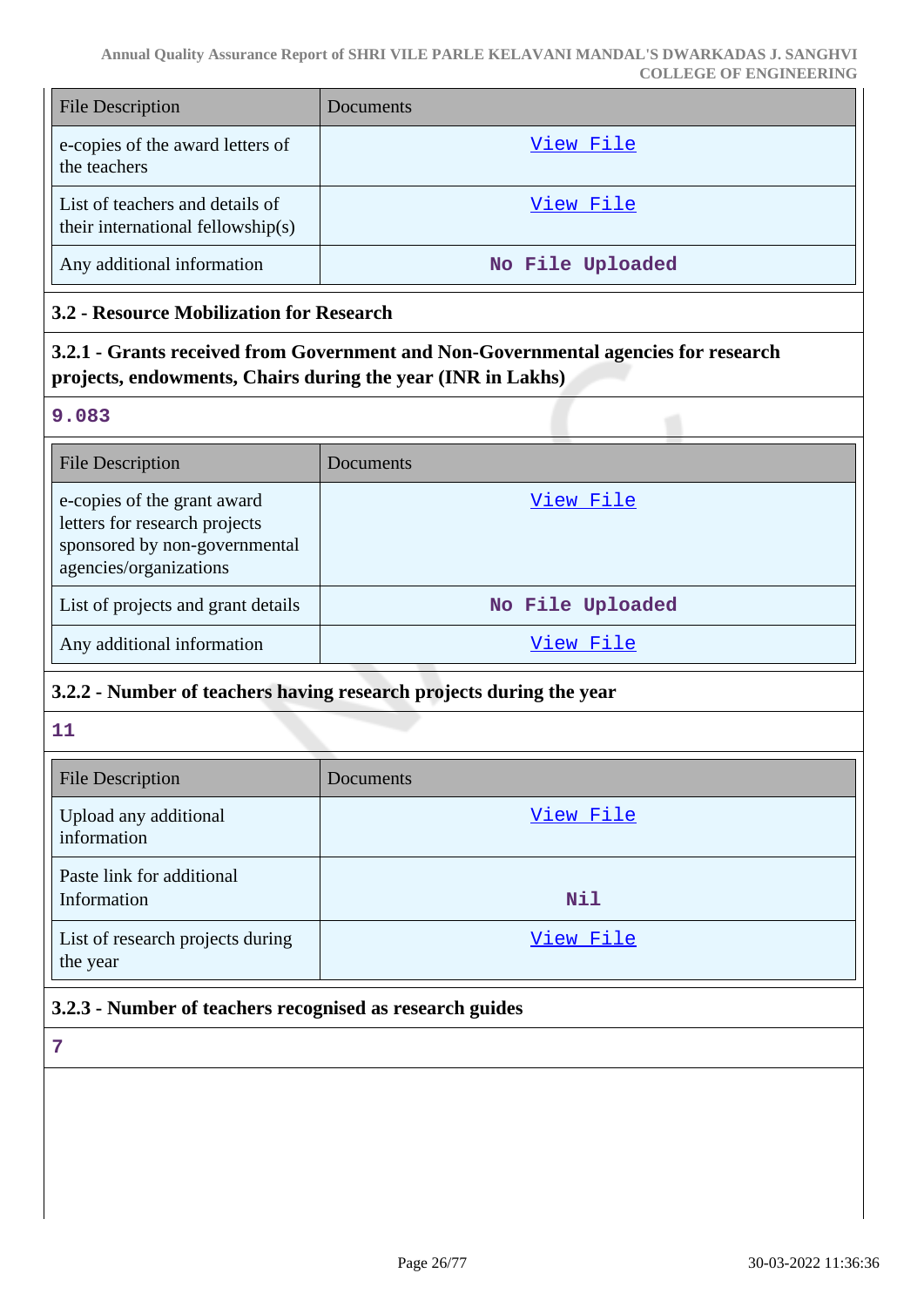| <b>File Description</b>                                                                     | Documents |
|---------------------------------------------------------------------------------------------|-----------|
| Upload copies of the letter of the<br>university recognizing teachers<br>as research guides | View File |
| Institutional data in Prescribed<br>format                                                  | View File |

### **3.2.4 - Number of departments having research projects funded by Government and Non-Government agencies during the year**

**7**

| <b>File Description</b>                             | Documents                                                                                                                            |
|-----------------------------------------------------|--------------------------------------------------------------------------------------------------------------------------------------|
| Supporting document from<br><b>Funding Agencies</b> | View File                                                                                                                            |
| Paste link to funding agencies'<br>website          | https://mu.ac.in/wp-<br>content/uploads/2020/03/apd762201920, http:/<br>/cdac.olabs.edu.in/?sub=74&brch=31∼=249&c<br>$nt=4$ , $.pdf$ |
| Any additional information                          | View File                                                                                                                            |

### **3.3 - Innovation Ecosystem**

3.3.1 - Institution has created an ecosystem for innovations and creation and transfer of knowledge supported by dedicated centres for research, entrepreneurship, community orientation, incubation, etc.

**The Research and Development ecosystem has 9 recognized research guides, 42 doctorate faculty and 16 faculty pursuing Ph.D. programs. Physical infrastructure consists of a well-equipped Library and laboratories with state-of-the-art simulation equipment and others. University of Mumbai approved Ph.D. Programmes in Mechanical Engineering, Electronics and Telecommunication Engineering and Computer Engineering have been in place since 2013. A budget of nearly Rs.12,00,000/- per year is designated towards R&D, including STTPs, National/International Conference/Symposiums, and Project Competitions/Exhibitions etc. In 2020-21, Rs. 9,08,000/- was sanctioned for 11 research**

**proposals. In the last five years, 55 research projects undertaken by institute faculty members amounting to Rs. 59 lakhs have been funded by various government and the non-government agencies.**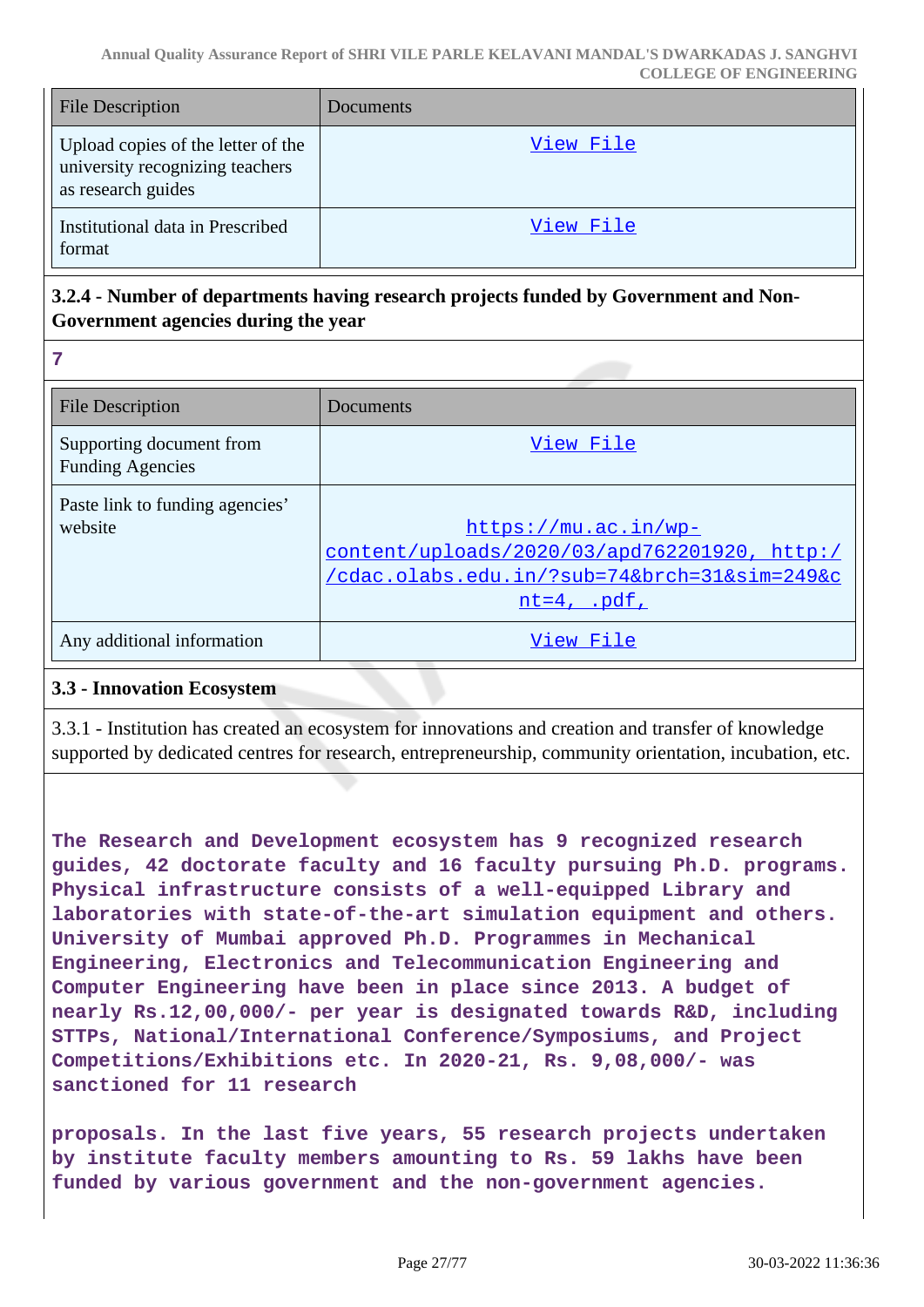**Intellectual Property Rights (IPR) cell was established in 2014 with an objective to create awareness among students and faculty members regarding the basics of patenting and copyrights and how to safeguard their ideas and findings from infringement.**

**Entrepreneurship Cell (E-cell) established in 2012 aims to identify and nurture the latent entrepreneurial spirit of students and provide them with opportunities for excellence. Activities like Pre E-summit workshops, Entrepreneurship Summit, Business growth plan competitions, guest lectures, start-up meets, webinars, and business quizzes are regularly organised.**

| <b>File Description</b>                  | Documents                       |
|------------------------------------------|---------------------------------|
| Upload any additional<br>information     | No File Uploaded                |
| Paste link for additional<br>information | https://www.djsce.ac.in/e-cell/ |

**3.3.2 - Number of workshops/seminars conducted on Research Methodology, Intellectual Property Rights (IPR), Entrepreneurship and Skill Development during the year**

| <b>File Description</b>                                 | <b>Documents</b> |
|---------------------------------------------------------|------------------|
| Report of the events                                    | View File        |
| List of workshops/seminars<br>conducted during the year | View File        |
| Any additional information                              | No File Uploaded |

### **3.4 - Research Publications and Awards**

| 3.4.1 - The Institution ensures implementation<br>of its Code of Ethics for Research uploaded in |  |  | A. All of the above |
|--------------------------------------------------------------------------------------------------|--|--|---------------------|
| the website through the following: Research                                                      |  |  |                     |
| <b>Advisory Committee Ethics Committee</b>                                                       |  |  |                     |
| Inclusion of Research Ethics in the research                                                     |  |  |                     |
| methodology course work Plagiarism check                                                         |  |  |                     |
| through authenticated software                                                                   |  |  |                     |
|                                                                                                  |  |  |                     |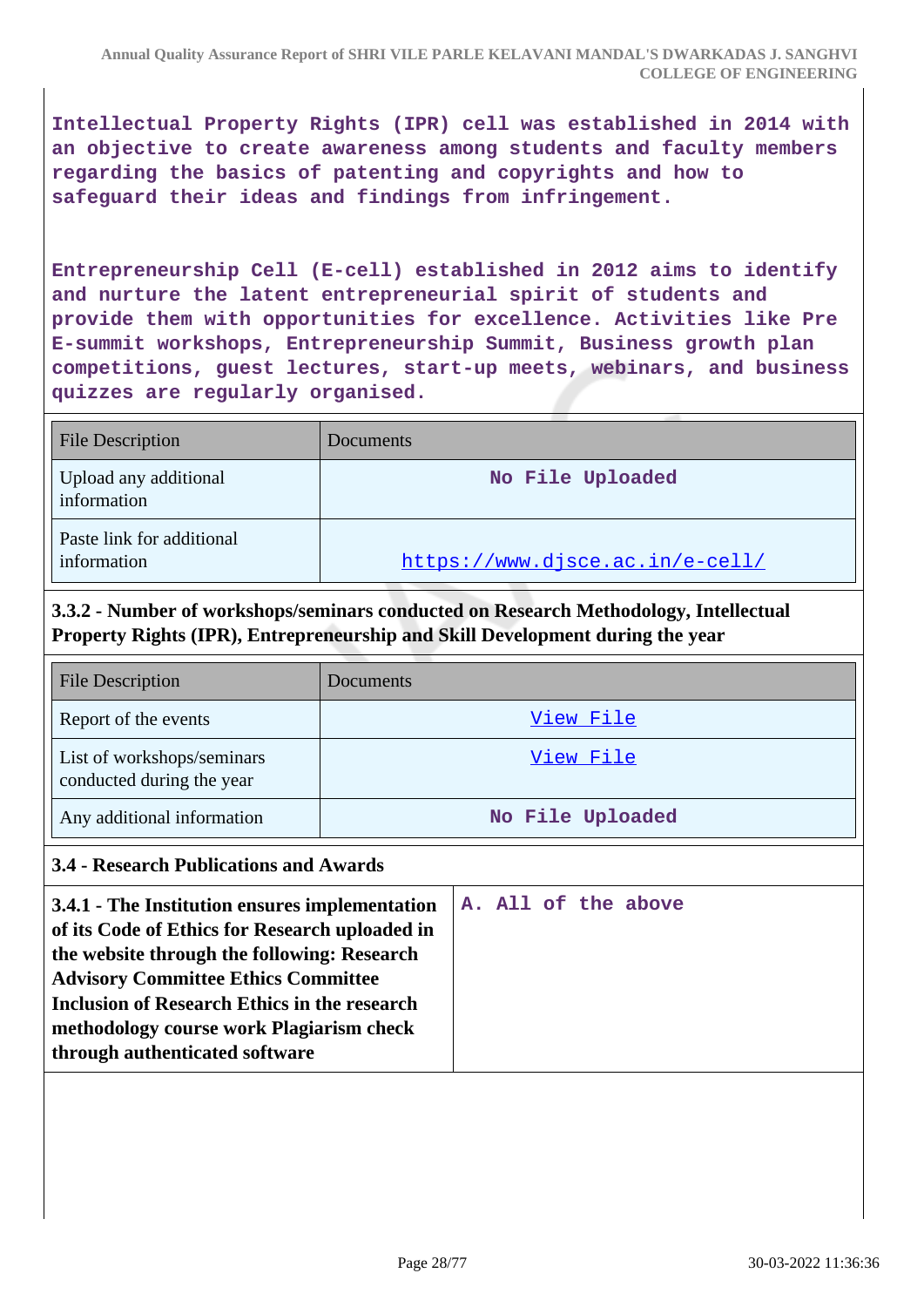| <b>File Description</b>                                                                                                                                                                      | <b>Documents</b> |
|----------------------------------------------------------------------------------------------------------------------------------------------------------------------------------------------|------------------|
| Code of Ethics for Research,<br><b>Research Advisory Committee</b><br>and Ethics Committee<br>constitution and list of members<br>of these committees, software<br>used for plagiarism check | View File        |
| Any additional information                                                                                                                                                                   | No File Uploaded |

**3.4.2 - Number of PhD candidates registered per teacher (as per the data given with regard to recognized PhD guides/ supervisors provided in Metric No. 3.2.3) during the year**

### **3.4.2.1 - Number of PhD students registered during the year**

#### **6**

| <b>File Description</b>                                                                                  | Documents                                           |
|----------------------------------------------------------------------------------------------------------|-----------------------------------------------------|
| URL to the research page on HEI<br>website                                                               | https://www.djsce.ac.in/Code%20of%20Ethics/M<br>264 |
| List of PhD scholars and details<br>like name of the guide, title of<br>thesis, and year of registration | View File                                           |
| Any additional information                                                                               | No File Uploaded                                    |

### **3.4.3 - Number of research papers per teacher in CARE Journals notified on UGC website during the year**

### **63**

| <b>File Description</b>                                                             | Documents        |
|-------------------------------------------------------------------------------------|------------------|
| List of research papers by title,<br>author, department, and year of<br>publication | View File        |
| Any additional information                                                          | No File Uploaded |

# **3.4.4 - Number of books and chapters in edited volumes / books published per teacher during the year**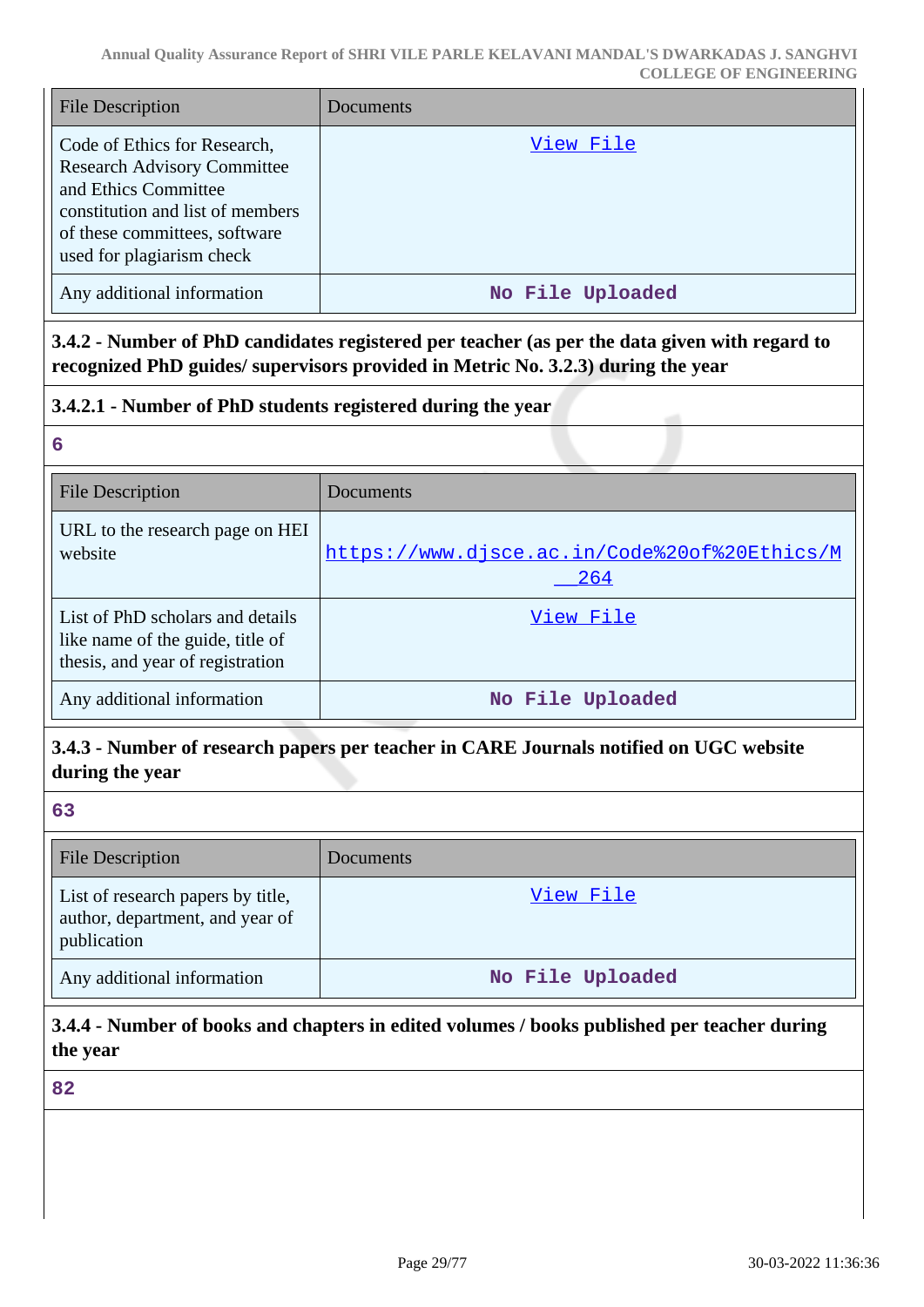| <b>File Description</b>                  | <b>Documents</b> |
|------------------------------------------|------------------|
| Upload any additional<br>information     | View File        |
| Paste link for additional<br>information | <b>Nil</b>       |

# **3.4.5 - Bibliometrics of the publications during the year based on average Citation Index in Scopus/ Web of Science/PubMed**

### **3.4.5.1 - Total number of Citations in Scopus during the year**

**460**

| <b>File Description</b>                              | Documents |
|------------------------------------------------------|-----------|
| Any additional information                           | View File |
| Bibliometrics of the publications<br>during the year | View File |

**3.4.6 - Bibliometrics of the publications during the year based on Scopus/ Web of Science – h-Index of the University**

### **3.4.6.1 - h-index of Scopus during the year**

**2.15**

| <b>File Description</b>                                                                           | Documents |
|---------------------------------------------------------------------------------------------------|-----------|
| Bibiliometrics of publications<br>based on Scopus/ Web of Science<br>- h-index of the Institution | View File |
| Any additional information                                                                        | View File |

# **3.5 - Consultancy**

# **3.5.1 - Revenue generated from consultancy and corporate training during the year (INR in lakhs)**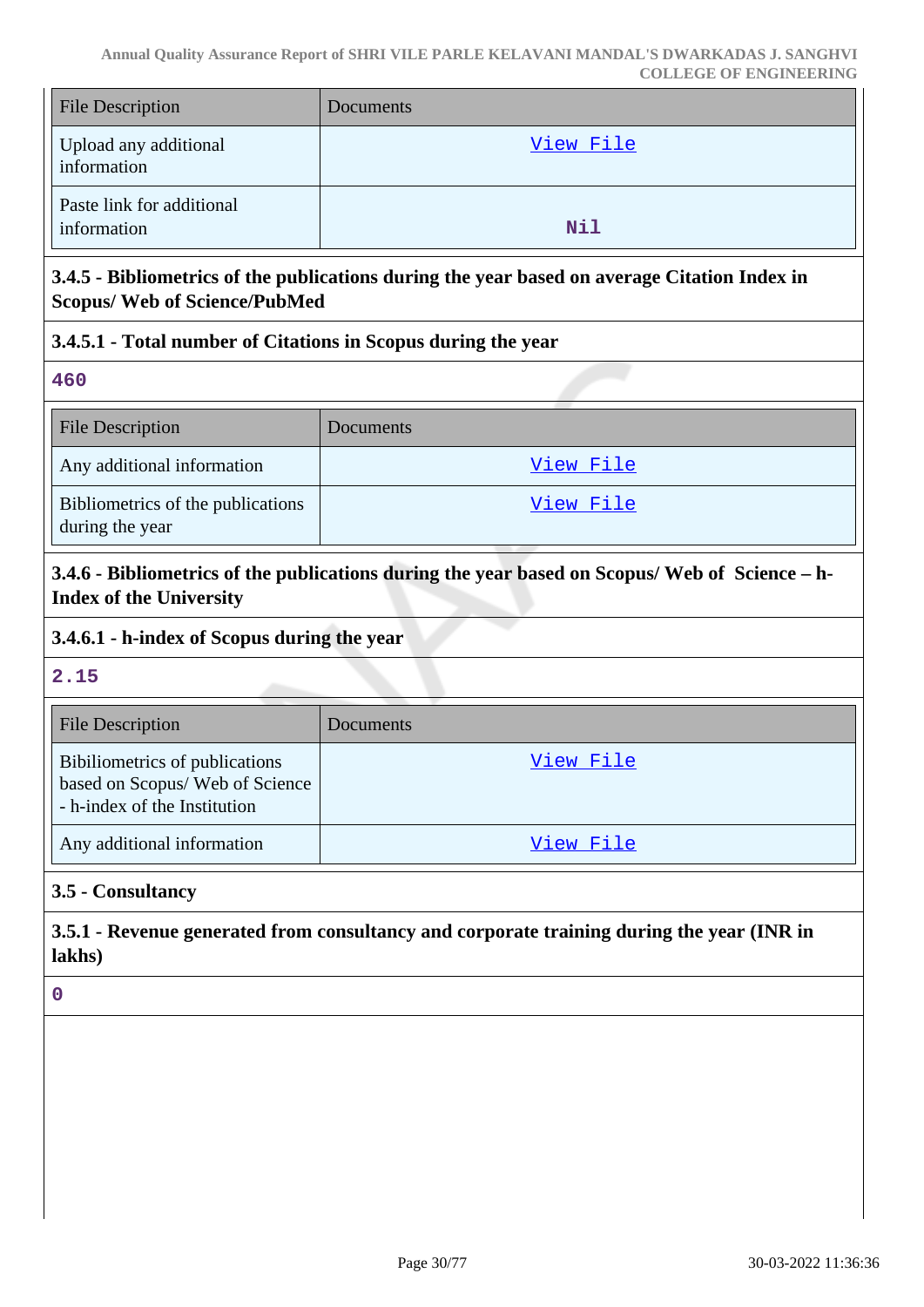| <b>File Description</b>                                                                                             | Documents        |
|---------------------------------------------------------------------------------------------------------------------|------------------|
| Audited statements of accounts<br>indicating the revenue generated<br>through consultancy and<br>corporate training | View File        |
| List of consultants and revenue<br>generated by them                                                                | No File Uploaded |
| Any additional information                                                                                          | No File Uploaded |

# **3.5.2 - Total amount spent on developing facilities, training teachers and clerical/project staff for undertaking consultancy during the year**

| 2  |    |  |
|----|----|--|
|    |    |  |
|    | ı  |  |
| ۰. | ۰. |  |

| <b>File Description</b>                                                                                                                                             | Documents        |
|---------------------------------------------------------------------------------------------------------------------------------------------------------------------|------------------|
| Audited statements of accounts<br>indicating the expenditure<br>incurred on developing facilities<br>and training teachers and staff for<br>undertaking consultancy | View File        |
| List of training programmes,<br>teachers and staff trained for<br>undertaking consultancy                                                                           | No File Uploaded |
| List of facilities and staff<br>available for undertaking<br>consultancy                                                                                            | No File Uploaded |
| Any additional information                                                                                                                                          | No File Uploaded |

### **3.6 - Extension Activities**

3.6.1 - Extension activities carried out in the neighbourhood sensitising students to social issues for their holistic development, and the impact thereof during the year

**In its quest to constantly serve the society and the community at large, the National Service Scheme (NSS) chapter of Dwarkadas J. Sanghvi College of Engineering was set up with the motto "Education and Service to the community and by the community".**

### **1. Health and Sanitation:**

- **Tide Turners Plastic Challenge (Online Awareness Initiative on Plastic Pollution).**
- **Juhu and Dahanu beach Clean-up drives.**  $\circ$
- **Health Quest- A Webinar by Shikha Gupta, Nutritionist.**  $\circ$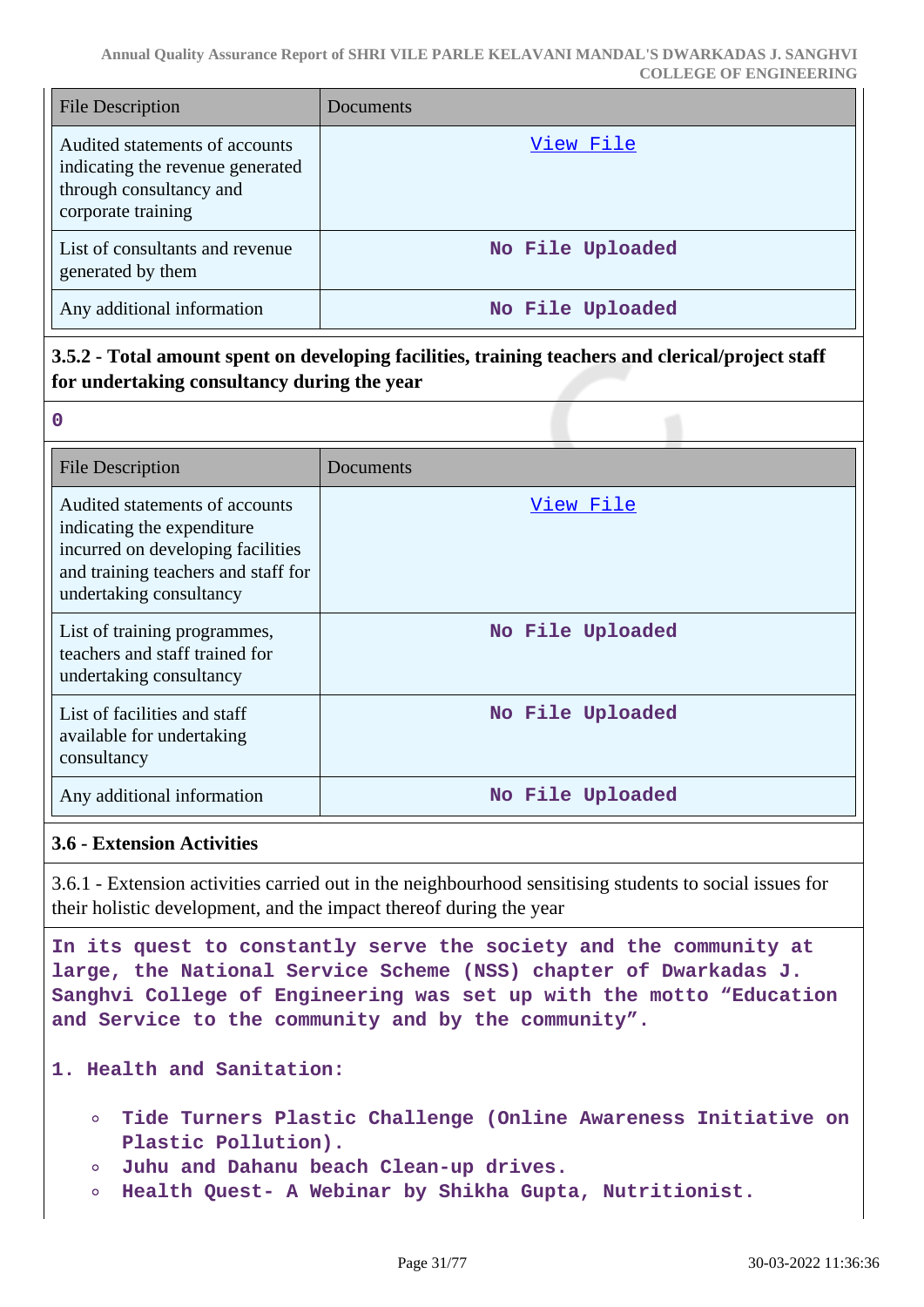```
Annual Quality Assurance Report of SHRI VILE PARLE KELAVANI MANDAL'S DWARKADAS J. SANGHVI
                                                    COLLEGE OF ENGINEERING
      Art of Living Webinar.
   \circPlasma and Blood Donation.
   \circ2. Environment:
      "Maitree" 2.0- An Online Tree Plantation Drive.
   \circVoice of the Voiceless (Online Awareness Initiative for
   \Omegaanimals & bird's well-being).
3. Cultural:
      Gurvandan- A Teacher's Day Celebration.
   \bulletPride Month Initiative (Online Awareness Initiative).
   \bulletCater for Care (Fundraiser for adopted villages of Narpad and
      Dahanu).
     Footprints- Strides of Support (Online Walk-a-thon).
4. Education:
      Samvaad Session-1: A Talk with The Brave.
   \circ\circSamvaad Session-2: Mettle and Motivation.
      Atmasurakhsha (Self-Defense and Anti-Harassment Workshop).
   \circ5. Awareness:
   Lighten the Load (Mental Health Awareness Interactive
      Session).
   Covid Dashboard (Online Awareness Initiative on Vaccination,
      Helplines and Precaution).
6. Donation:
      Helping Hands- Clothes Donation.
   \circDivyaDaan- Food Donation.
      Sharing Warmth- Blanket Donation.
   \circFile Description Documents
Upload any additional
                                       No File Uploaded
information
Paste link for additional
https://djsce.ac.in/nss/
```
**3.6.2 - Number of awards and recognition received by the Institution, its teachers and students for extension activities from Government / Government-recognised bodies during the year**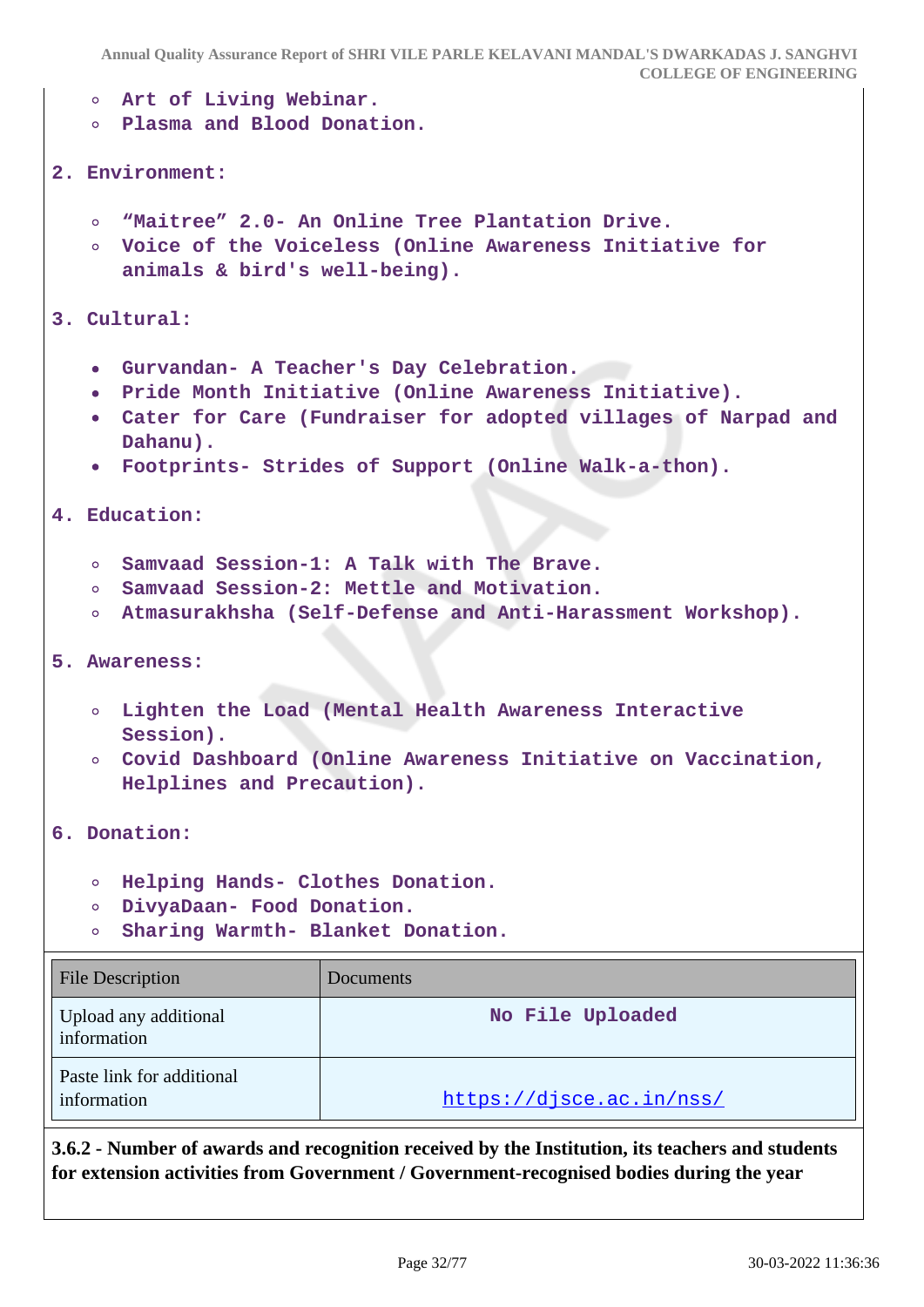| <b>File Description</b>                                         | Documents        |
|-----------------------------------------------------------------|------------------|
| Number of awards for extension<br>activities in during the year | View File        |
| e-copy of the award letters                                     | View File        |
| Any additional information                                      | No File Uploaded |

**3.6.3 - Number of extension and outreach programmes conducted by the institution through NSS/NCC/Red Cross/YRC, etc. during the year (including Government-initiated programmes such as Swachh Bharat, AIDS Awareness, and Gender Sensitization and those organised in collaboration with industry, community and NGOs)**

| 27                              |                  |
|---------------------------------|------------------|
| <b>File Description</b>         | <b>Documents</b> |
| Reports of the events organized | View File        |
| Any additional information      | View File        |

# **3.6.4 - Number of students participating in extension activities listed in 3.6.3 during the year**

#### **2000**

| <b>File Description</b>    | Documents |
|----------------------------|-----------|
| Reports of the events      | View File |
| Any additional information | View File |

### **3.7 - Collaboration**

**3.7.1 - Number of collaborative activities during the year for research/ faculty exchange/ student exchange/ internship/ on-the-job training/ project work**

#### **322**

| <b>File Description</b>                           | Documents |
|---------------------------------------------------|-----------|
| Copies of documents<br>highlighting collaboration | View File |
| Any additional information                        | View File |

**3.7.2 - Number of functional MoUs with institutions of national and/or international importance, other universities, industries, corporate houses, etc. during the year (only functional MoUs with ongoing activities to be considered)**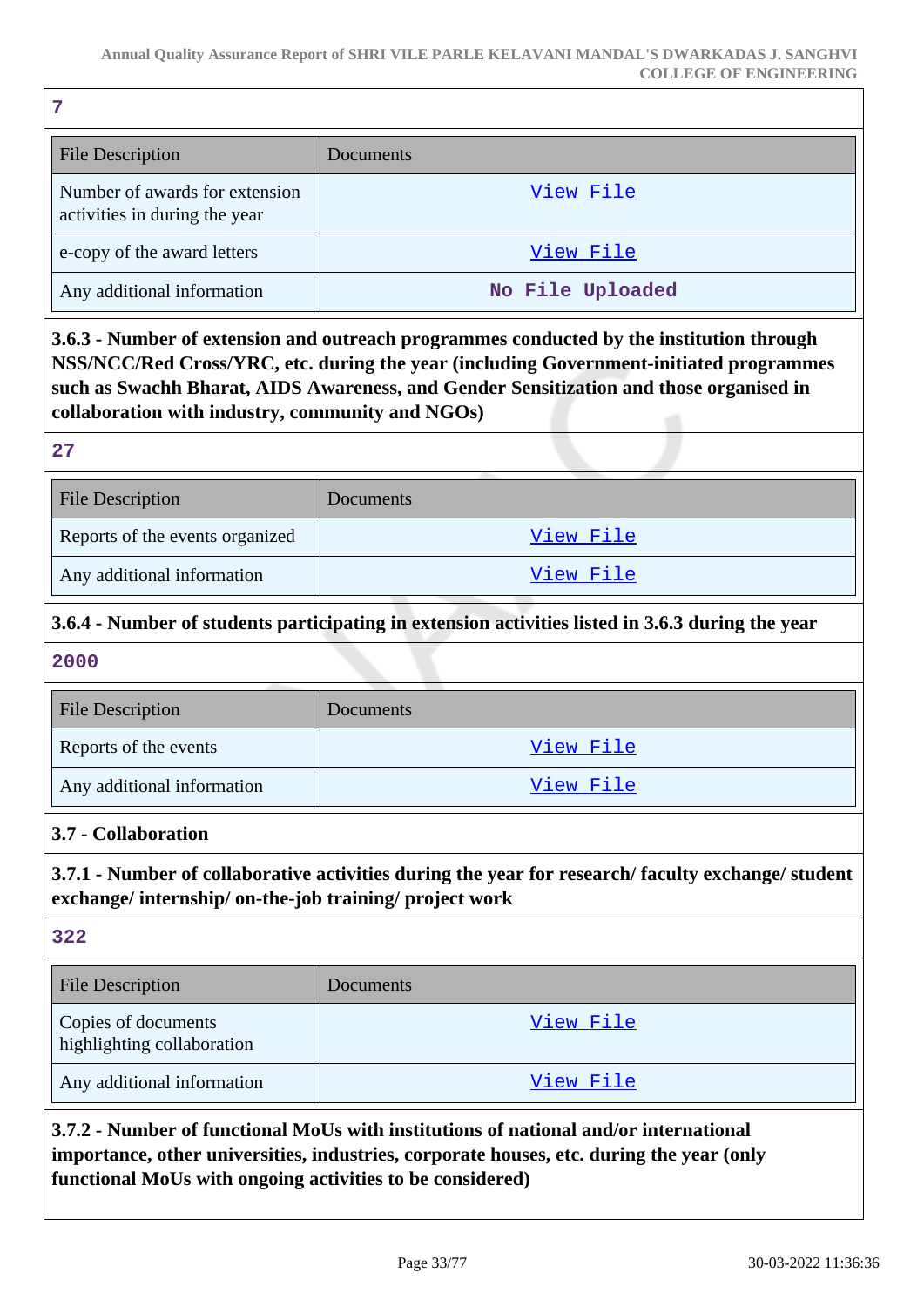| 23                                                                                                                                   |                  |
|--------------------------------------------------------------------------------------------------------------------------------------|------------------|
| <b>File Description</b>                                                                                                              | Documents        |
| e-copies of the MoUs with<br>institution/industry/corporate<br>house                                                                 | View File        |
| Details of functional MoUs with<br>institutions of national,<br>international importance, other<br>institutions etc. during the year | View File        |
| Any additional information                                                                                                           | No File Uploaded |

### **INFRASTRUCTURE AND LEARNING RESOURCES**

### **4.1 - Physical Facilities**

4.1.1 - The Institution has adequate infrastructure and physical facilities for teaching-learning, viz., classrooms, laboratories, computing equipments, etc.

**The institution is endowed with sufficient physical infrastructure. DJSCE has modern ICT enabled and well-equipped air-conditioned classrooms, laboratories, Central Library, and departmental libraries, etc. The entire campus is Wi-Fi enabled with sufficient bandwidth. Each classroom is equipped with Smart board, LCD and Desktop with internet facility. Overall, the college has 33 classrooms and sufficient Tutorial Rooms/Seminar Halls/Conference Rooms. The Conference Room and Seminar Halls are used to conduct the special sessions, like seminars, workshops and symposiums, etc. Institute has 62 spacious and dedicated laboratories for all the 8 UG, 3 PG programmes and Ph. D. programmes. Each laboratory is equipped with adequate number of latest desktops. Latest equipments like Spectrum Analyzers, Logic Analyzer & Vector Network Analyzers and CNC Machines etc. are available for the conduct of regular practical sessions. The licensed application softwares, namely, Rational Rose, Autocad, Matlab, Ansys, Pro-E, HTRI, Oracle, Micriwind, Xylinx etc. are installed in laboratories as per the requirement of the course. Adequate light system is installed in the labs to keep them well illuminated. Models and charts are put up for respective subjects in respective labs for support information. Lab manuals are also been provided during the practicals. Adequate computing facility is provided in all the laboratories and systems. Physical and Virtual, VMware Enterprise 6 servers and Backup Devices exist at the Data Centre and there are 811 Desktop Computers & 16 Laptops in good working condition all connected with internet facility.**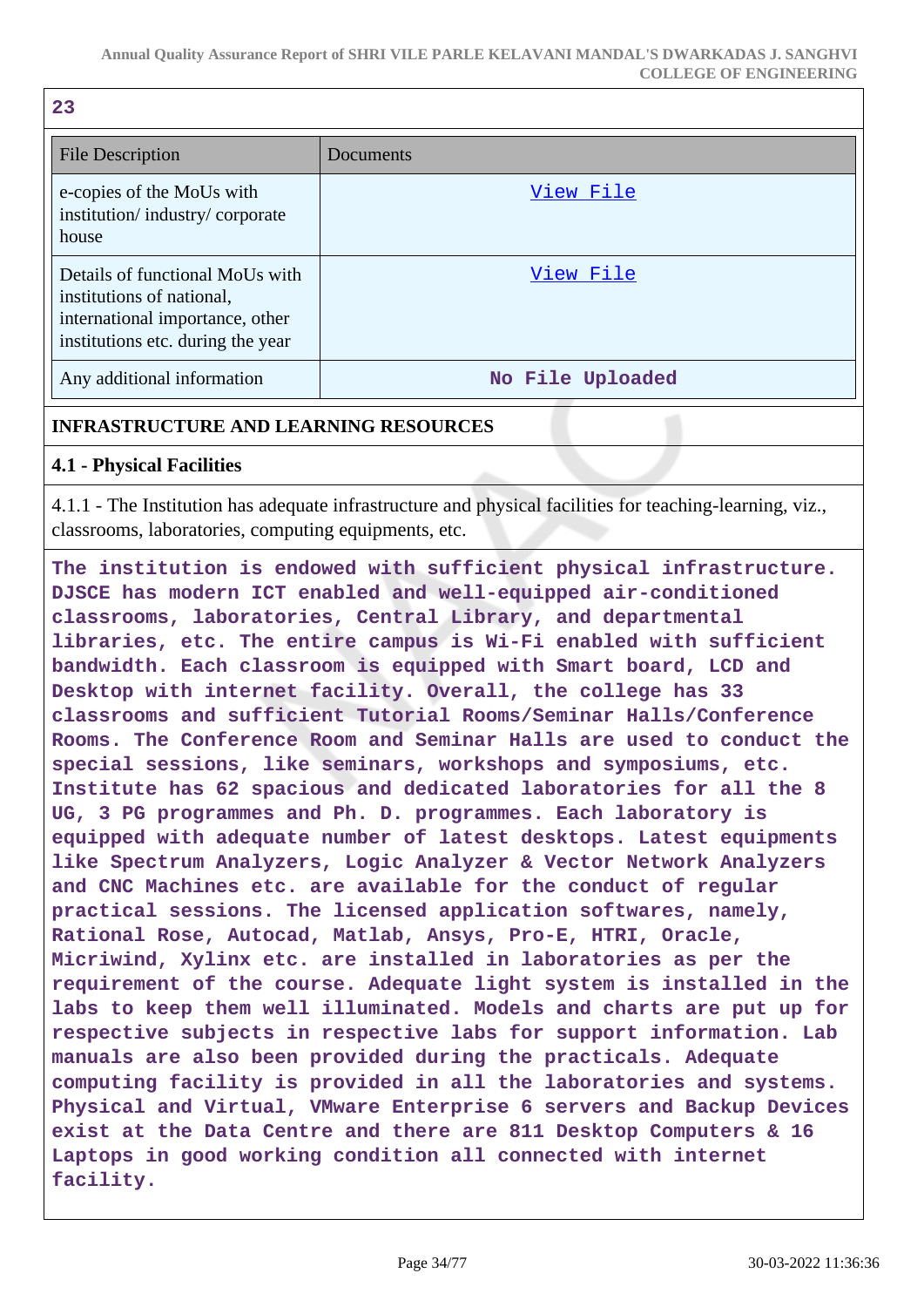| <b>File Description</b>                  | Documents |
|------------------------------------------|-----------|
| Upload any additional<br>information     | View File |
| Paste link for additional<br>information | Nil       |

4.1.2 - The institution has adequate facilities for cultural activities, yoga, sports and games (indoor and outdoor) including gymnasium, yoga centre, auditorium etc.)

**College has all the facilities useful for the overall development of each student. The college takes adequate care to encourage the students to grow up to their physical and mental ability for future betterment. Student life is the best time for the grooming and our college gives the maximum facility for it.**

**Students have different cultural committees as well as hobby clubs under one umbrella. They celebrate different cultural fests every year. There is a mega cultural competition held by them every year, which is judged by the designated faculty members. The college also has an additional auditorium with light and sound arrangements on the ground floor of the college campus.**

**College has a well-equipped Gymnasium on the first floor as well as Yoga centre on the fourth floor, with qualified trainers. Staff members learn and practice yoga during their leisure time.**

**Indoor games facilities like carom, chess, table tennis etc. are available for the students. Students practice football, volley ball and Cricket on hired grounds surrounding the college. There is an inter college as well as intra college competition held every year by the college. There is also a playground as a common facility provided by our management.**

| <b>File Description</b>                  | <b>Documents</b> |
|------------------------------------------|------------------|
| Geotagged pictures                       | View File        |
| Upload any additional<br>information     | View File        |
| Paste link for additional<br>information | Nil              |

### **4.1.3 - Number of classrooms and seminar halls with ICT-enabled facilities**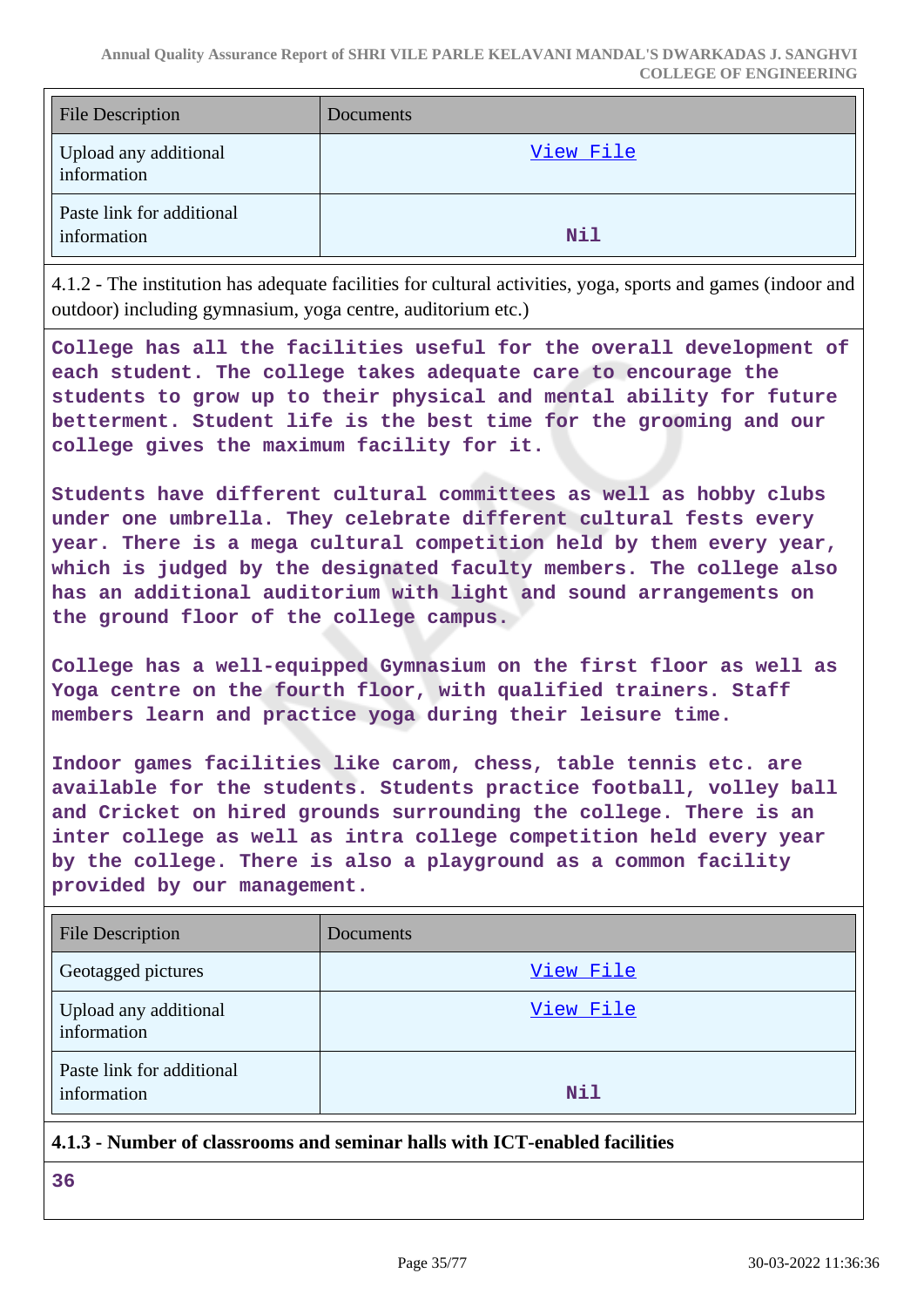| <b>File Description</b>                                                                                   | <b>Documents</b> |
|-----------------------------------------------------------------------------------------------------------|------------------|
| Upload any additional<br>information                                                                      | View File        |
| <b>Upload Number of classrooms</b><br>and seminar halls with ICT<br>enabled facilities (Data<br>Template) | View File        |

# **4.1.4 - Expenditure for infrastructure augmentation, excluding salary, during the year (INR in Lakhs)**

#### **366.54**

| File Description                                              | <b>Documents</b> |
|---------------------------------------------------------------|------------------|
| Upload audited utilization<br>statements                      | View File        |
| Details of Expenditure, excluding<br>salary, during the years | View File        |
| Any additional information                                    | No File Uploaded |

### **4.2 - Library as a Learning Resource**

4.2.1 - Library is automated using Integrated Library Management System (ILMS)

**Name of ILMS software**

**Nature of Automation (fully or partially)**

**Version**

**Year of Automation**

**LIBSYS**

**Fully**

**7**

**2010**

**KOHA**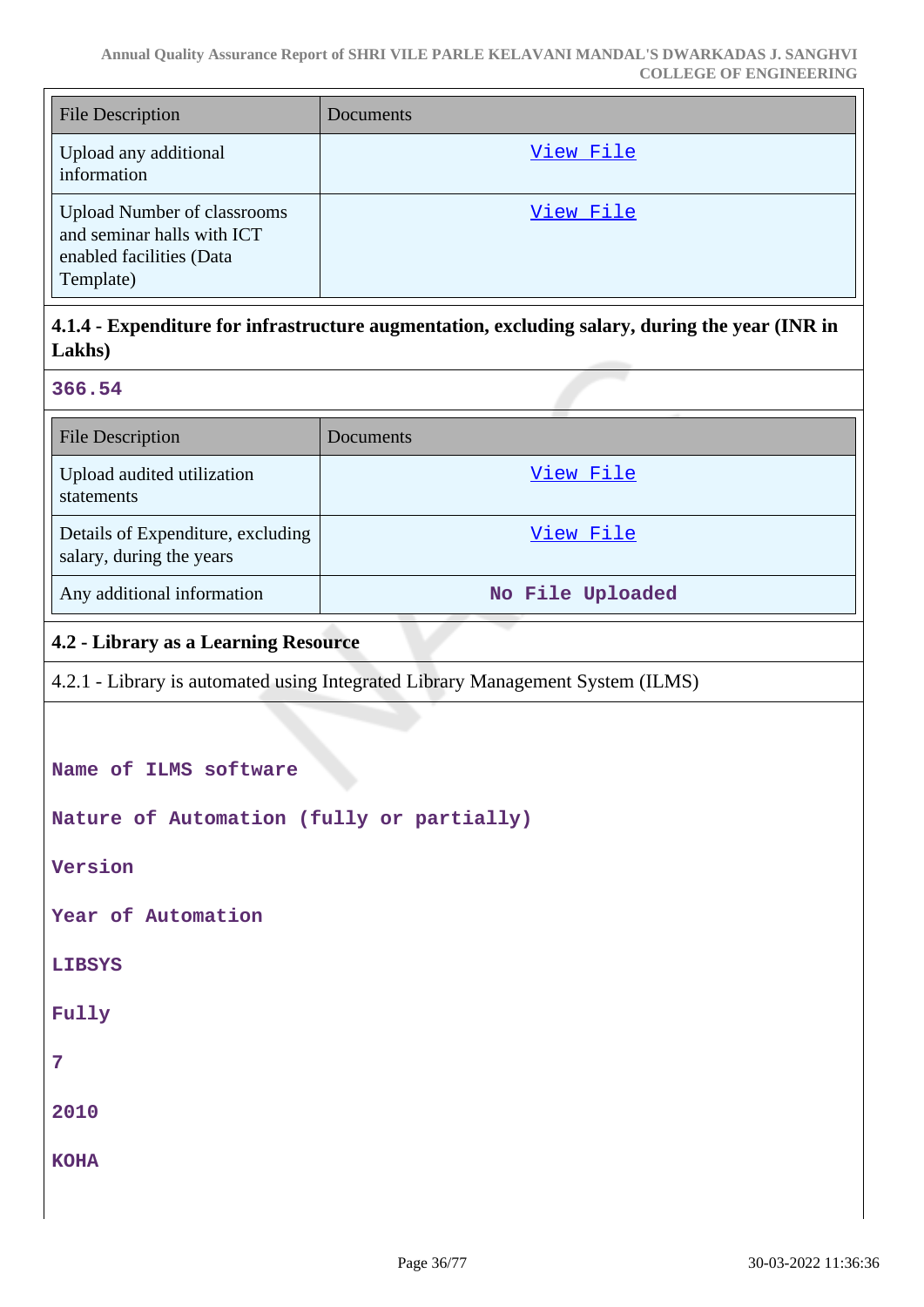### **Fully**

### **19.11.00.000**

**2017**

**The Library of Dwarkadas J. Sanghvi College of Engineering is named officially as "Manubhai P. Sanghvi Knowledge Centre". It is facilitated with a 24 hours Wi-Fi network connection. With the use of various tools, the library has transformed, from a traditional library with manual transactions to an Electronic library and now is fast moving into being a Digital Library.**

**The library automation was initiated in the year 2000 with the inhouse Library management software. Afterword's, the LIBSYS Integrated Library Management System was put into place in the year 2010. Presently, the KOHA Integrated Library Management System with 19.11.00.000 version is being used in the library. The fully computerized Library is a treasure house of knowledge comprising an ever growing collection of about 29000 books and more than 1,46,000 e-books with 754 e-journals. The web based access of all the subscribed e-resources is an important facility provided by the library. Users can also access the online public access catalogue (OPAC) to find out the real-time availability of all library materials from their home.**

| <b>File Description</b>                                                                                                                                         | Documents                     |  |
|-----------------------------------------------------------------------------------------------------------------------------------------------------------------|-------------------------------|--|
| Upload any additional<br>information                                                                                                                            | View File                     |  |
| Paste link for additional<br>information                                                                                                                        | Nil                           |  |
| 4.2.2 - Institution has access to the following: e-<br>journals e-ShodhSindhu Shodhganga<br><b>Membership e-books Databases Remote access</b><br>to e-resources | A. Any 4 or more of the above |  |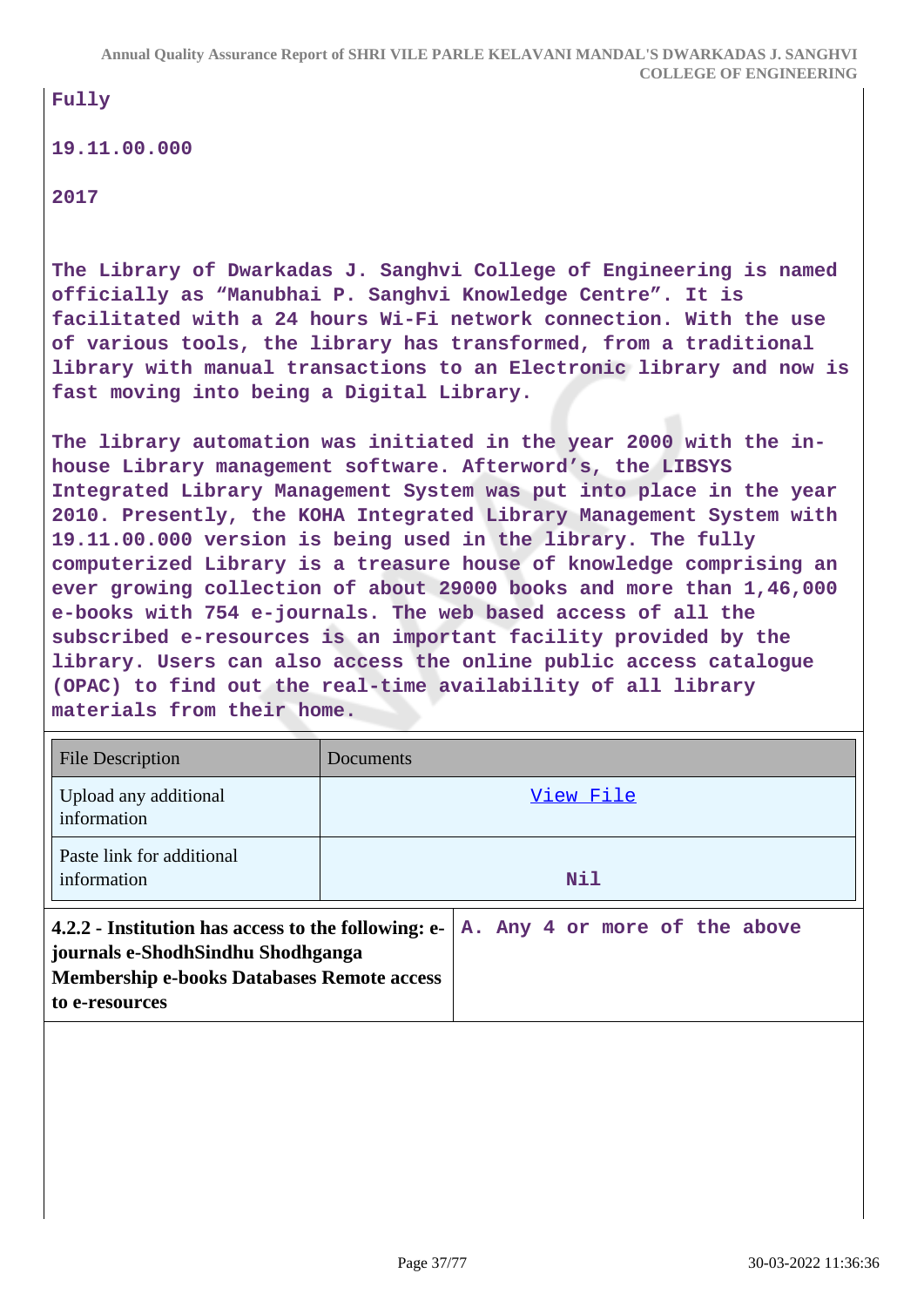| <b>File Description</b>                                                                            | Documents |
|----------------------------------------------------------------------------------------------------|-----------|
| Details of subscriptions like e-<br>journals, e-books, e-<br>ShodhSindhu, Shodhganga<br>membership | View File |
| Upload any additional<br>information                                                               | View File |

# **4.2.3 - Expenditure on purchase of books/ e-books and subscription to journals/e-journals during the year (INR in lakhs)**

# **1687031**

| <b>File Description</b>                                                                                                       | Documents |
|-------------------------------------------------------------------------------------------------------------------------------|-----------|
| Audited statements of accounts                                                                                                | View File |
| Any additional information                                                                                                    | View File |
| Details of annual expenditure for<br>purchase of books/e-books and<br>journals/e- journals during the<br>year (Data Template) | View File |

# **4.2.4 - Usage of library by teachers and students (footfalls and login data for online access)**

# **4.2.4.1 - Number of teachers and students using the library per day during the year**

### **81**

| <b>File Description</b>                                     | Documents |
|-------------------------------------------------------------|-----------|
| Upload details of library usage<br>by teachers and students | View File |
| Any additional information                                  | View File |

# **4.3 - IT Infrastructure**

4.3.1 - Institution has an IT policy covering Wi-Fi, cyber security, etc. and has allocated budget for updating its IT facilities

**DJSCE IT Facilities**

**Dwarkadas J Sanghvi College of Engineering provides the latest IT Facilities to its Employees and students to ensure efficient and effective conduction of all academic and other related activities. These facilities include, personal Computers with high speed internet connection and IP based phones for each teaching staff member. DJSCE also provides well equipped labs with all relevant**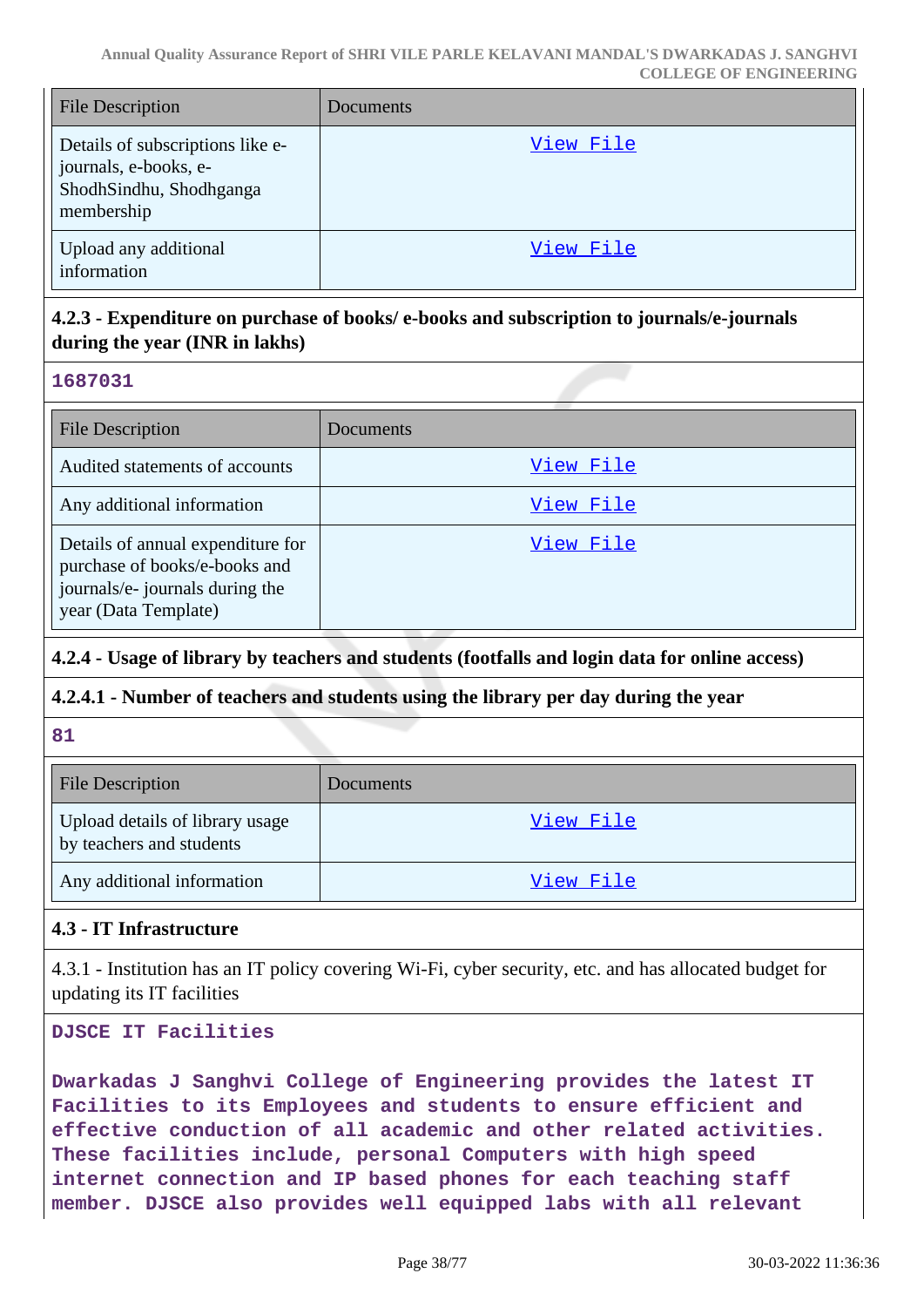**software and hardware requirements for the students from their curriculum and academics point of view. The institute has a total of 811 desktops, 16 Laptops, 19 printers, 53 switches, 39 Access points and 6 dedicated servers available on campus. The institute also has 33smart boards and 40 LCD projectors to ensure modern and efficient classroom teaching.**

**All of the above mentioned components and peripherals are connected in a high speed network with Wi-Fi and LAN networking having bandwidth availability of more than 2GBPS, and maintained & updated on a regular basis.The institute also has an effective FORTINET firewall in place to ensure data security and authentication.**

**The entire DJSCE campus is under CCTV surveillance consisting of acameras in examination section andin the library.**

| <b>File Description</b>                  | Documents |
|------------------------------------------|-----------|
| Upload any additional<br>information     | View File |
| Paste link for additional<br>information | Nil       |

# **4.3.2 - Student - Computer ratio**

| Number of Students | Number of Computers |
|--------------------|---------------------|
| 2946               | 620                 |

| <b>File Description</b>              | Documents |
|--------------------------------------|-----------|
| Upload any additional<br>information | View File |
| .                                    |           |

# **4.3.3 - Bandwidth of internet connection in the A. ?50 Mbps Institution and the number of students on campus**

| <b>File Description</b>                                          | Documents                                                |
|------------------------------------------------------------------|----------------------------------------------------------|
| Details of bandwidth available in<br>the Institution             | View File                                                |
| Upload any additional<br>information                             | View File                                                |
| 4.3.4 - Institution has facilities for e-content<br>development: | B. Any three of the above<br><b>Facilities available</b> |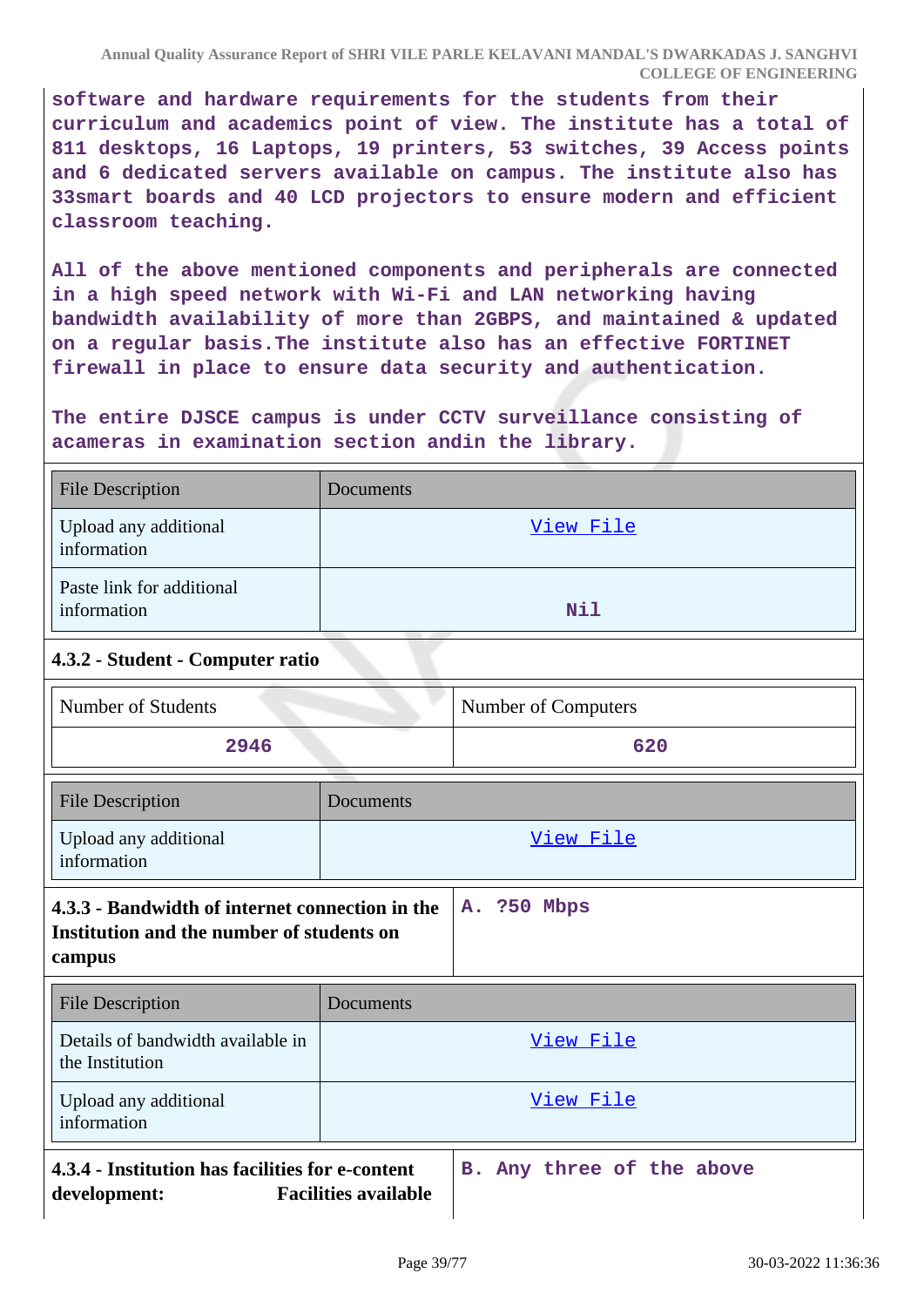**for e-content development Media Centre Audio-Visual Centre Lecture Capturing System (LCS) Mixing equipments and software for editing**

| <b>File Description</b>                                         | Documents |
|-----------------------------------------------------------------|-----------|
| Upload any additional<br>information                            | View File |
| Paste link for additional<br>information                        | Nil       |
| List of facilities for e-content<br>development (Data Template) | View File |

#### **4.4 - Maintenance of Campus Infrastructure**

**4.4.1 - Expenditure incurred on maintenance of physical and academic support facilities, excluding salary component, during the year (INR in lakhs)**

**366.54**

| <b>File Description</b>              | <b>Documents</b> |
|--------------------------------------|------------------|
| Audited statements of accounts       | View File        |
| Upload any additional<br>information | View File        |

4.4.2 - There are established systems and procedures for maintaining and utilizing physical, academic and support facilities – classrooms, laboratory, library, sports complex, computers, etc.

**All these facilities are available to all the students and faculty members from morning 7 am to evening 6 pm. For the requirement of any equipment or instrument in the laboratory, the respective head of the department forwards the requisition to the Principal and after consulting the accounts department, the requisition passes through and proceed for procurement. Students and faculty members can use the laboratories in the given time as per timetable. Repair and maintenance is taken care by college central store and maintenance dept. Every 3 years, the equipments are upgraded. Library is open access and is open from 8.30 am to 6.30 pm. During the study leave before examination, it is kept opened for extra hours. There is capacity of 180 students to sit and study inside library. 26 desktop computers are there for digital library usage. Each student can issue 3 text books for 7 days and faculty members can get 20 books for 3 months. Requirement for new books and ebooks or any digital resources comes from students and faculty members as well. Librarians check the cost and the real demand of**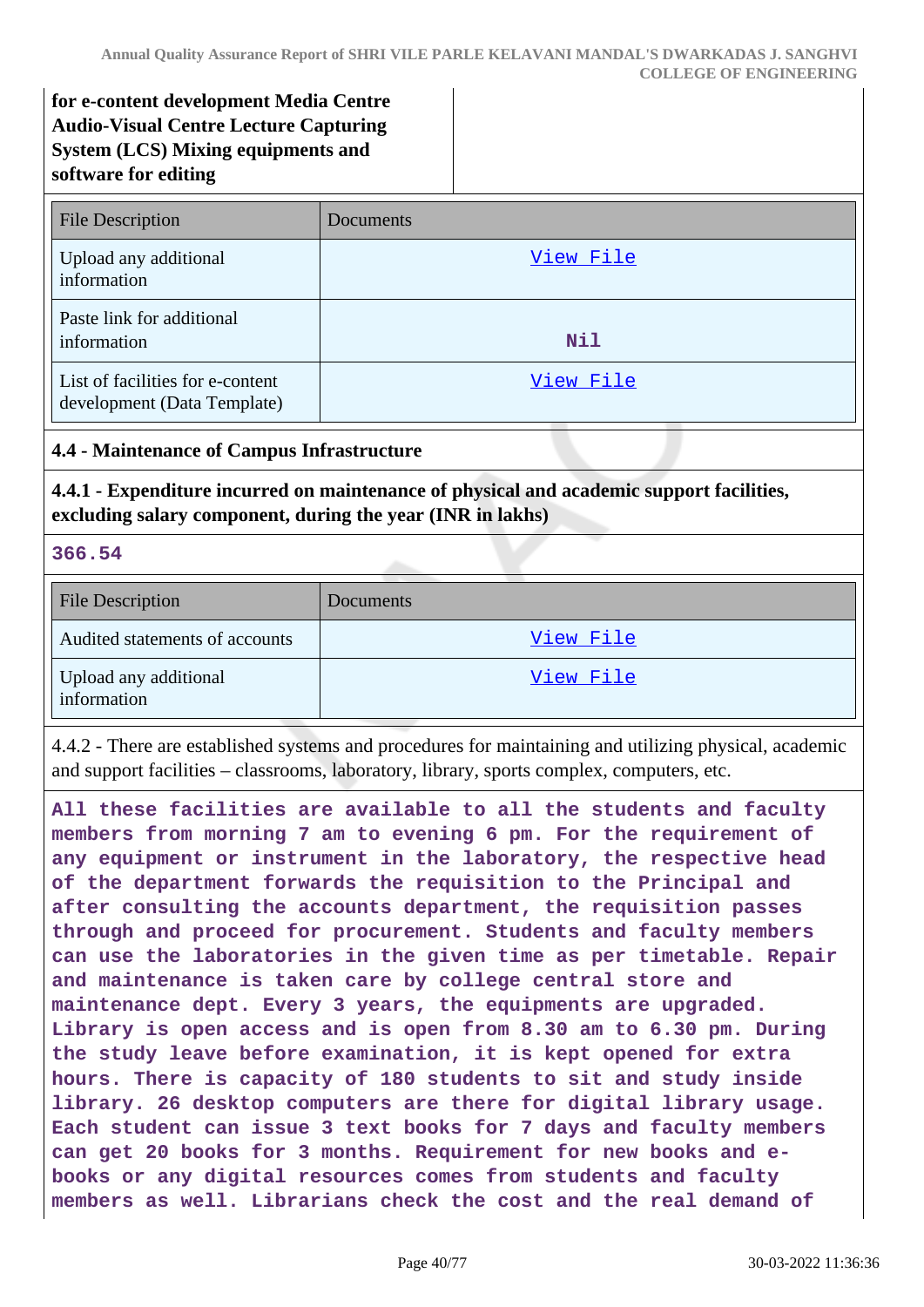**the requirements and forward to principal for approval. Purchase of books are done yearly 4 times and the other online resources and journals are subscribed yearly, once. There are boy's and girl's common room with indoor games facility. Students use it during free time. There is a well equipped gymnasium for students and faculty members in the college premise. This is kept opened morning from 6 to 11 am and evening from 4 to 10 pm. Computers are provided to each faculty members and staff for academic and official work. Each laboratories are well equipped with latest version of desktop computers. Computers are updated with software required for a particular laboratory. All computers are connected with internet and attached with central server. Computers are maintained by an external agency under the annual maintenance contract. Students use the computers for their practical classes , projects and any other academic purpose during free time of the practical class. There are separate classrooms for each division of each branch. Classes are all air-conditioned and wifi connected with smart board facility. Students of a particular division sit for lectures in a particular room throughout the day.**

| <b>File Description</b>                  | Documents  |
|------------------------------------------|------------|
| Upload any additional<br>information     | View File  |
| Paste link for additional<br>information | <b>Nil</b> |

### **STUDENT SUPPORT AND PROGRESSION**

### **5.1 - Student Support**

# **5.1.1 - Number of students benefitted by scholarships and freeships provided by the Government during the year**

# **411**

| <b>File Description</b>                                                             | Documents <sup>1</sup> |
|-------------------------------------------------------------------------------------|------------------------|
| Upload self-attested letters with<br>the list of students receiving<br>scholarships | View File              |
| Upload any additional<br>information                                                | No File Uploaded       |

# **5.1.2 - Number of students benefitted by scholarships and freeships provided by the institution and non-government agencies during the year**

**12**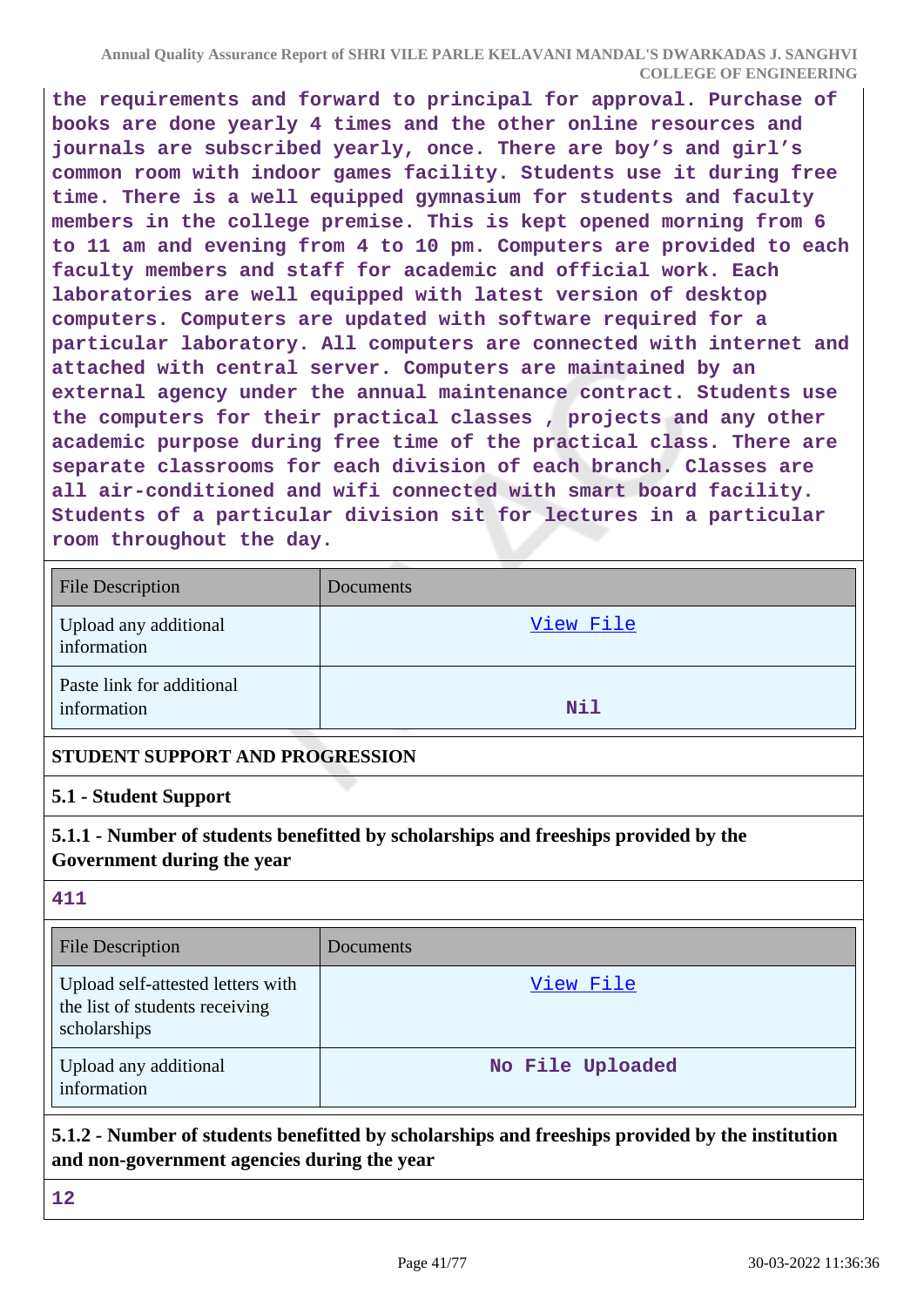| <b>File Description</b>                                                                                                                                                                                                                                                                              | Documents                                                                                     |
|------------------------------------------------------------------------------------------------------------------------------------------------------------------------------------------------------------------------------------------------------------------------------------------------------|-----------------------------------------------------------------------------------------------|
| Upload any additional<br>information                                                                                                                                                                                                                                                                 | No File Uploaded                                                                              |
| Institutional data in prescribed<br>format                                                                                                                                                                                                                                                           | View File                                                                                     |
| 5.1.3 - The following Capacity Development<br>and Skill Enhancement activities are organised<br>for improving students' capabilities Soft Skills<br><b>Language and Communication Skills Life</b><br>Skills (Yoga, Physical fitness, Health and<br><b>Hygiene) Awareness of Trends in Technology</b> | A. All of the above                                                                           |
| <b>File Description</b>                                                                                                                                                                                                                                                                              | Documents                                                                                     |
| Link to Institutional website                                                                                                                                                                                                                                                                        | https://djsce.ac.in/Images/djsceimages/NAAC/<br>5%201%203%20final.pdf                         |
| Details of capability development<br>and schemes                                                                                                                                                                                                                                                     | View File                                                                                     |
| Any additional information                                                                                                                                                                                                                                                                           | View File                                                                                     |
| career counselling offered by the institution during the year                                                                                                                                                                                                                                        | 5.1.4 - Number of students benefitted from guidance/coaching for competitive examinations and |
| 1108                                                                                                                                                                                                                                                                                                 |                                                                                               |
| <b>File Description</b>                                                                                                                                                                                                                                                                              | Documents                                                                                     |
| Any additional information                                                                                                                                                                                                                                                                           | View File                                                                                     |
| Number of students benefited by<br>guidance for competitive<br>examinations and career<br>counseling during the year (Data                                                                                                                                                                           | View File                                                                                     |

| 5.1.5 - The institution adopts the following  |  |  | A. All of the above |
|-----------------------------------------------|--|--|---------------------|
| mechanism for redressal of students'          |  |  |                     |
| grievances, including sexual harassment and   |  |  |                     |
| ragging: Implementation of guidelines of      |  |  |                     |
| statutory/regulatory bodies Creating          |  |  |                     |
| awareness and implementation of policies with |  |  |                     |
| zero tolerance Mechanism for submission of    |  |  |                     |
| online/offline students' grievances Timely    |  |  |                     |
| redressal of grievances through appropriate   |  |  |                     |

Template)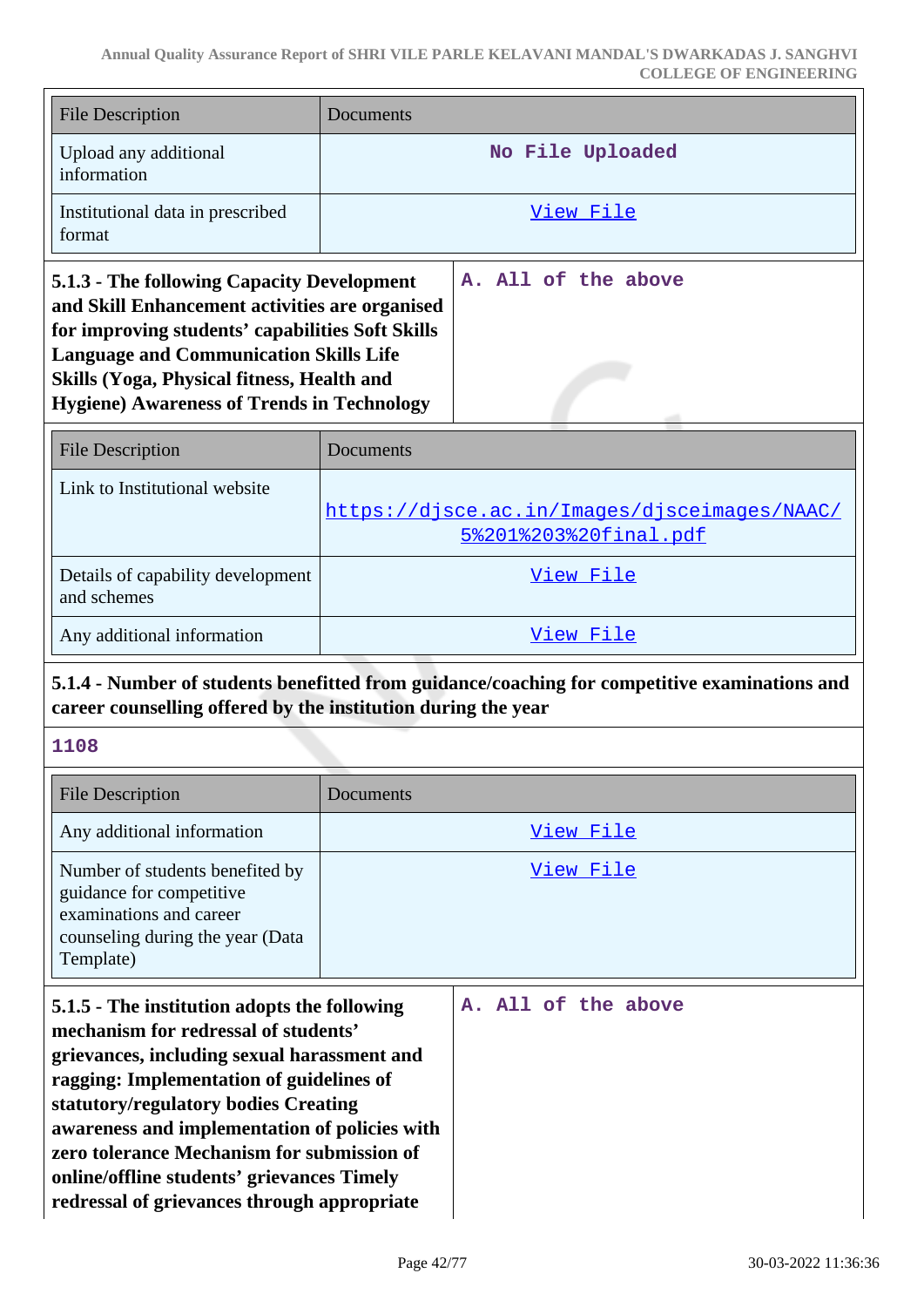| committees                                                                                                                                            |                                                                       |
|-------------------------------------------------------------------------------------------------------------------------------------------------------|-----------------------------------------------------------------------|
| <b>File Description</b>                                                                                                                               | Documents                                                             |
| Minutes of the meetings of<br>students' grievance redressal<br>committee, prevention of sexual<br>harassment committee and Anti-<br>ragging committee | View File                                                             |
| Details of student grievances<br>including sexual harassment and<br>ragging cases                                                                     | No File Uploaded                                                      |
| Upload any additional<br>information                                                                                                                  | No File Uploaded                                                      |
| <b>5.2 - Student Progression</b>                                                                                                                      |                                                                       |
|                                                                                                                                                       | 5.2.1 - Number of outgoing students who got placement during the year |
| 473                                                                                                                                                   |                                                                       |
| <b>File Description</b>                                                                                                                               | Documents                                                             |
| Self-attested list of students<br>placed                                                                                                              | View File                                                             |
| Upload any additional<br>information                                                                                                                  | <u>View File</u>                                                      |
|                                                                                                                                                       | 5.2.2 - Number of outgoing students progressing to higher education   |
| 200                                                                                                                                                   |                                                                       |
| <b>File Description</b>                                                                                                                               | Documents                                                             |
| Upload supporting data for<br>students/alumni                                                                                                         | View File                                                             |
| Details of students who went for<br>higher education                                                                                                  | View File                                                             |
| Any additional information                                                                                                                            | View File                                                             |

**5.2.3 - Number of students qualifying in state/ national/ international level examinations during the year**

# **5.2.3.1 - Number of students who qualified in state/ national/ international examinations (e.g.: IIT-JAM/NET/SET/JRF/ GATE /GMAT /CAT/ GRE/ TOEFL/Civil Services/State government examinations) during the year**

**273**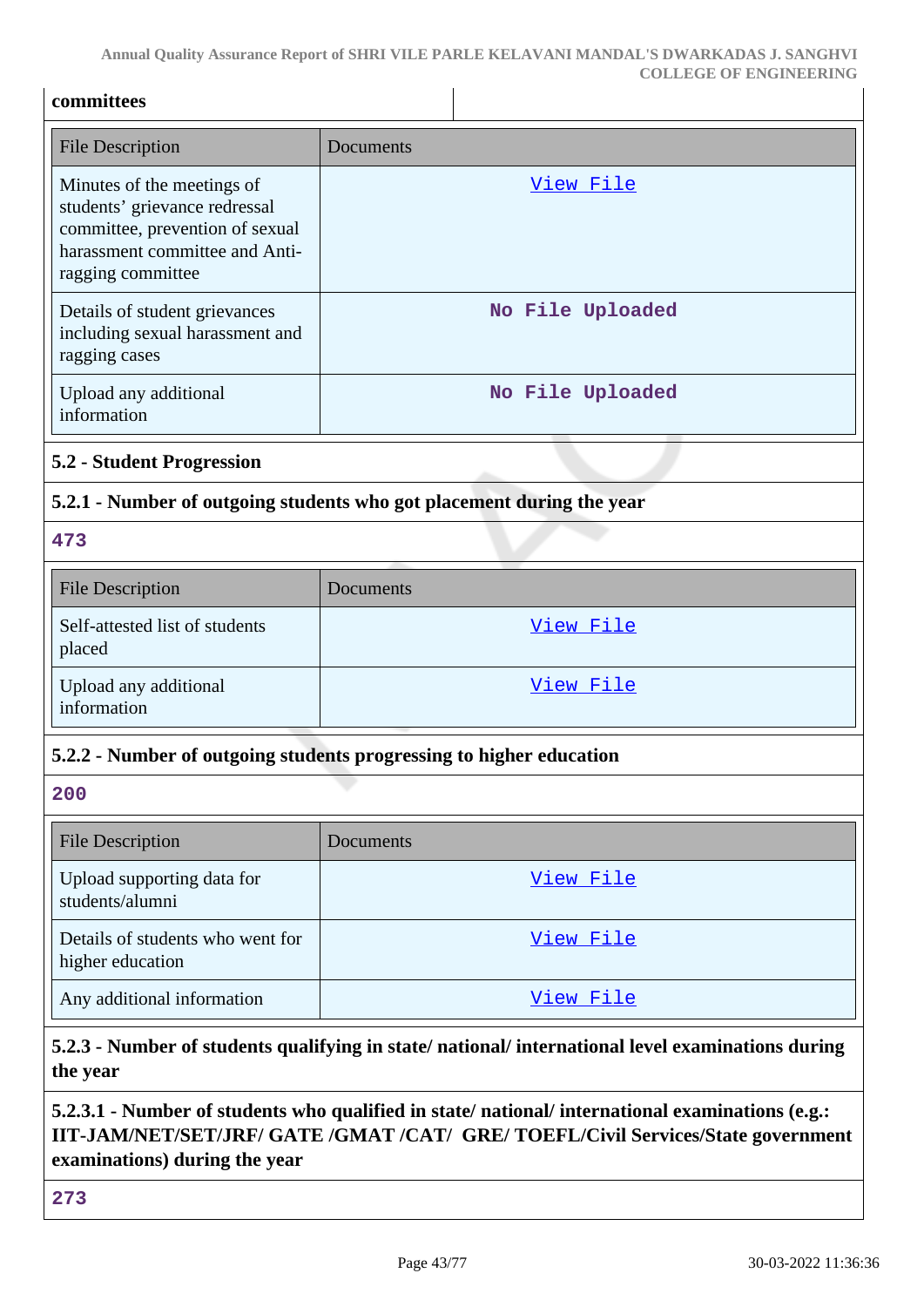| <b>File Description</b>                       | <b>Documents</b> |
|-----------------------------------------------|------------------|
| Upload supporting data for<br>students/alumni | View File        |
| Any additional information                    | View File        |

### **5.3 - Student Participation and Activities**

**5.3.1 - Number of awards/medals for outstanding performance in sports and/or cultural activities at inter-university / state /national / international events (award for a team event should be counted as one) during the year**

**4**

| <b>File Description</b>                       | Documents |
|-----------------------------------------------|-----------|
| e-copies of award letters and<br>certificates | View File |
| Any additional information                    | View File |

5.3.2 - Presence of an active Student Council and representation of students in academic and administrative bodies/committees of the institution

**The institute has an active Student Council and Student Chapters that are responsible for organizing and conducting various events and activities for the students. Despite the academic year 2020-21 being a covid19 impact year, the student body kept the enthusiasm alive by organizing various events on the virtual platform. The cultural committee hosted many events under DJS Beats, and DJ lit to provide a platform to the budding musicians and writers. Student Chapters are professional bodies, such as ACM, CSI, IETE, IEEE, ISME, RAS, ISHRAE, SAE, PACEMAKER and IICHE. These professional bodies organize technical events such as paper presentations, seminars,workshops and project competitions.Every department has an advisory board, which consists of industry experts, faculty members, alumni and student representatives. An annual meeting is held to discuss the gaps in syllabus, teaching- learning process and on howto increase the employability of the students.Students are also involved in various administrative responsibilities and play an active role invarious committees like NSS, Student Grievance committee, Alumni association and Women Development Cell etc. A Maintenance committee is in place to resolve any grievances faced by the students related to facilities in the classrooms, laboratories, library, cafeteria, washrooms etc.**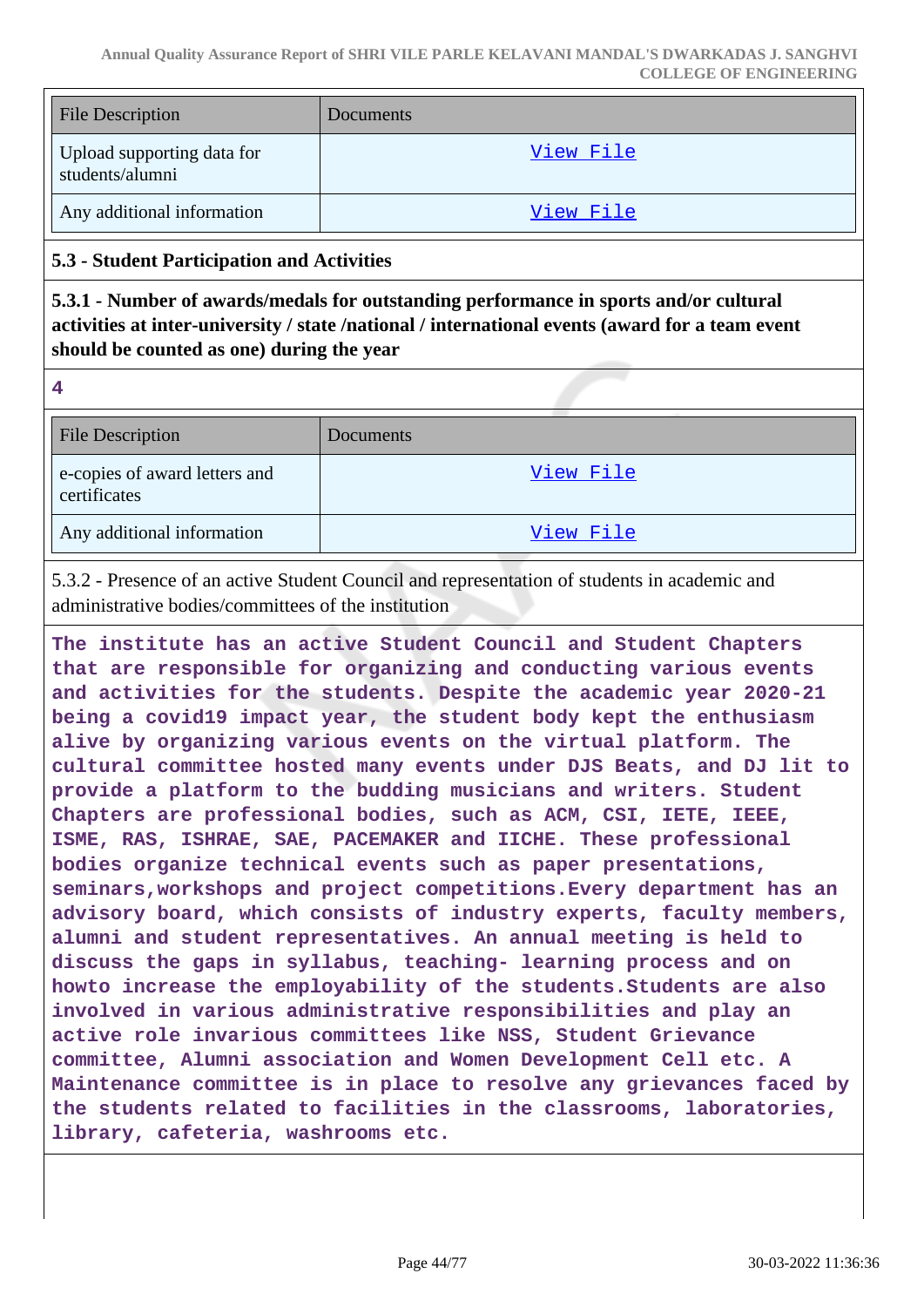| <b>File Description</b>                  | Documents |
|------------------------------------------|-----------|
| Upload any additional<br>information     | View File |
| Paste link for additional<br>information | Nil       |

## **5.3.3 - Number of sports and cultural events / competitions organised by the institution**

**10**

| <b>File Description</b>                                                 | Documents        |
|-------------------------------------------------------------------------|------------------|
| Report of the event                                                     | View File        |
| List of sports and cultural events<br>/ competitions organised per year | View File        |
| Upload any additional<br>information                                    | No File Uploaded |

### **5.4 - Alumni Engagement**

5.4.1 - The Alumni Association and its Chapters (registered and functional) contribute significantly to the development of the institution through financial and other support services

**DJSCE alumni has made the institution proud at global level by contributing significantly to the field of technology and the cause of education.It was established in the year 2007, and is registered as a Society in the year 2021. It serves as a forum to promote and foster a good relationship between Alumni, Students and Teachers, thereby enabling our institute to achieve its ambition of being a world class institution for education, training and research in engineering. Alumni are connected to the institute via, alumni portal https://alumni.djsce.ac.in/. There are 5900 registered members on the portal. Alumni are invited as members of the Department Advisory Board (DAB) and Board of Studies (BoS) their suggestions on various departmental activities are considered valuable. The association conducts meet every year to strengthen relations between alumni and institute. The meets of the departments were conducted in the first quarter of 2021, virtually on MS Teams. During the meet, alumni discussed about career opportunities, changing trends in industry and start-ups. Due to the pandemic the students had not got the opportunity to meet the alumni in person, but the virtual meet was instrumental in providing the required guidance as they got an opportunity to spontaneously interact with the alumni.**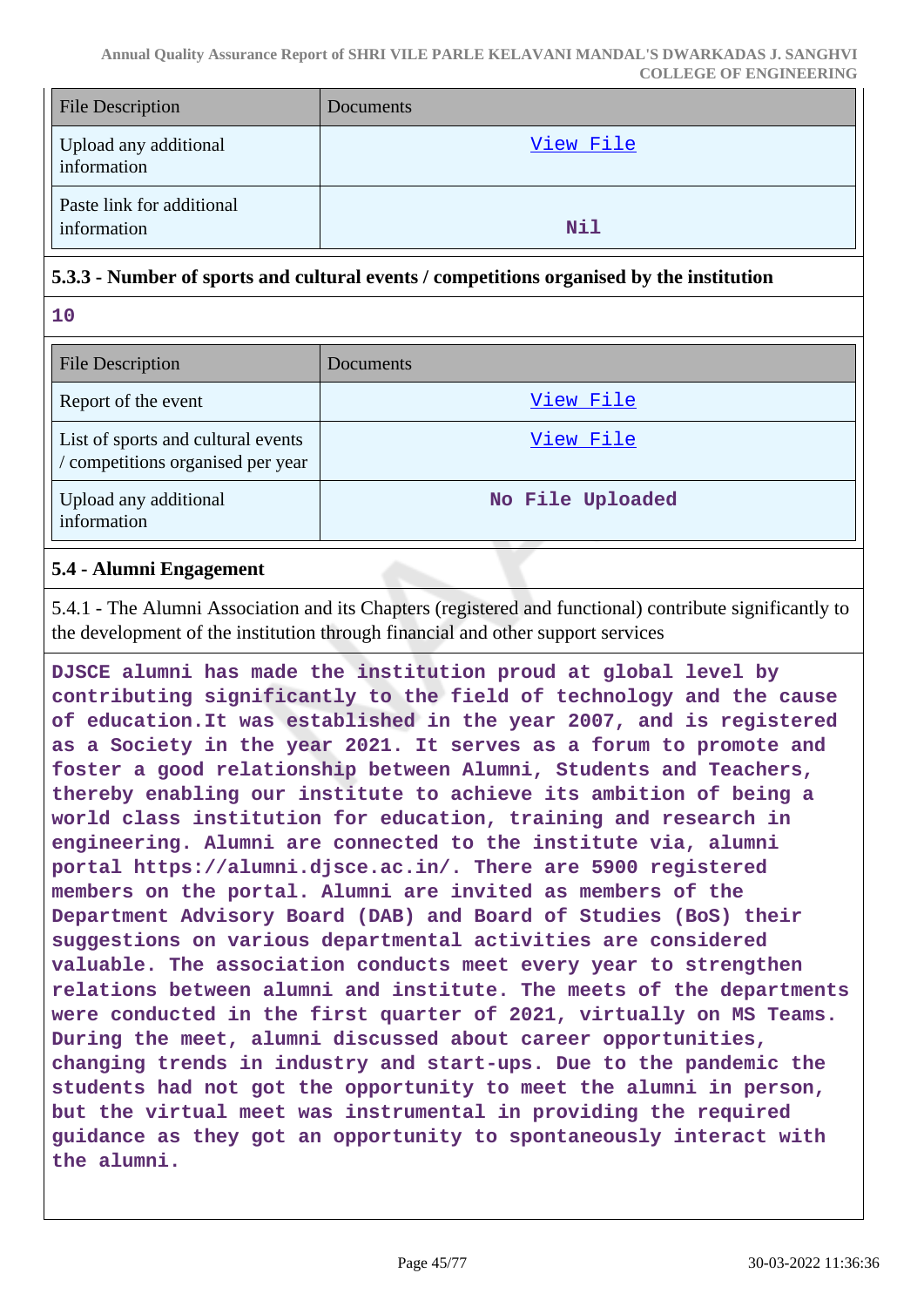| <b>File Description</b>                                                                                                                                                                                                                                              | Documents                                                                                                  |  |
|----------------------------------------------------------------------------------------------------------------------------------------------------------------------------------------------------------------------------------------------------------------------|------------------------------------------------------------------------------------------------------------|--|
| Upload any additional<br>information                                                                                                                                                                                                                                 | View File                                                                                                  |  |
| Paste link for additional<br>Information                                                                                                                                                                                                                             | https://alumni.djsce.ac.in                                                                                 |  |
| 5.4.2 - Alumni's financial contribution during<br>the year                                                                                                                                                                                                           | C. 5 Lakhs - 10 Lakhs                                                                                      |  |
| <b>File Description</b>                                                                                                                                                                                                                                              | Documents                                                                                                  |  |
| Upload any additional<br>information                                                                                                                                                                                                                                 | View File                                                                                                  |  |
| GOVERNANCE, LEADERSHIP AND MANAGEMENT                                                                                                                                                                                                                                |                                                                                                            |  |
| 6.1 - Institutional Vision and Leadership                                                                                                                                                                                                                            |                                                                                                            |  |
| and mission of the Institution                                                                                                                                                                                                                                       | 6.1.1 - The governance of the institution is reflective of an effective leadership in tune with the vision |  |
| Describe the vision and mission statement of the institution on the<br>nature of governance, perspective plans and participation of the<br>teachers in the decision making bodies of the institution within a<br>minimum of 500 characters and maximum of 500 words. |                                                                                                            |  |
| DJ Sanghvi College of Engineering (DJSCE), having celebrated its<br>25th year, just prior to COVID - 19 has always tried to be a global<br>player in the academic arena by providing quality education and<br>training to its students.                              |                                                                                                            |  |
| The ensuing features empower the institute to realize its vision:                                                                                                                                                                                                    |                                                                                                            |  |
| . Training and producing disciplined and qualified people in<br>Engineering, Science and Technological Fields.                                                                                                                                                       |                                                                                                            |  |
| . Enabling the students to explore new realms of wisdom.                                                                                                                                                                                                             |                                                                                                            |  |
| . Inculcating values of personal excellence and concern for others.                                                                                                                                                                                                  |                                                                                                            |  |
| . Along with a well monitored academic process, the co-curricular<br>and cultural and sports activities play an important role in the<br>development of the student, which would have a positive impact on<br>the society of the future.                             |                                                                                                            |  |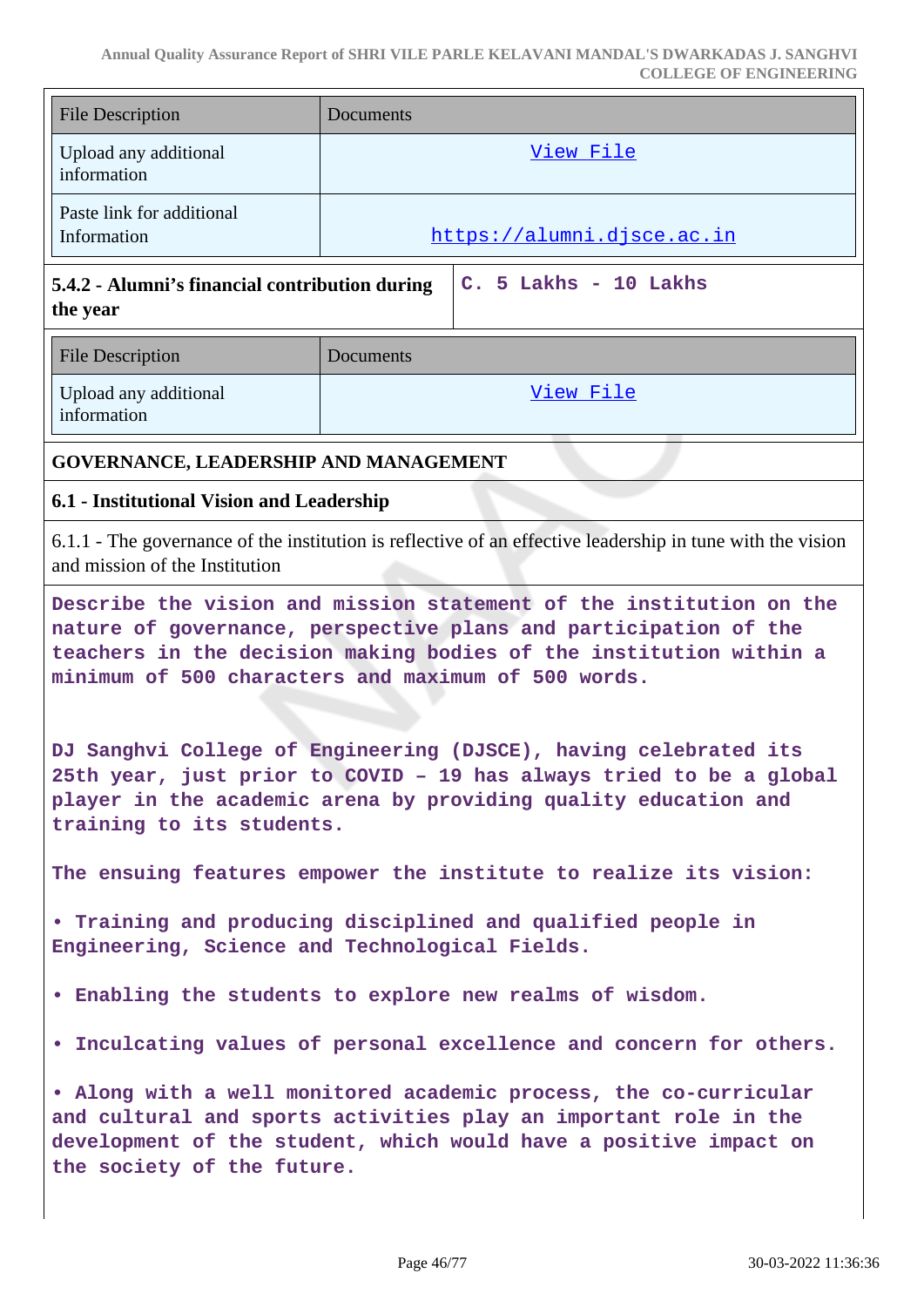**The balance of academic and co-curricular opportunities given by the institute have been instrumental in moulding the students into becoming multifaceted engineers. With a strong vision and passion for being the pioneers of the modern education system, DJSCE has blossomed into a state of the art institute, with ever expanding facilities and infrastructure. The world is changing and we at DJSCE make things happen.**

**Companies, such as Quantify, Browser Stack, Amazon, Morgan Stanley, Deloitte, Reliance Jio, JP Morgan, RBL come knocking on its doorstep every year and recruit from the brightest engineering minds in the country. Every New Year, the Times Square in New York has a congregation of alumni studying in the US celebrating their success achieved at DJSCE (as we are lovingly referred to).**

**All its eight undergraduate programmes have been accredited by the NBA. IIT Bombay has now affiliated the institute as a Remote Centre for its e-outreach programs.**

**The pillars of the college are its students. At one end they are becoming academically strong, obtaining admission easily in IITs, IIScs and IIMs for their higher studies and at the other end they are unbeatable in Formula Racing, hackathon competitions and other coding competitions, not only in India, but also at international level too.**

**The faculty consistently encourages and guides these students. Not to be left far behind, the faculty themselves have basked in the glory of Best paper awards at reputed conferences, become Associate Editors of highly rated periodicals, such as IEEE Access, served on Technical Programme Committees and have given talks at various International Conferences in India and overseas. DJSCE has always envisioned and has emerged as a Global Brand in the field of education.**

**The Governing Body, Academic Council, Boards of Studies, Institute Development Committee, the Department Advisory Board, Internal Audit Team and the Finance committee are a few of the important components that is deployed for effective governance, in tune with the vision and mission that is reflective of the effective leadership of the institute.**

**Additional Information:**

**The vision and mission was constituted in handclasp with the**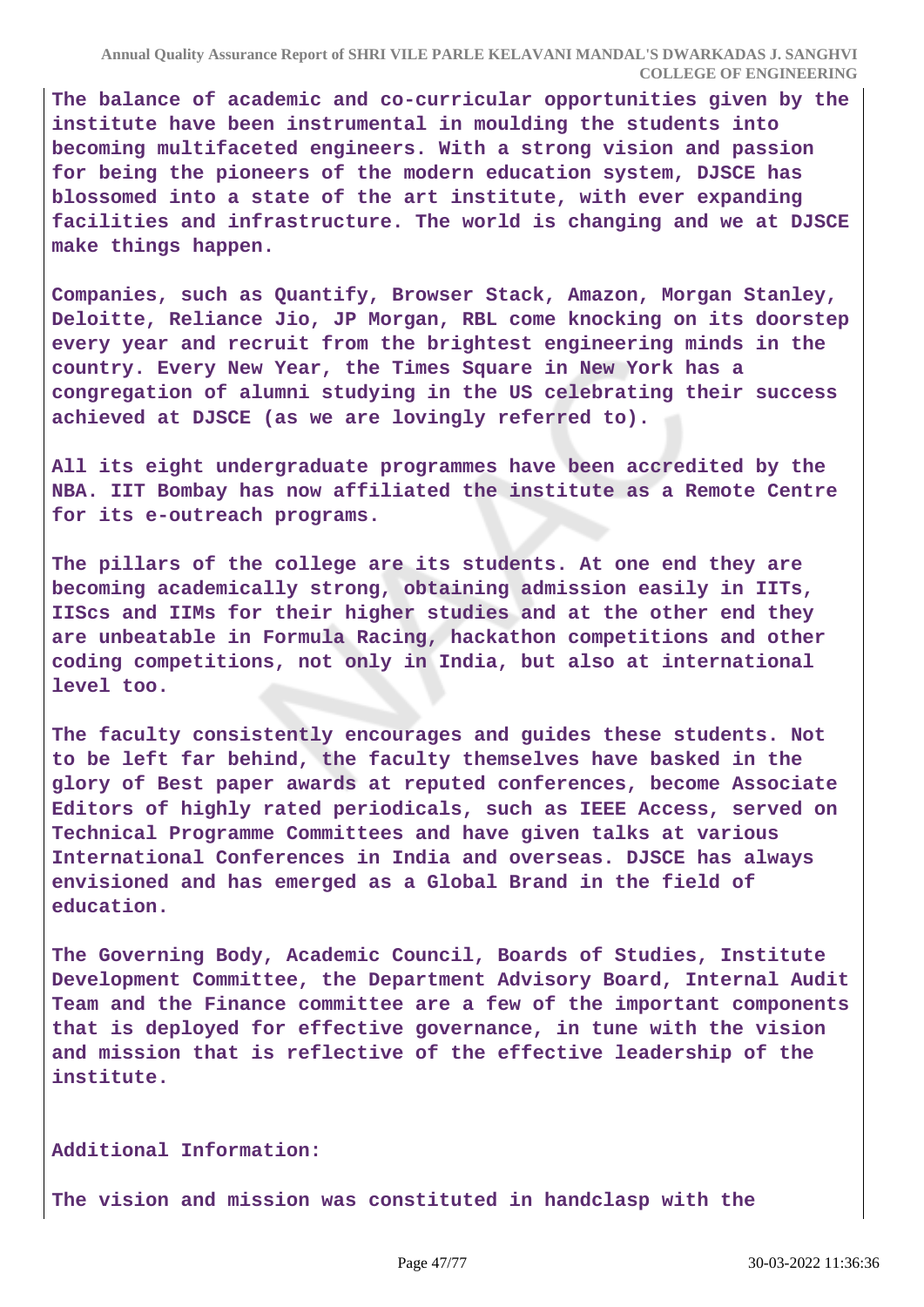**Annual Quality Assurance Report of SHRI VILE PARLE KELAVANI MANDAL'S DWARKADAS J. SANGHVI COLLEGE OF ENGINEERING**

**stakeholders in education arena.**

#### **The Stakeholders are identified as;**

**1. Internal Stakeholders: Students, faculty and Management.**

**2. External Stakeholders: Parents, employers, alumni and society.**

**In order to create awareness amongst the stake-holders, the Institute and Department's vision and mission statement are displayed on the College Website, HOD cabins, Faculty Rooms, Laboratories, Class Rooms, Learning Management System -Blackboard and Corridors. They are also printed on laboratory journals, submitted as a part of internal term work.**

**Pamphlets, leaflets and literature distributed during seminars, workshops and conferences also convey the Mission and Vision statements.**

**The process flow of how the Vision and Mission statements were coined are briefly described as a reflection of the stakeholder's briefs, reports and comments.**

| <b>File Description</b>                  | Documents                                  |
|------------------------------------------|--------------------------------------------|
| Upload any additional<br>information     | View File                                  |
| Paste link for additional<br>Information | https://disce.ac.in/Placement%20Cell/M 172 |

6.1.2 - Effective leadership is reflected in various institutional practices such as decentralization and participative management

**The institute has a decentralized decision making process. Principal oversees and delegates all academic and non-academic decisions to various committees. The Vice-Principal (Administration) assists the Principal in ensuring the smooth and effective functioning of the institute. He also oversees the allocation of the infrastructure and the facilities and ensures the optimum utilization of the college resources. The Vice Principal (Academic) assists the Principal and also drives the research and educational innovation and foster collaborative efforts between various research institutes and colleges. VP (Academics) also supports the development of multidisciplinary research and teaching, e.g. coordinating proposals, forming groups to address specific issues etc. and ensures the academic standards of all the programs managed within the college.**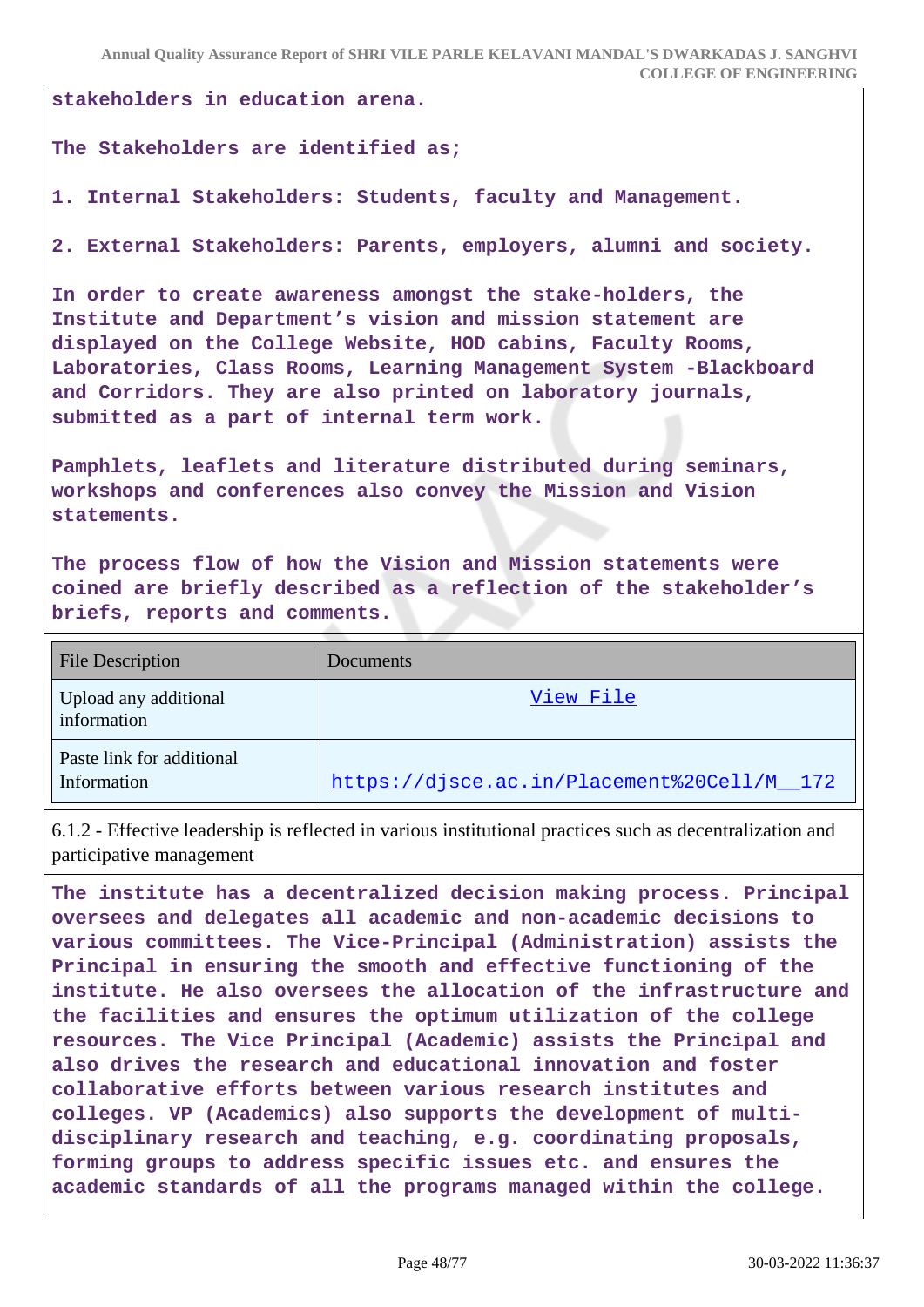**In order to ensure smooth day to day functioning of various departments and sections in the college, various committees are formed by the Principal, keeping in mind the organisation and governance structure. Further co-committees and delegates are appointed depending upon the position. For every department, HOD handles the day-to-day activities of the department. He/She ensures the smooth functioning of the department. Associate head of the department is responsible for monitoring the functioning of the department, together with the department head. Associate Head helps in promoting the intellectual life of department by regularly inviting faculty, graduate students and guest speakers for technical interaction with students and faculty. He/She also helps in promoting department student chapters andencourages interdisciplinary participation.**

**Different entities, such as sports & cultural disciplines have functioning sovereignty under the tutelage of different committees as formed by the Principal. DJSCE over the years has built a robust administrative structure, responsive to the views of the faculty members and students to a very large extent.**

**Decentralization in DJSCE is effected through four statutory and twenty six non-statutory committees, which involve participation of each and every faculty member from every department. Few details of the Admission Committee and Library Committee are given here.**

**Special Efforts by Library Committee during COVID – 19 pandemic.**

**The college developed DJSCE LIBRARY WEBSITE in the month of MAY 2020 without the help of any website developer or IT person. All the information regarding subscribed journals, open access journals, Books, Periodicals, list of subscribed databases etc. along with the remote access is given on the website. EZPROXY software is provided for getting home access of all databases to the students and faculty members with the URL https://ezproxy.svkm.ac.in:2048/login. This URL has been tied up to the Library website with a single TAB "Access for all databases". Access for LIBRARY WEBSITE has been given through the College Website.**

**Library has renewed following databases to promote the research activities** 

**1) ASME – 27 e-Journals**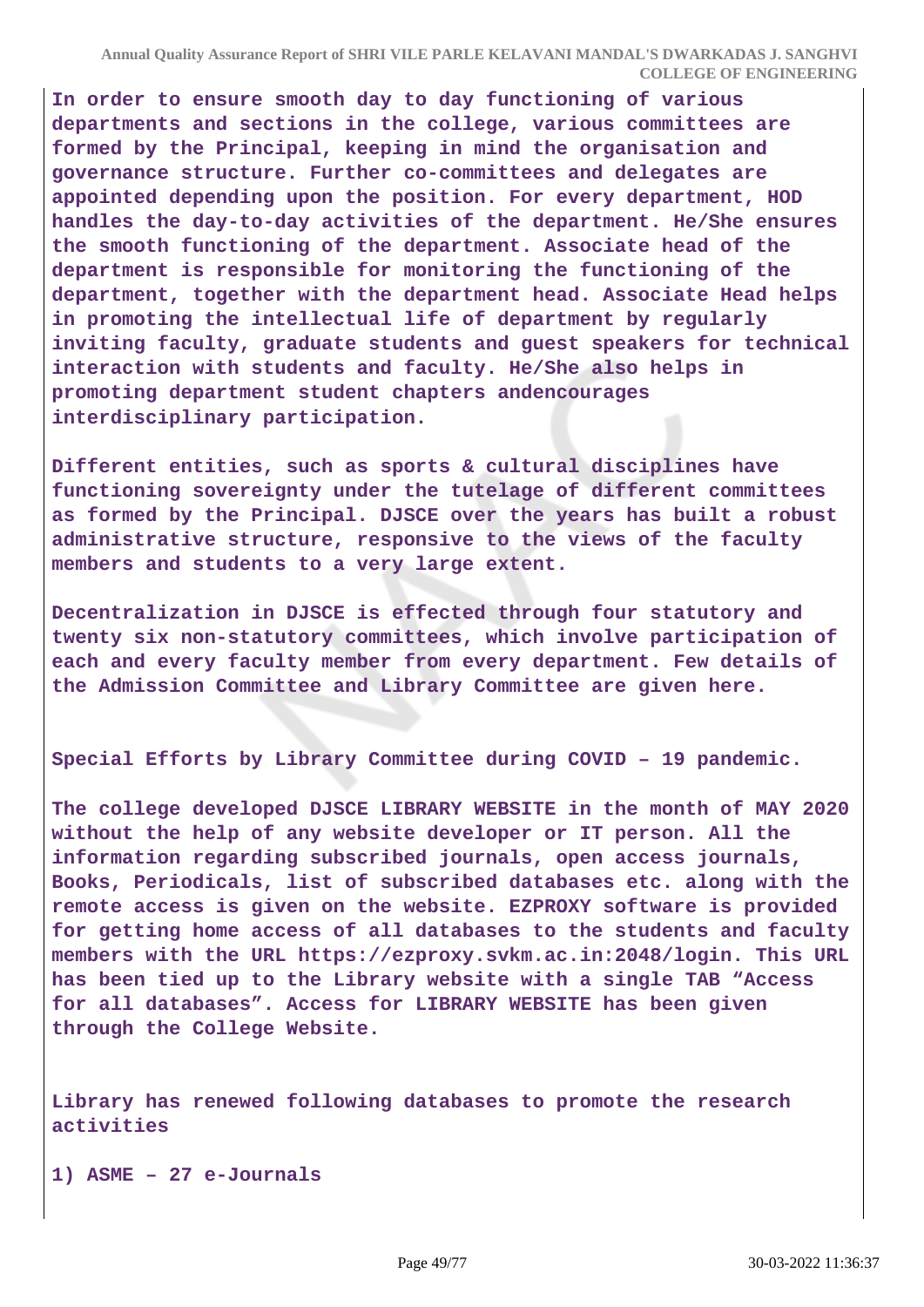**Annual Quality Assurance Report of SHRI VILE PARLE KELAVANI MANDAL'S DWARKADAS J. SANGHVI COLLEGE OF ENGINEERING**

**2) SPRINGER – 468 e-journals**

#### **3) SCIENCE DIRECT (Elsevier) – 300 journals**

#### **4) McGraw Hill Access Engineering – 761 Books & Handbooks**

**Access for the following common databases is also provided: IEEE Journals 497, Conference Proceedings 29508, Standards 3918, JSTOR, EBRARY – 1,46,000 e-booksPEARSON – 361 e-books.**

**Admission Committee:**

**The main aim of the Admission Committee is to carry out the admission process in a fair and transparent manner as per the guidelines laid down by Directorate of Technical Education, Maharashtra State. The admission process is conducted strictly on the basis of merit and the preferences filled in by the candidates. Admission details like process of admission, seat availability, merit list and details about various rounds of admissions are displayed on the website. The eligibility criteria are followed strictly based on the guidelines laid down by the Admission Regulatory Authority, Maharashtra State. In addition to First Year Engineering admissions, the Admission Committee conducts lateral admissions to the second year (for diploma holders). The admission notice for this entry is similarly published in newspapers, college notice board and on the website.**

**The admission process is conducted in the institute, by a committee headed by a Chairperson, Co-chairperson/s, aided by Vice Chairperson and teaching faculty members from various departments. These appointments are authorised by the principal, who oversees the entire process. The Admission Committee is ably supported by an IT Committee with support staff during the entire progression of admission. The committees adhere strictly to the guidelines laid down by the AICTE, DTE and the Govt. of India from time to time.**

**Release of advertisement in all the leading local newspapers and also on the website for inviting applications.**

**Test the software developed in SAP for the entire admission process, starting from applications to final admission process.**

**Guiding the candidates while filling the forms.**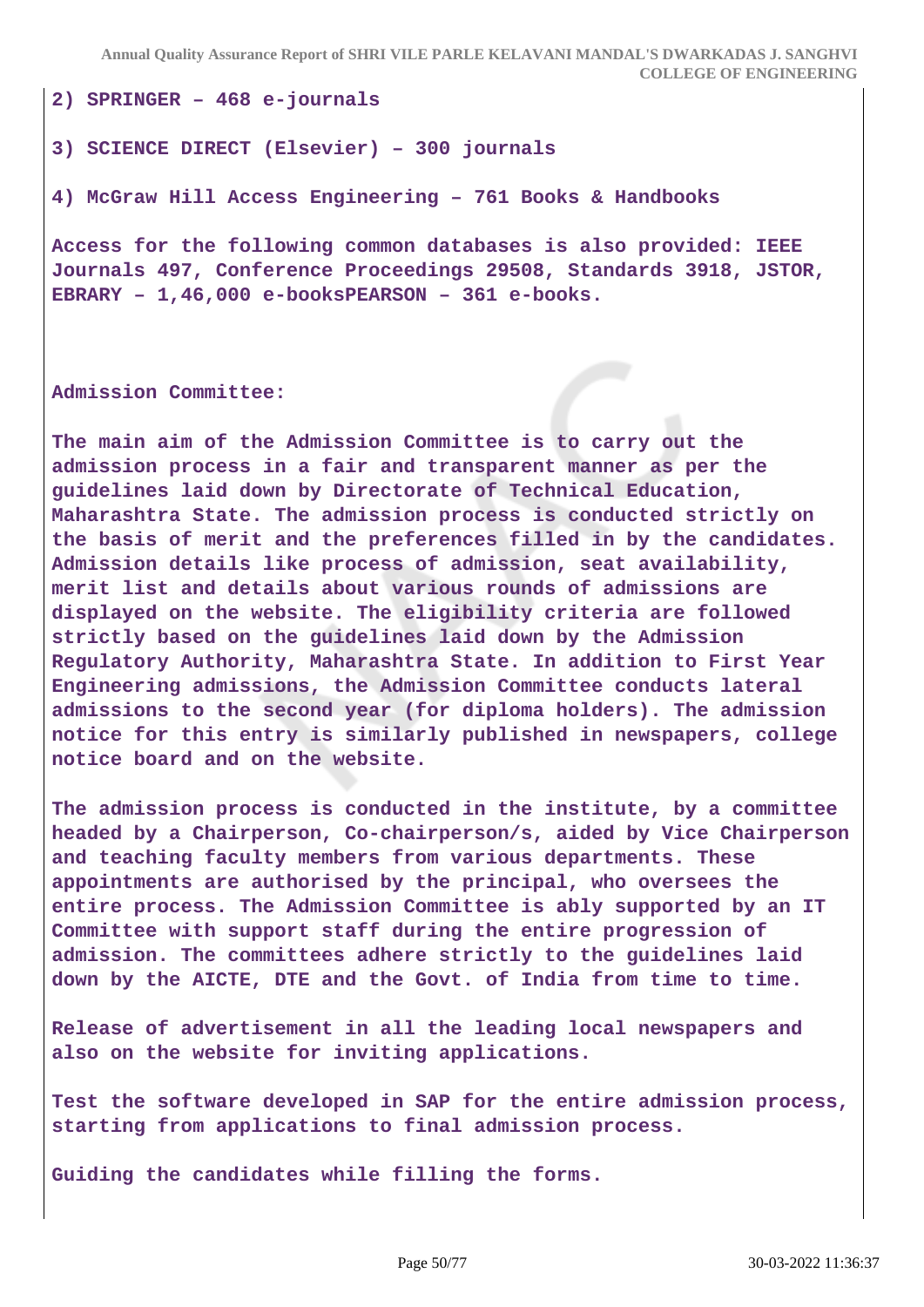**Annual Quality Assurance Report of SHRI VILE PARLE KELAVANI MANDAL'S DWARKADAS J. SANGHVI COLLEGE OF ENGINEERING**

**Prepare the merit list in accordance with the rules and regulations proposed by the DTE.**

**Carryout allotment of seats as per the merit and as per the preferences filled in by the candidates.**

**Carryout actual admission process including registration, fees acceptance and confirmation of admission.**

**Display of vacancies and conduct of counselling round for filling the vacancies.**

| <b>File Description</b>                                             | Documents                                                                                                   |
|---------------------------------------------------------------------|-------------------------------------------------------------------------------------------------------------|
| Upload strategic plan and<br>deployment documents on the<br>website | View File                                                                                                   |
| Upload any additional<br>information                                | View File                                                                                                   |
| Paste link for additional<br>Information                            | https://www.djsce.ac.in/Common/Uploads/Conte<br>ntTemplate/203 Down 8 Library%20Committee%20<br>2019-20.pdf |

#### **6.2 - Strategy Development and Deployment**

6.2.1 - The institutional Strategic/ Perspective plan has been clearly articulated and implemented

**Perspective/Strategic plan and Deployment documents are available in the institution** 

**Describe one activity successfully implemented based on the strategic plan within a minimum of 500 characters and maximum of 500 words.**

**The revenue and capital budget are prepared prior to the start of the financial year. Budgetary proposal is invited in a prescribed format. The Management ensures that adequate budgetary provisions are made, based on targets of the Trust. The budget estimate for the financial year 2020-21 is prepared as per the guidelines, after discussing it with authorities and department HODs. The total budget expenditure is estimated at approximately 80 crores for the FY 2020-21. The disbursementis based on the Institute's Vision and Mission with a consideration towards budgetary liabilities.Salaries and benefits as well as capital expenditure, maintenance and**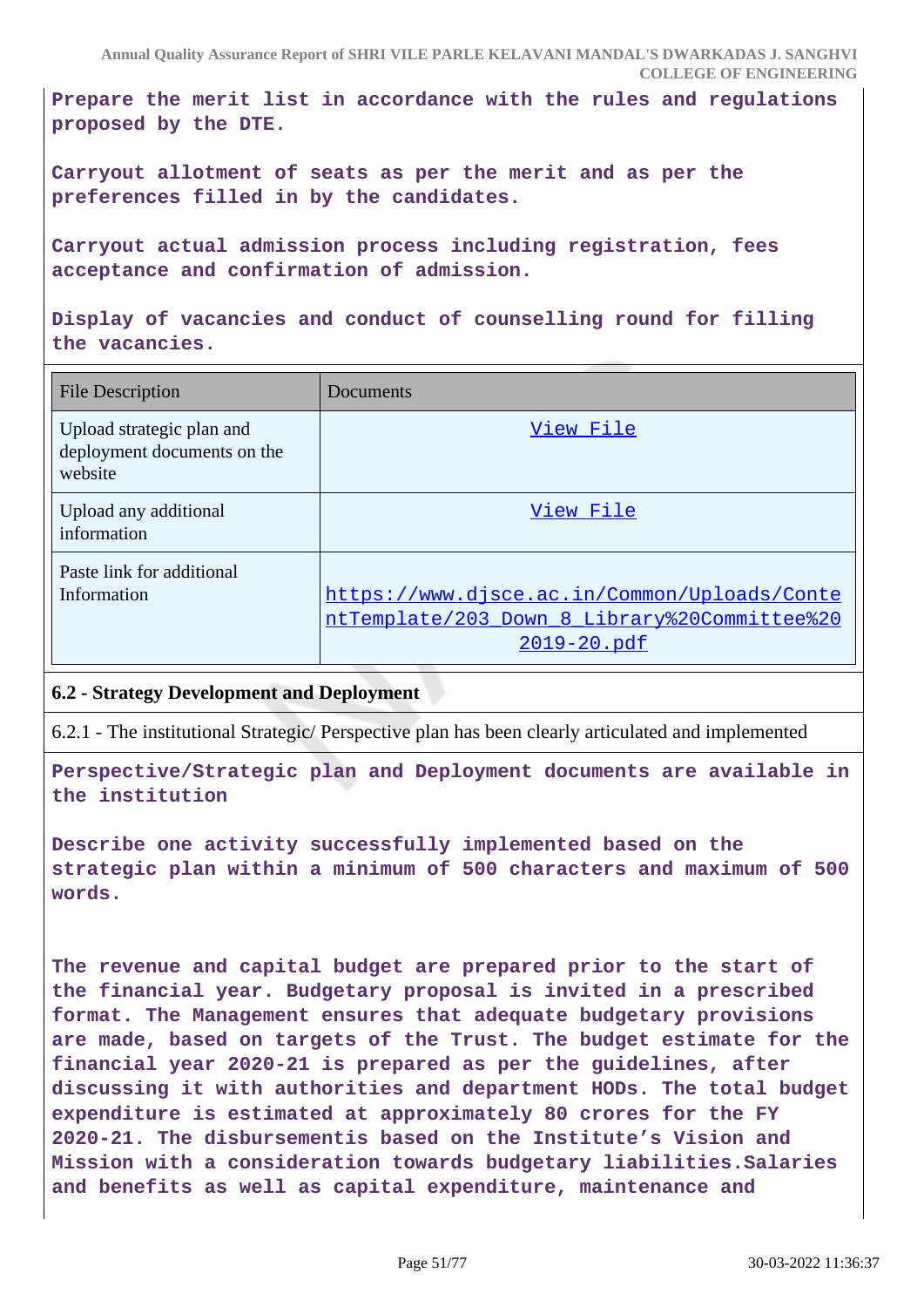**operations costs fundamentally drive fiscal expenses for the institute. Clauses in budgetidentify initiatives to sustain world class education and training, student successand also provide financial sustainability.**

**Academic Calendar:**

**The academic calendar designed by the institute provides strategic direction, a set of broadly defined benchmarks and a series of guideposts for the journey along the semester. The ideas in this plan are meant to guide further work and help focus on the priorities and along with the vision, to inspire us to move forward in exciting new directions.**

**DJ IGNITE and DJ STRIKE are project based learning platforms emanating out of systematic academic and strategic planning. IGNITE is the official IETE-Student Forum newsletter, which contains articles as well as the reports of all the events conducted by IETE-SF committee throughout the year. Articles on Topics like big data analysis and Google's Keynote 2017 were covered in the 2018 feature. 'Into the future' section of IGNITE has articles dedicated to futuristic technology, like augmented reality and AI. DJ IGNITE has attempted to provide solutions to the modern day problems by focusing on different technologies, considering economic sustainability and demo graphical terms, hence inspiring the minds of the readers. DJ IGNITE was to feed the inquisitiveness of the student and to unfold the latest aspects of scientific developments.**

**The idea of DJ IGNITE emanated from DJ SPARK, the flagship event of IETE-SF. DJ Spark aims to encourage students, who are eager and passionate to learn and implement ideas in the form of Technical projects. Students can make utmost use of this platform to broaden their horizon in their respective field of interest and present it with the same conviction. DJ SPARK publication eventually had an ISBN number. Initially, only the final year students contribute to the journal with some very good quality research. It is also now decided to involve the third year students as well. The students initially were thrilled and ideas flowed, thus leading to the launch of IGNITE.**

**The success of IGNITE put fuel to the fire and the second year students have now become the part of the core teams in the project. A kind of mentorship cycle started and STRIKE has thus evolved. DJ**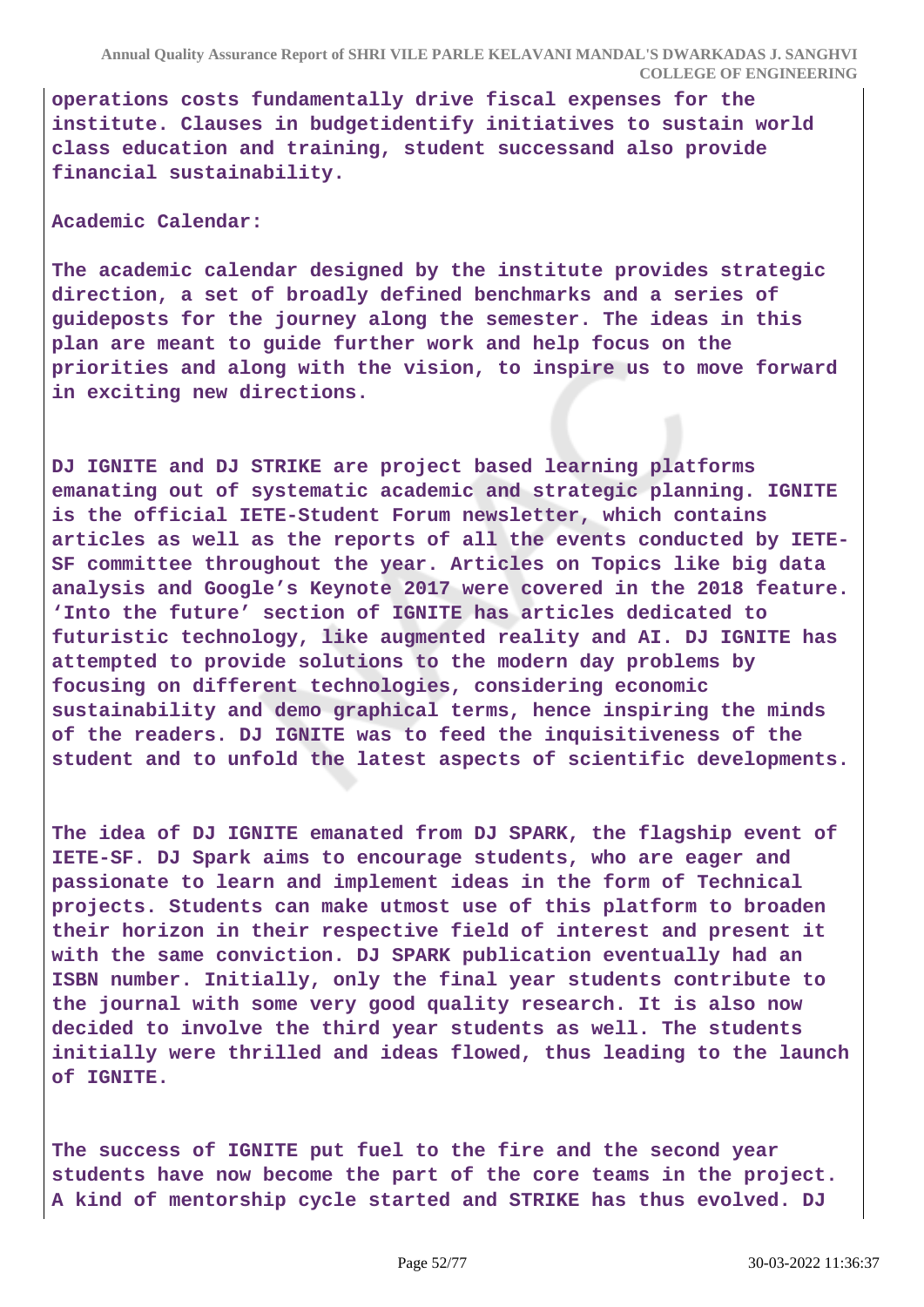**Strike is a mentorship program, under which teams comprising of second year and third year students are given an opportunity to create industrial level projects under the guidance of BE mentors as well as a faculty mentor.**

**Link: www.djsceietesf.com,**

**Additional Information**

**Strategic Planning is done initially at the institute level. Strategic Planning focusses on ensuring high quality standards ofthe institute's academic programs and courses. Program Quality Assurance Process are set in place to move the institute towards academic autonomy. The guidelines are set by the development committee to design perspective plans for the semester and are supervised by the committee towards their deployment at the department level.**

**INSTITUTE DEVELOPMENT COMMITTEE**

**https://www.djsce.ac.in/Common/Uploads/TabbedContentTemplate/164\_Dow n\_Institute%20Development%20Committee%202020-21.pdf**

**Teaching learning process is continuously evaluated and various means are used to improve it in the department. The process includes the academic calendar preparation.**

**Preparation of Academic Calendar**

**Every department prepares an academic calendar, which includes schedules of BE project presentations, expert lectures, workshops, seminars and other activities.**

**Every teacher prepares a teaching plan, which includes topics and tentative dates to complete the topics based on the time-table.**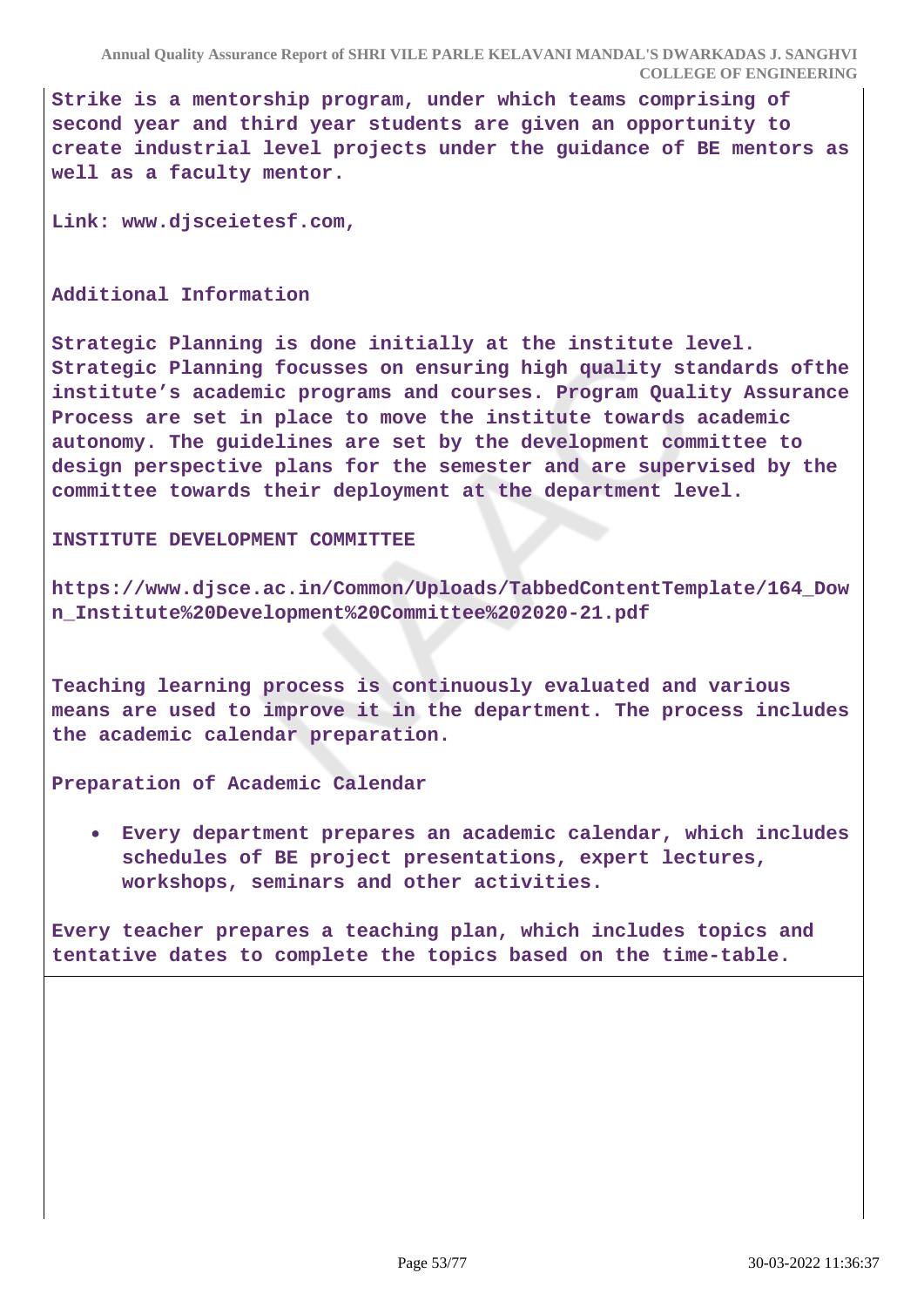**Annual Quality Assurance Report of SHRI VILE PARLE KELAVANI MANDAL'S DWARKADAS J. SANGHVI COLLEGE OF ENGINEERING**

| <b>File Description</b>                                   | Documents                                                                                                                     |
|-----------------------------------------------------------|-------------------------------------------------------------------------------------------------------------------------------|
| Strategic Plan and deployment<br>documents on the website | View File                                                                                                                     |
| Paste link for additional<br>information                  | https://www.djsce.ac.in/Common/Uploads/Tabbe<br>dContentTemplate/170 Down Academic%20Calenda<br>rs%20for%20A.Y.%202020-21.pdf |
| Upload any additional<br>information                      | No File Uploaded                                                                                                              |

6.2.2 - The functioning of the various institutional bodies is effective and efficient as visible from the policies, administrative set-up, appointment and service rules, procedures, etc.

**The functioning of the various institutional bodies is effective and efficient as visible from the policies, administrative set-up, appointment and service rules, procedures, etc.**

**Shri Vile Parle Kelavani Mandal is a Public Charitable Trust registered under the Society's Registration Act and Bombay Public Trust Act. From its humble beginning in 1934, when it took over the Rashtriya Shala, a school established in 1921 in the wake of the National Movement, the Mandal today has grown into a big educational conglomerate imparting high-level education to more than 60,000 students.**

**Principal is the academic and administrative head of the college, assisted by the Vice Principals, Heads of the Departments and the Registrar.**

**The governing council (prior to Autonomy or Body post autonomy) and LMC members along with their educational testimonials are accessible on the uploaded links.**

**SERVICE RULES/PROCEDURES** 

**The Maharashtra University Act 1994 and Maharashtra Civil services Rules 1981 available on public domain are followed. Currently, the revised Maharashtra Public University Act 2016 is in force and is being followed.**

**Published Rules and Policies: Service Rule Book for Permanent Employees**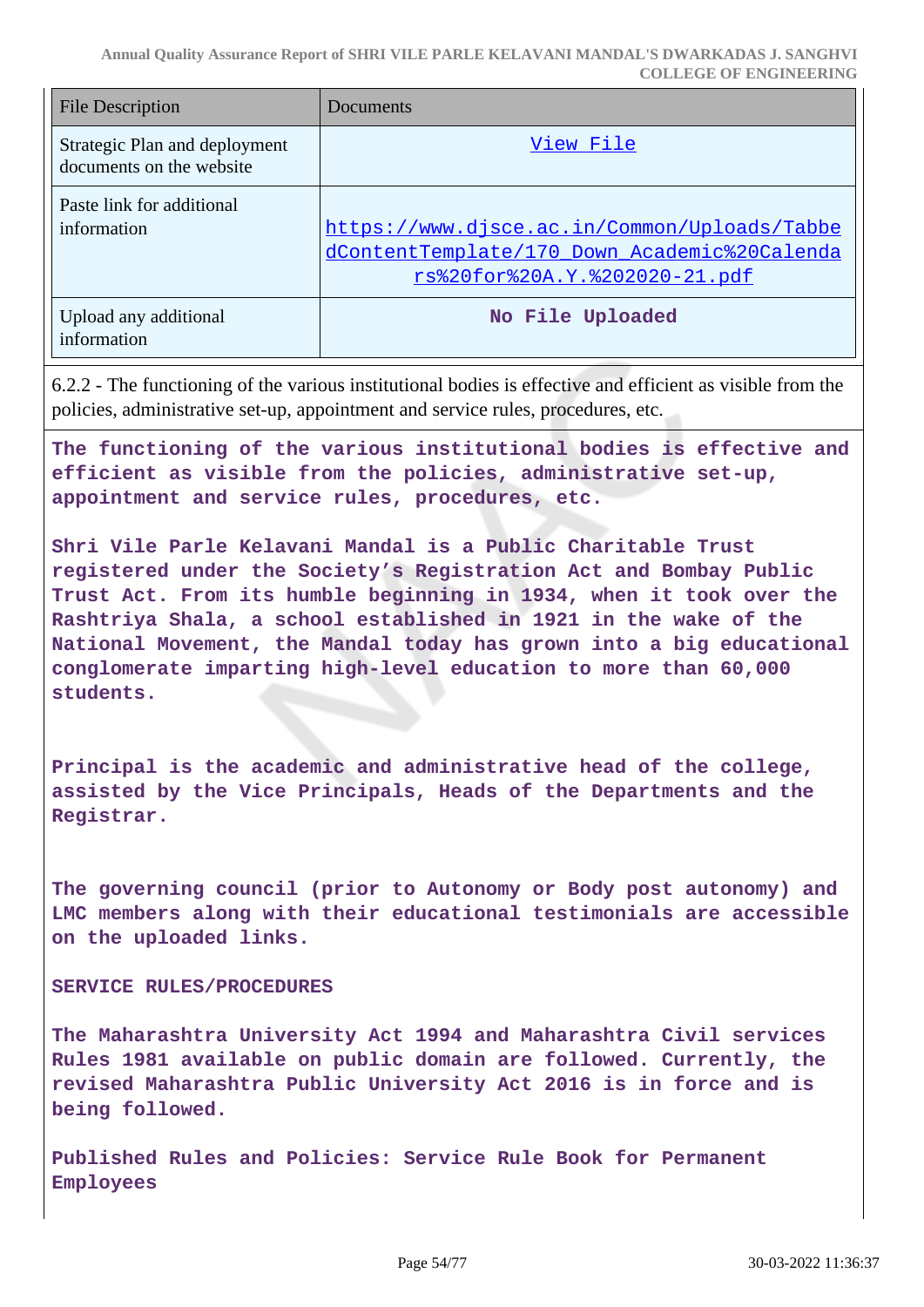#### **Year of Start of Publication: 1994**

#### **USE AND DISTRIBUTION OF SERVICE RULE BOOK**

**The appointed candidates have to sign the joining letter and a confirmation of approval of rules and regulations of the institute. Service Book is regularly updated, which are made available during the committee visits.**

**CAS (Carrer Advancement Scheme) set up by the institute throws light on its promotional policy of the institute.**

**Women's Day event was held on the 8th March 2021 in the college premises taking into consideration all the COVID related protocols. Additionally Regular virtual/offline meetings and programs were conducted throughout the year.**

**As per the University guidelines, the college has a Women Development Cell (WDC), formed to look after the grievances of women (female staff and students), if any. WDC often organizes programmes for the benefit of women. A Grievance Committee also exists in the college to look after the grievances of staff members and students and address them. Local Managing Committee also takes care of staff and student's grievances. An unfair means committee appointed by the Principal independently enquires any unfair practices followed by the employees and the students and reports the finding of the enquiry to the Principal. Students' Council of the college also plays a vital role in this direction. Many of the grievance related issues are sorted out at the desks of Heads of the departments / Principal. Any other major grievances that cannot be sorted out through any of the above committees/mechanisms are referred to the top management for appropriate follow up and advise. The following committees exist in the college to deal with some of the above mentioned aspects.**

- **1. Grievance Committee**
- **2. Women Development Cell**
- **3. Anti-Ragging Committee**
	- **Anti-Ragging Squad**
		- **Anti-Ragging Cell**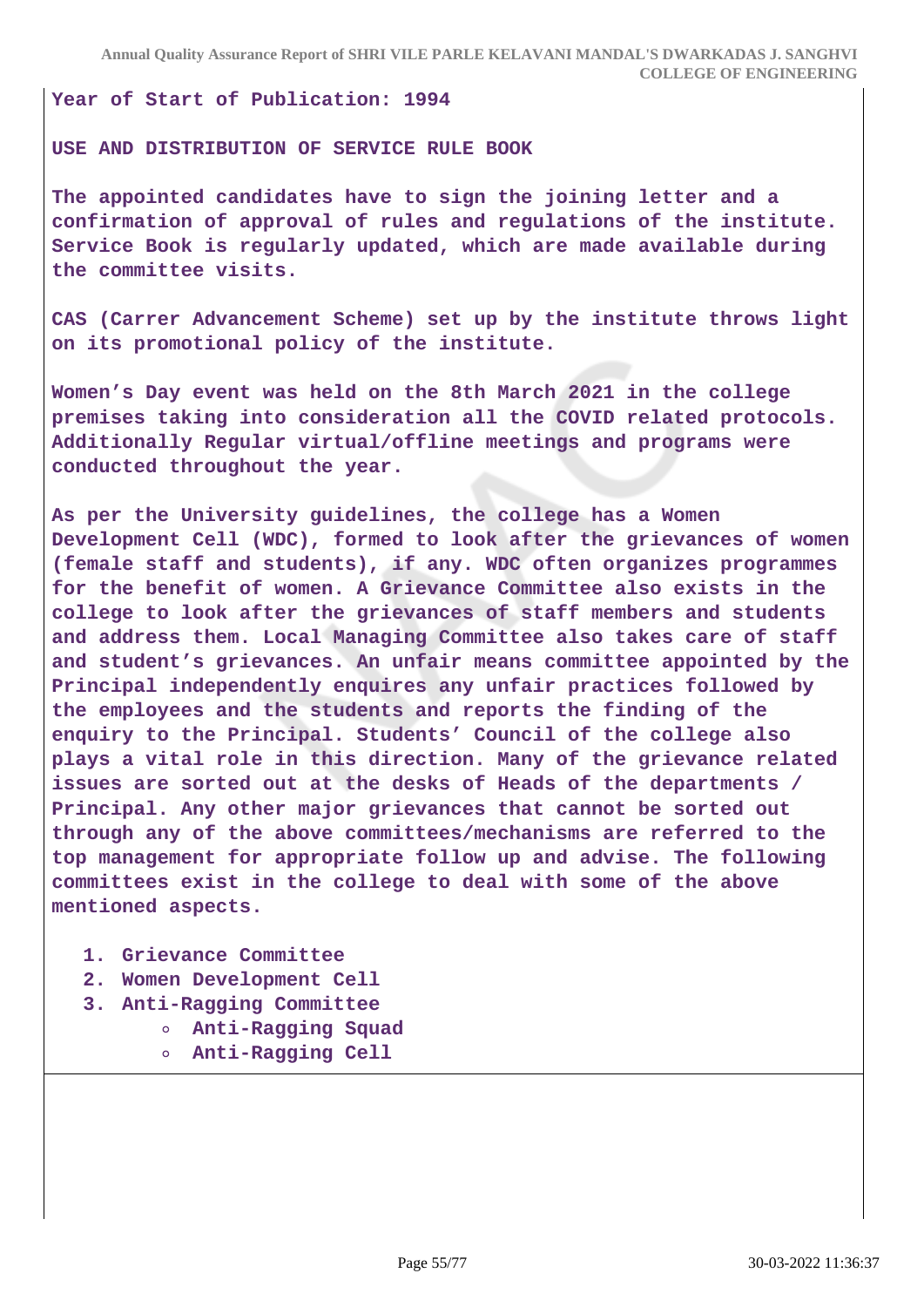**Annual Quality Assurance Report of SHRI VILE PARLE KELAVANI MANDAL'S DWARKADAS J. SANGHVI COLLEGE OF ENGINEERING**

| <b>File Description</b>                                                                                                                                                            | Documents                                                    |  |
|------------------------------------------------------------------------------------------------------------------------------------------------------------------------------------|--------------------------------------------------------------|--|
| Paste link to Organogram on the<br>institution webpage                                                                                                                             | https://disce.ac.in/Organization%20%20Govern<br>$ance/M$ 425 |  |
| Upload any additional<br>information                                                                                                                                               | View File                                                    |  |
| Paste link for additional<br>Information                                                                                                                                           | Nil                                                          |  |
| A. All of the above<br>6.2.3 - Implementation of e-governance in<br>areas of operation: Administration Finance<br>and Accounts Student Admission and Support<br><b>Examination</b> |                                                              |  |
| <b>File Description</b>                                                                                                                                                            | Documents                                                    |  |
| <b>ERP</b> (Enterprise Resource)<br>Planning) Documen                                                                                                                              | View File                                                    |  |
| Screen shots of user interfaces                                                                                                                                                    | View File                                                    |  |
| Details of implementation of e-<br>governance in areas of operation                                                                                                                | View File                                                    |  |
| Any additional information                                                                                                                                                         | No File Uploaded                                             |  |

#### **6.3 - Faculty Empowerment Strategies**

6.3.1 - The institution has effective welfare measures for teaching and non-teaching staff and avenues for their career development/ progression

**A.Y. 2020 – 2021 was largely under the influence of the COVID pandemic. SVKM management strived towards the welfare of their staff in terms of monetary compensation and leaves. The details of the same are provided in the documents uploaded.**

**Retirement Benefit Scheme: The Management of the SVKM has introduced the scheme to ensure that the employees are taken care of not only while they are rendering their services, but also when they retire on superannuation. The scheme covers all employees, who have worked with one or more of the SVKM institution for a minimum period of 10 years and have superannuated on reaching the retirement age. The Monthly Benefit amounts to Rs.10,000/- pm for teaching faculty, Rs. 5000 for Class I, II and III employees and Rs.2,500/- pm for Class IV. The Management has also the extended half of the benefit to the spouse, if the ex-employee passes away within the tenure of the**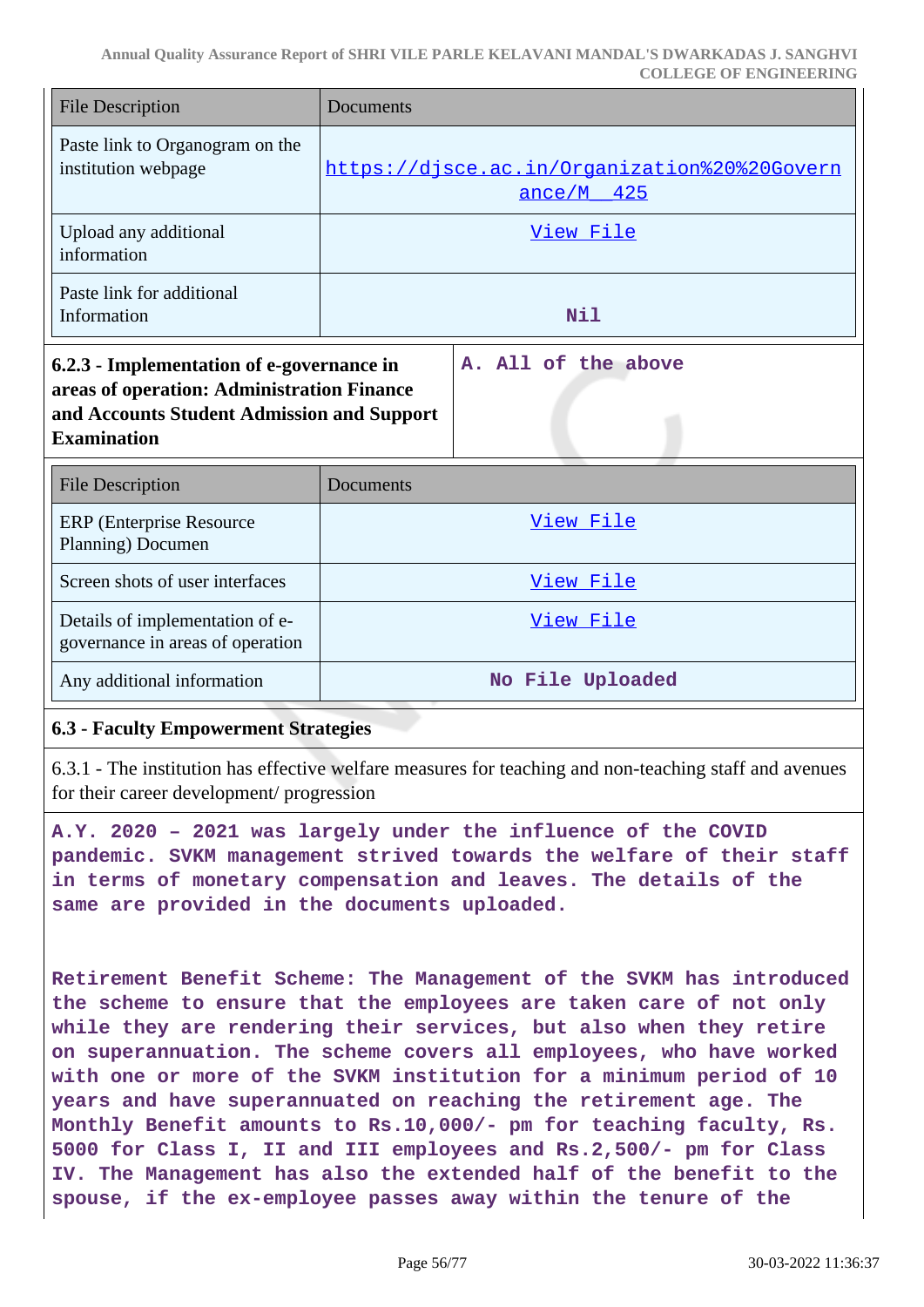**Benefit Scheme. Allowance: Incentives of 5000 to 40000 per month are given by management to some employees as an appreciation for their contribution to the development of institute as well as loyalty.**

**Mediclaim and accidental insurance: the college employees are covered under group personal accidental policy up to the limit of Rs 10 lakh. In case of accidental death of any employee, who is covered under the policy, he/she will be eligible for the claim of Rs 10 lakh. The benefit is also extended to employee's family. Medical insurance up to two lakhs is being provided by the management to the employee and his/her family. Leave Travel Concession is admissible to employees of all grades, whether on deputation, permanent or probation after completion of one year of continuous service in the institution as per directive of Government of Maharashtra.**

**Medical facilities: SVKM, the parent body has a Health Check-up Centre for the teaching and non-teaching staff members of all its institutions. We have a group insurance policy with The New India Assurance Co. Ltd. for all the employees. The wards of the staff members studying in any of the SVKM institutions are given 25% discount in the tuition fees every year during their period of study. The staff community along with their family members are benefited with the Mediclaim facility. The management allots a substantial amount towards the Employees Provident Fund. Loyalty bonus is given to the faculty members, who are serving the institute for a long term. The credit society is formed for the benefit of staff, so that they can avail the facilities like personal loan, fixed deposits etc. Members of the faculty are allowed with special duty leave to present their research papers pan India and also at conferences abroad. Maternity leave of 180 days is sanctioned for the female employees. Paid leave for critical illness for one year is sanctioned in the case of confirmed employees as per the need.**

| <b>File Description</b>                  | Documents |
|------------------------------------------|-----------|
| Upload any additional<br>information     | View File |
| Paste link for additional<br>information | Nil       |

**6.3.2 - Number of teachers provided with financial support to attend conferences / workshops and towards payment of membership fee of professional bodies during the year**

**90**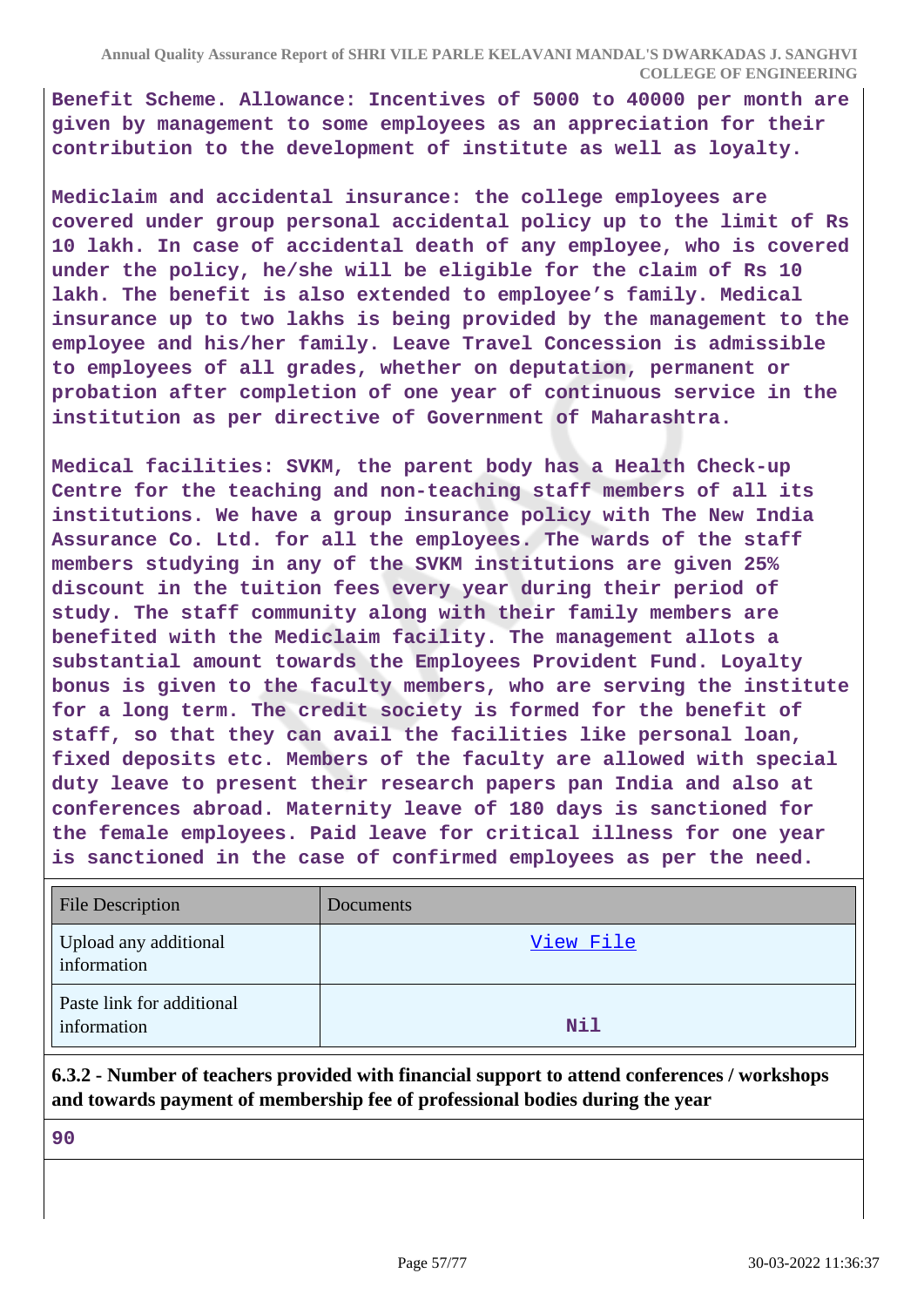| <b>File Description</b>                                                                                                          | <b>Documents</b> |
|----------------------------------------------------------------------------------------------------------------------------------|------------------|
| Upload any additional<br>information                                                                                             | No File Uploaded |
| Details of teachers provided with<br>financial support to attend<br>conference, workshops etc during<br>the year (Data Template) | View File        |

# **6.3.3 - Number of professional development / administrative training programmes organized by the Institution for its teaching and non-teaching staff during the year**

| u.            | w      |
|---------------|--------|
|               |        |
| ×             |        |
| I<br>۰,<br>۰. | I<br>w |
|               |        |

| <b>File Description</b>                                                                             | Documents        |
|-----------------------------------------------------------------------------------------------------|------------------|
| Reports of the Human Resource<br>Development Centres (UGC<br>HRDC/ASC or other relevant<br>centres) | View File        |
| Upload any additional<br>information                                                                | No File Uploaded |

# **6.3.4 - Number of teachers who have undergone online/ face-to-face Faculty Development Programmes during the year: (Professional Development Programmes, Orientation / Induction Programmes, Refresher Courses, Short-Term Course, etc.)**

### **622**

| <b>File Description</b>                                                                     | Documents        |
|---------------------------------------------------------------------------------------------|------------------|
| Summary of the IQAC report                                                                  | View File        |
| Reports of the Human Resource<br>Development Centres (UGC<br>ASC or other relevant centers) | View File        |
| Upload any additional<br>information                                                        | No File Uploaded |

# **6.4 - Financial Management and Resource Mobilization**

6.4.1 - Institution conducts internal and external financial audits regularly

**The institute conducts internal and Statutory Audit, as per stipulated provisions of the Income Tax Act. The parent trust appoints the auditors and audits are conducted regularly. The areas covered by the auditors are; the maintenance of books of accounts and records, work load audit, capital expenditure and repairs and maintenance, statutory compliance, system implemented etc. as well**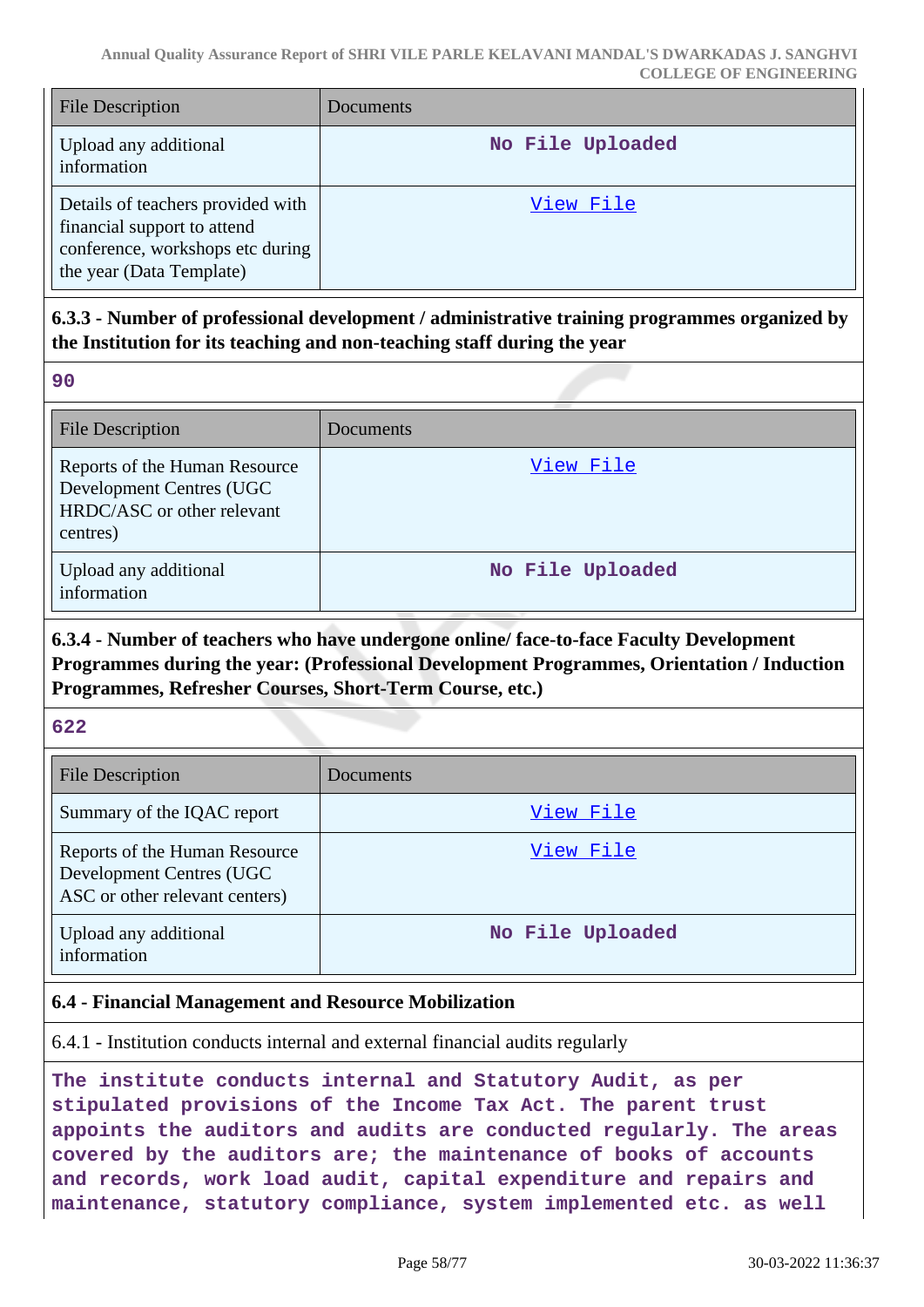**as checking of the accounting process, like collections of fees from the students and its reconciliation. Payment of salary and its statutory compliance viz. TDS, Professional Tax and Employees Provident fund etc. as well as Purchase of assets and calculation of depreciation and other expenses and statutory compliances like TDS contractors, professionals and rent are part of it. Internal and statutory audit helps the institute to follow a systematic approach to evaluate and enhance the effectiveness of the financial process. A thorough check and verification of all transactions are carried out in each financial year. It reviews and approves information and compliance with the policies & procedures. The observations, recommendations & suggestions given by the auditors are duly complied with.**

| File Description                         | Documents  |
|------------------------------------------|------------|
| Upload any additional<br>information     | View File  |
| Paste link for additional<br>information | <b>Nil</b> |

**6.4.2 - Funds / Grants received from non-government bodies, individuals, and philanthropists during the year (not covered in Criterion III and V) (INR in lakhs)**

**33.048**

| <b>File Description</b>                                                                                              | Documents        |
|----------------------------------------------------------------------------------------------------------------------|------------------|
| Annual statements of accounts                                                                                        | View File        |
| Details of funds / grants received<br>from non-government bodies,<br>individuals, philanthropists<br>during the year | View File        |
| Any additional information                                                                                           | No File Uploaded |

6.4.3 - Institutional strategies for mobilisation of funds and the optimal utilisation of resources

**The institute is supported by "Shri Vile Parle Kelavani mandal", the Parent Trust, a non-profit Educational Trust. For appropriate and proper utilisation of resources, the institution has an Annual Planning and budgeting process. Budgets and compliance to the budgets, financial data submitted by the all departments along with required justification are closely monitored by the institute and management. As a self-financed institute, the main source of funds is collection of prescribed fees from the students admitted to UG and PG Programmes & PhD. The major funds are allocated for the**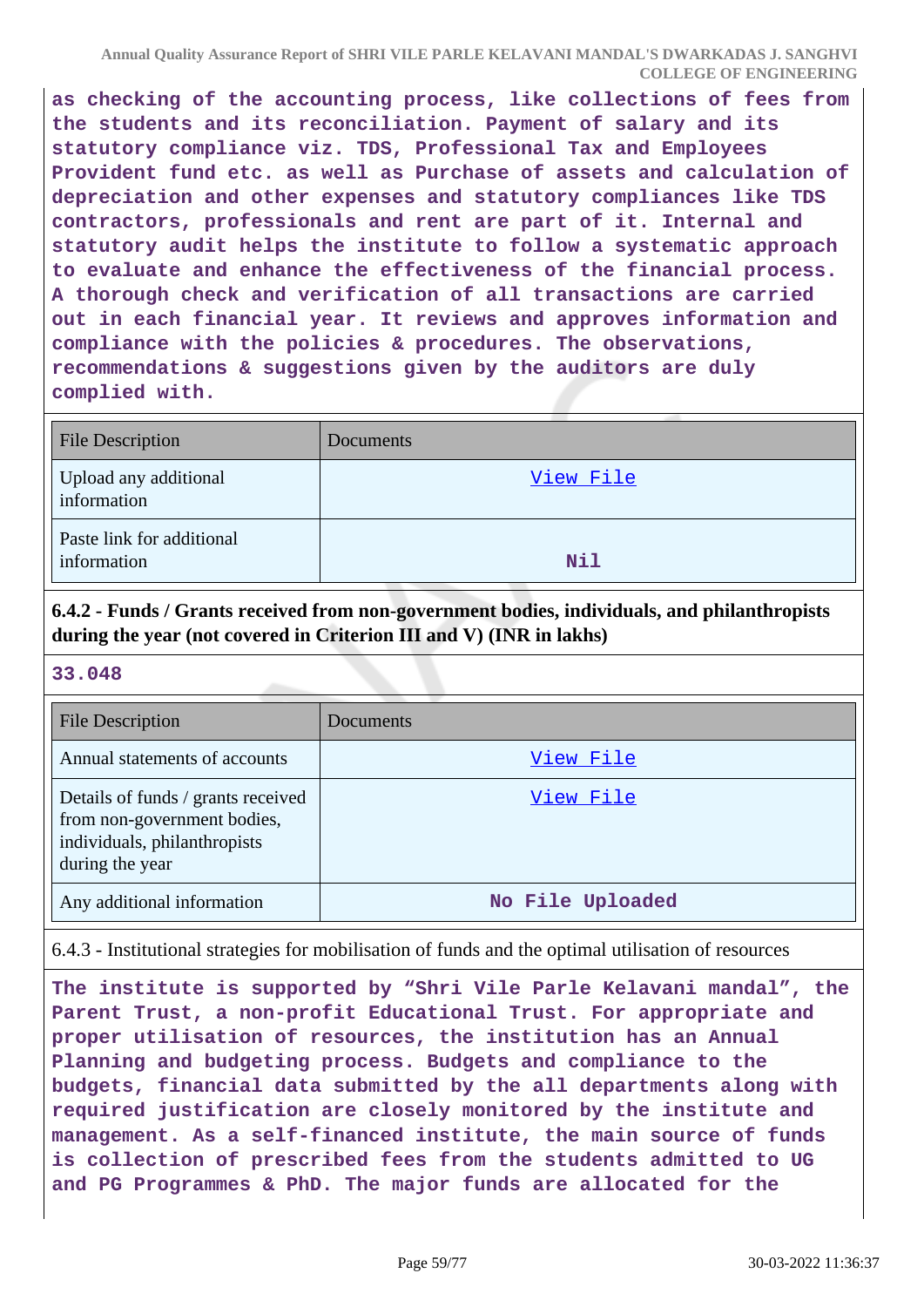**salary of teaching and non-teaching staff as well as for the remuneration of visiting faculty members. Funds are utilised for priority services like Electricity, Water and Property taxes, insurance etc. Page 86/109 24-06-2019 02:20:14 Self Study Report of SHRI VILE PARLE KELAVANI MANDAL'S DWARKADAS J. SANGHVI COLLEGE OF ENGINEERING To mobilise the financial resources, funds are allocated and expenditures are prioritised as follows: Adequate funds are utilised for development of and maintenance of infrastructure viz. Building, Laboratories, Classrooms, equipments and Furniture etc. Requisite funds are utilised for enhancing library facilities like subscription to Books, Online Journals and Periodicals-magazines etc. Funds are provided for other services like Security, Housekeeping and Pest Control etc. Funds are allocated for development of 1) Staff - to conduct orientation programs, workshops, FDPS and other training programs that ensure quality education. 2) Students – to conduct lectures from experts from industry as well as to encourage student's projects & other student activities like sports, cultural and technical etc. Further, optimal resources are utilised to provide best quality equipments, advance technology and better infrastructure for providing excellent quality of education.**

| <b>File Description</b>                  | Documents  |
|------------------------------------------|------------|
| Upload any additional<br>information     | View File  |
| Paste link for additional<br>Information | <b>Nil</b> |

#### **6.5 - Internal Quality Assurance System**

6.5.1 - Internal Quality Assurance Cell (IQAC) has contributed significantly for institutionalizing quality assurance strategies and processes visible in terms of incremental improvements made during the preceding year with regard to quality (in case of the First Cycle): Incremental improvements made during the preceding year with regard to quality and post-accreditation quality initiatives (Second and subsequent cycles)

**Internal Quality Assurance Cell (IQAC) has contributed significantly for institutionalizing quality assurance strategies and processes and has made Incremental improvements with regard to quality and post-accreditation quality initiatives. This is evident from the latest rankings by various agencies.**

**Sr. No.**

**Agency**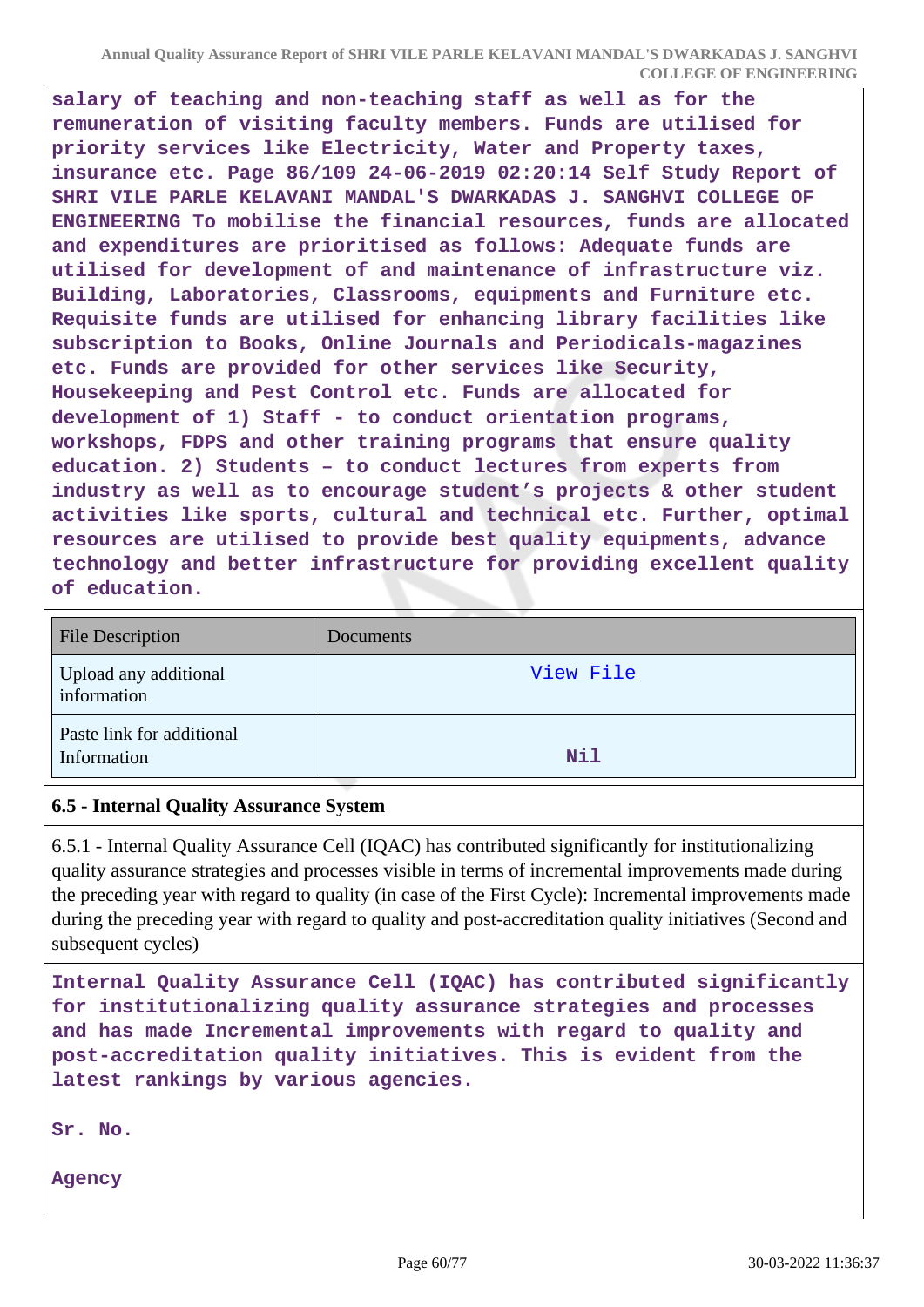```
2019-20
2020-21
1.
India Today
Best Private Engineering College in the West Zone of India & 10
amongst the Top 200 Private Engineering Colleges in the Country
Best Private Engineering College in the West Zone of India & 10
amongst the Top 200 Private Engineering Colleges in the Country
2.
The Week
57th
57th
3.
Education World magazine
37th amongst the Top 100 Private Engineering Colleges of India and
5th in the list of Top 17 Colleges of Maharashtra
2nd Best Private Engineering College in the state of Maharashtra &
25th amongst the Top 100 Private Engineering Colleges of the Country
4.
CSR–GHRDC
3rd in Maharashtra and 14th in the Top 29 Engineering Colleges of
Eminence in India
3rd in Maharashtra and 12th in the Top Engineering Colleges of
Eminence in India
5.
Times of India
```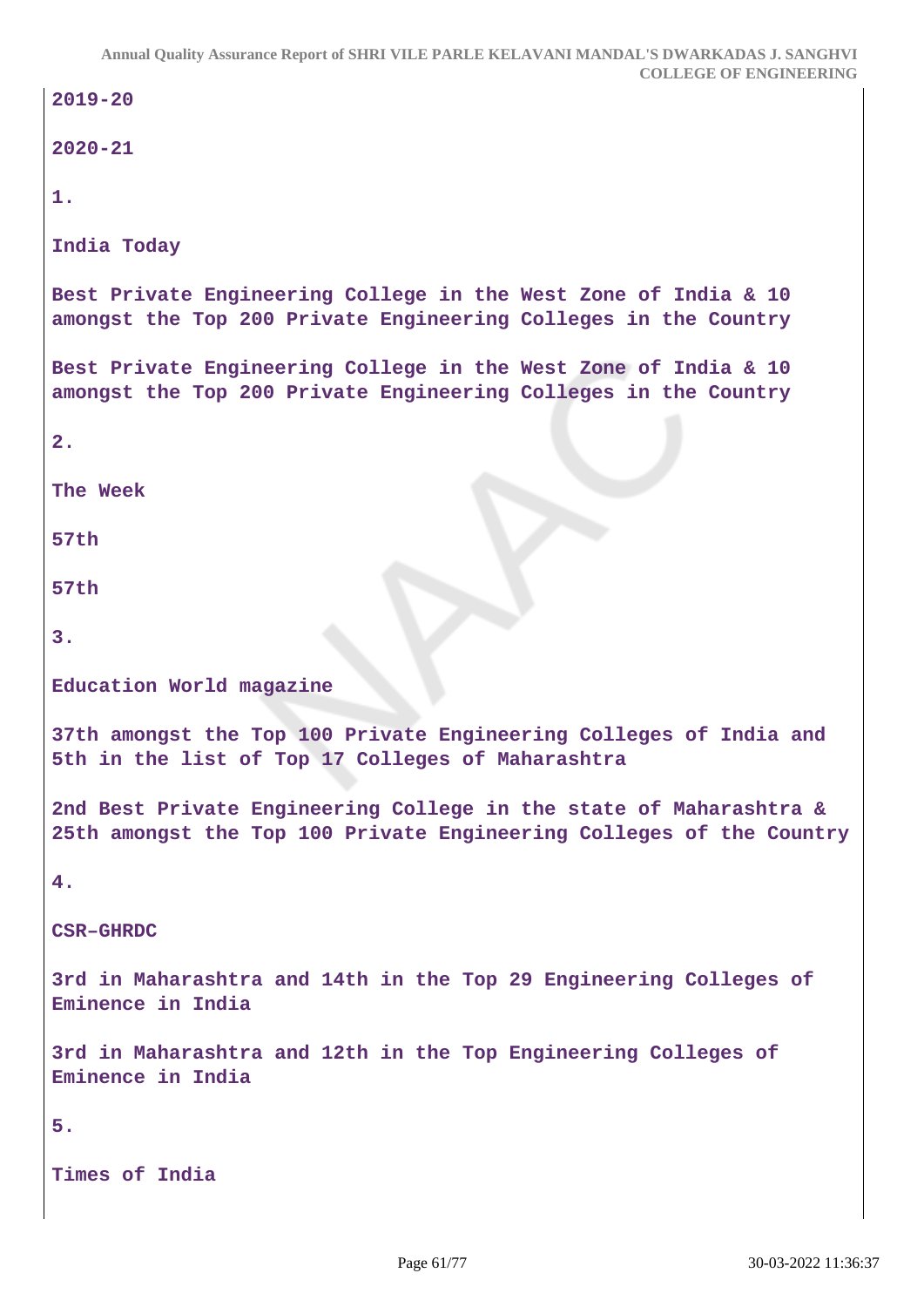**38th amongst the Top 140 Engineering Colleges of India**

**22nd amongst the Top 175 Engineering Colleges of India and 15th amongst the Top 100 Private Engineering Colleges of India**

**Following were the activities that IQAC organised during the academic year 2020-21 to improve the overall quality.**

**DJ Spark : DJ Spark, a state level project based competition was organised on 10th April 2021. Students from second, third and final year participated in the competition. The students initially had to prepare a technical paper of an on-going project in the IEEE format. The faculty members of the department of EXTC assessed their submissions and the short-listed teams were given a chance to exhibit their projects. The winners were awarded with cash prizes and other exciting prizes. The competition proved to be an inspiration to budding engineering students and gave them an incentive to indulge in application-based learning. It encouraged the students to step outside of their comfort zones, expand their knowledge and build innovative projects, catering to an array of applications.**

**Node Js Workshop : A workshop on Node Js was organised on the 13th and 14th of March 2021 to explain the basics and working of Node Js for the students of first, second and third year. Mr. Rushabh Shroff, the panelist for the workshop, introduced Node Js and explained its advantages. The participants were taught the methods and processes for creating, deleting, updating and parameters in Node Js. During the workshop, topics such as authorization and authentication by the user aspect of Node Js, hashing of Passwords, JSON Web token authentication and protection of routes using middlewares were also discussed.**

**Placement Workshop : A workshop was organised on 7th March 2021 to groom the students of first, second and third year for corporate placements. The workshop was led by Prof. Tushar Sawant. During the workshop, criteria relevant for core jobs, required skills, behaviour issues and student perspectives were discussed. Career opportunities after graduation, such as civil services and its related examinations, higher studies, entrepreneurship, etc. were also discussed. Mr. Saurav Shah (TCS), Mr. Dhruv Kadakia (Data Analyst at Jio Saavn), Ms. Kekti Godse (JPMC Finance) and Mr. Anuj Sardesai, (TresVista) interacted with the participants during the workshop and shared their experiences.**

**DJ Cognitive ML Workshop : A workshop on Cognitive Machine Learning**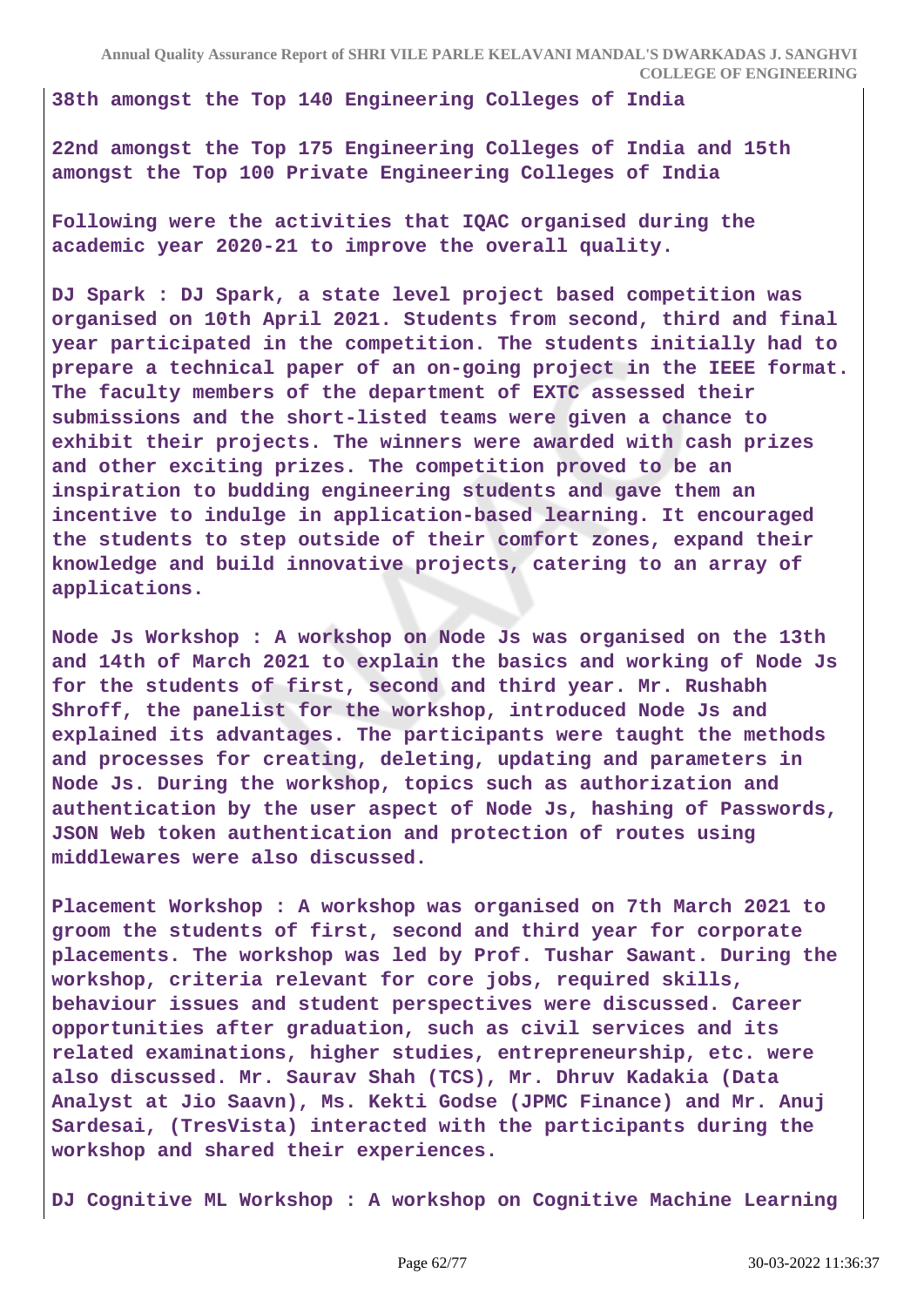**was held on 30th October 2020 and 1st November to provide a practical insight into the field of machine learning. The speaker, Mrs. Moksha Shah discussed various concepts in the ML domain and explained the difference between weak and strong artificial intelligence. Correlations between AI, ML and DL were also discussed. Participants were then provided an in depth analysis of data pre-processing, data complexities, supervised learning, regression and classification. Mr. Agam Saraf then guided students in building an IPL score predictor using python. On the 1st of November, Mrs. Moksha Shah explained the concepts of Neural Networks and Natural Language Processing. Mr. Kashish Shah then guided the participants in setting up Google collaboratory notebooks and fabricating their own chatbot. The workshop thus provided the students an insight into the different stages and obstacles encountered, while fabricating and implementing a project. The workshop is expected to help the students to implement this knowledge in their future endeavors and become better employable.**

**Business Intelligence Dashboarding Using Tableau : Data visualization has started exponentially gaining prevalence in the modern-day industry. Keeping this in mind, an online workshop on "Business Intelligence Dashboarding using Tableau", was organised on 20th September 2020 in association with Mr. Sagar Moharir, senior data engineer at Quantiphi. During the workshop, the expert helped students to understand the basic architecture of Data Warehouse and functionalities of Tableau. He then discussed the practical use of Business Intelligence tools in various domains, such as insurance and product distribution optimization. Students were encouraged to construct their own dashboard on Tableau. Using a functional dataset, step by step process required to construct a basic dashboard for the purpose of business intelligence were explained. Some of the major topics covered during this practical activity were; important chart types, calculated fields creation and dashboard creation.**

**Roadmap to 5G talk : A session was organised on 31st July 2020 to explain the theory behind 5G and the various techniques used in digital communication. Dr. Sanjay S. Pawar, principal of Usha Mittal Institute of Technology, SNDT Women's University, was the expert for the session. During the session, disadvantages of 4G, such as it's inability to carry out remote surgery, VR/AR, and the lack of function required for self-driving cars were discussed. Dr. Pawar then explained in detail the crucial pillars of 5G, namely, RAT – radio access technology, Small cell, which is used to enhance area spectral efficiency, MTC- Machine type communication, SON- selforganizing network, mmWave band, which is currently used for RADAR**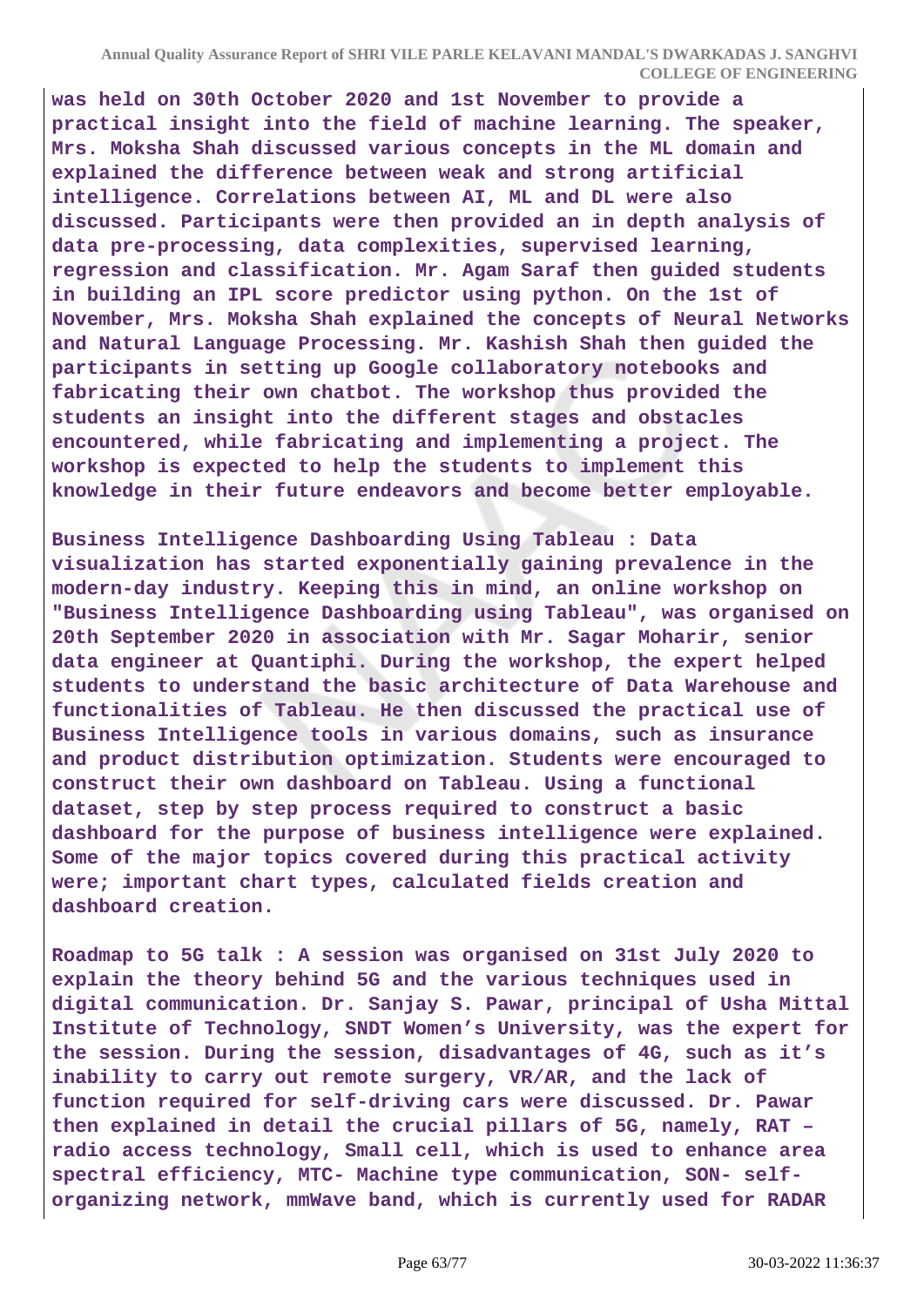**and earth exploration, EE- Energy efficiency, SDN, and NFV and D2D: Device to Device communication. He stressed upon the security issue that 5G will bring about listing down Malware, Phishing, Password attacks DDoS, Man in the middle, Drive-by download and Malvertising as some front runners to this problem. He then explained the reason behind this soon to be a prevalent issue, explaining that connecting devices in these huge amounts will bring about privacy issues and heterogeneous access. A session helped students to gain better insight into the pillars of 5G, the companies associated and the challenges associated with the advent of new technology.**

**Academic Audit: The purpose of an academic audit is to encourage programs to evaluate their "education quality processes" - the key faculty activities required to produce, assure and regularly improve the quality of the teaching and learning process.The Academic Audit, is conducted every semester by IQAC and once in a year by an external expert recommended by IQAC cell and appointed by the Head Of the institute. The Internal Academic Audit for the Academic year 20-21, was conducted on 05th and 06th May 2021 for all programs. The Academic Audit focused on five elements, namely, Curriculum & Cocurriculum design, Learning Objectives & Outcomes, Teaching & Learning Process, Student Learning Assessment and Quality Assurance in Education.During audit, each auditor checked the respective faculty member's approach towards educational decision- making and the way they organized their work, using the resources available to them. It was highlighted that working collectively to provide a quality education in the best interests of the program and student learning is important.**

**Research Approval Committee (RAC) meetings & Annual Progress Seminar (APS) to monitor the progress of research scholars pursuing PG and PhD : Every six months, Annual Progress Seminars for Research Scholars are organised with the assistance of experts from different colleges. The college's RAC committee reviewed the reports and synopsis of the research scholars and offered various ideas for improvement.**

**Promotion of live ongoing projects : 9 teams under SAE, namely DJS Kronos, DJS Racing, DJS Karting, DJS Skylark, DJS Vagsheer, DJS karting, DJS Phoneix" DJS Helios and DJS Miles designed, assembled and participated in various national and international competitions. These teams have excelled in various events and have brought laurels and accolades to the college.**

**Seminar on Database in Production Environment: A seminar on Database in Production Environment was organized on 3rd November 2020 for the**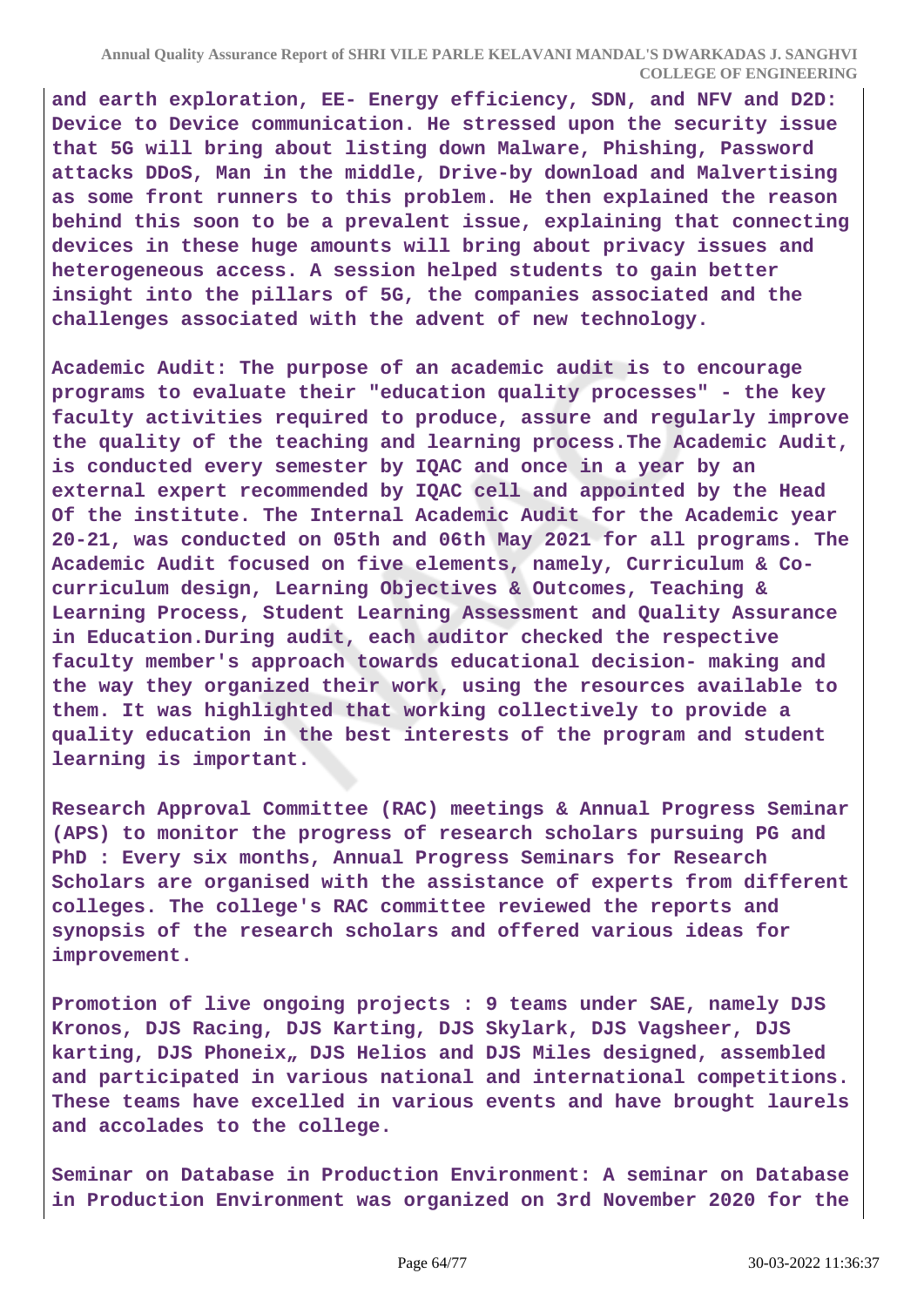**students of third year engineering with the goal to help them to understand the need and use of Databases along with other related technologies in the Production environment. Ms. Pooja Kulkarni, senior associate, Morgan Stanley was the speaker. She elaborated on the usage of Database systems and approaches, which industries have been using to design projects. Topics, such as Granularity and serialization were also discussed.**

**One Day Faculty development program on "Applications of Power Automate, Power Virtual Assistant for AI Educational Bot" : An online one day workshop on "Applications of Power Automate, Power Virtual Assistant for AI Educational Bot" was organised on 5th June 2020 for the faculty members of the institute. The objective of this FDP was to acquaint participants with the emerging trends in Education and keep them at pace with the growing influence of AI and automation in this field. Dr. Ramchandra Mangrulkar, Associate Professor in the department of Computer Engineering was the speaker for the workshop. He provided the participants with hands-on and practical based training on the use of Power Automate and Power Virtual Assistant tools. Integration of Power Automate and Power Virtual Assistant for creating AI Educational Bots were also explained.**

**Session on "Machine Learning: Optimization Techniques" : A session on "Machine Learning: Optimization Techniques" was organised on 15th April 2021 to familiarise the participants with various Optimization techniques and the latest trend/practices/ applications in Industry, specifically in Artificial intelligence and Machine Learning domain. Ms. Mansi Shah (Arya.ai) and Mr. Deekshith Marla (Founder and CTO, Arya.ai) were the speakers for the session. The speakers explained the usage of various technologies and approaches followed in industries and discussed their applications in ongoing projects.**

| <b>File Description</b>                  | Documents                          |
|------------------------------------------|------------------------------------|
| Upload any additional<br>information     | View File                          |
| Paste link for additional<br>information | https://www.djsce.ac.in/IQAC/M 306 |

6.5.2 - The institution reviews its teaching-learning process, structures and methodologies of operation and learning outcomes at periodic intervals through its IQAC as per norms

**Our institute has a well-defined methodology to carry out the teaching learning process. It is reviewed periodically by the IQAC.**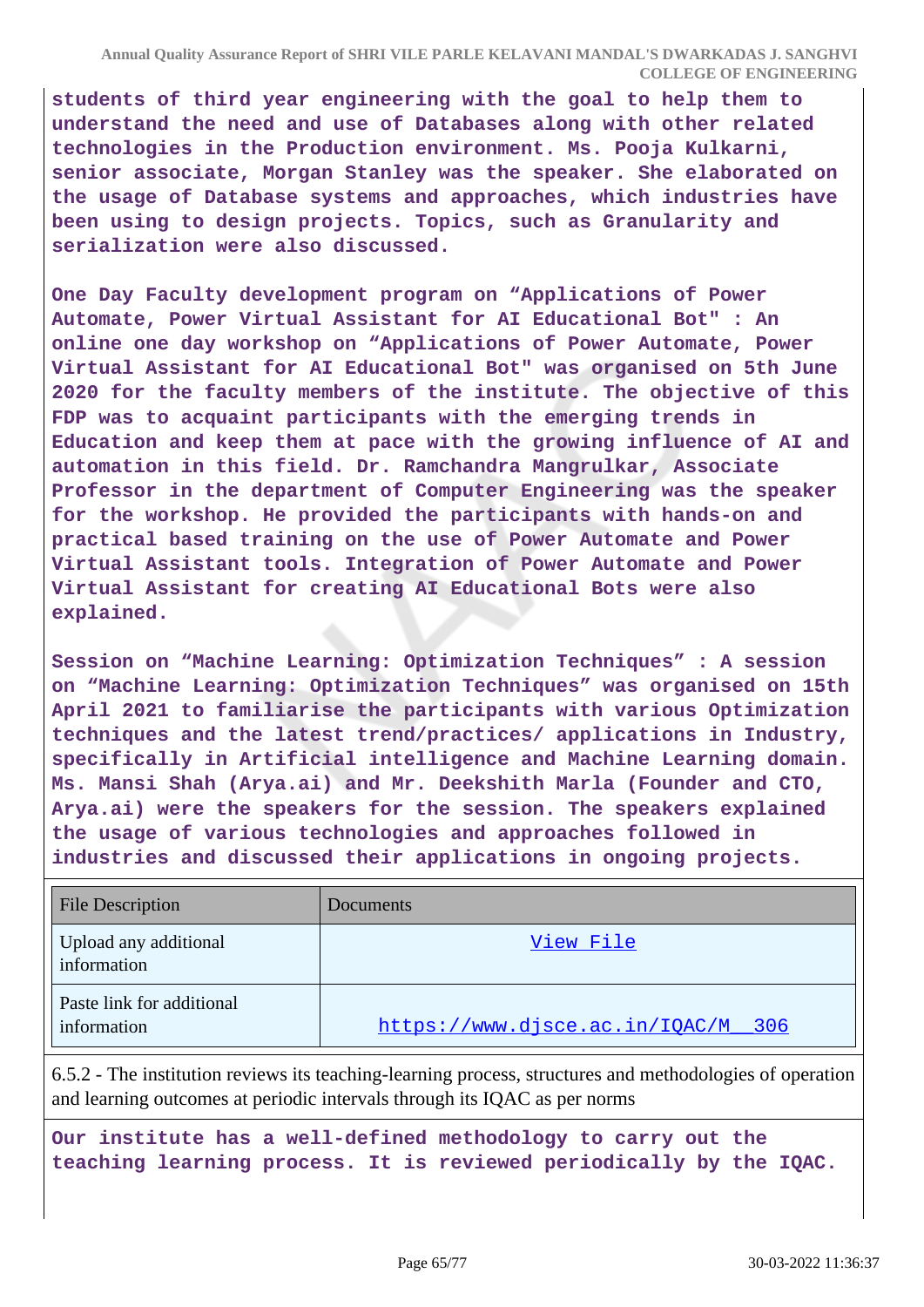**Course Files – Every teacher prepares the Teaching plan at the beginning of the semester for the courses, he/she is teaching. Teacher identifies the course material and understands the prerequisites. At the beginning of the semester, teacher prepares the question bank and plans the assignments to be given during the semester. Internal audit is carried out to assess the CO-PO attainment. Audit takes note of the corrective action taken by the teacher to improve the results. Departmental Advisory Board (DAB) helps in identifying the gaps in curriculum and suggests actions to be taken by various subject teachers.**

**Faculty Training - Lot of efforts are made by IQAC to enhance the research culture in the campus. A number of e-journal are subscribed by the library. Teachers and students are encouraged to publish technical papers in reputed journals and conferences. Teachers are encouraged to take up Swayam courses, especially the NPTEL ones. They also use NPTEL videos to enhance the teaching learning process. Various faculty development programmes FDP and Short Term Training Programmes with approval from ISTE/AICTE are also conducted for the benefit of teachers.**

**Curriculum Development - The institution has a well-structured curriculum delivery plan. Each program has a Board of Studies, comprising of the academic and industry experts from renowned in sorority with the Head of the department (HOD), faculty members and alumni. This committee meets at the beginning of every academic year and provides suggestions for effective implementation of the curriculum. Several factors form the periphery of this process such as Preparation of Academic Calendar, Impact Analysis of overall teaching and learning process, Detailed dissection of the result etc.**

**Teaching and Learning - Students are engaged in higher order 'thinking' through group discussions, seminars, projects, presentations, experiments, project based learning, internship and application of ICT resources. ICT enabled teaching-learning processes, including development of e-learning resources by faculty makes the learning more creative and dynamic. Planning, dissemination, implementation and monitoring of Continuous Internal Evaluation (CIE) components are carried out with adherence to the academic calendar. Program Outcomes, Program Specific Outcomes and Course Outcomes are defined for all the programs and the methodology for attainment and evaluation is clearly established. Based on the attainment levels, add-on efforts are always identified for further improvements.**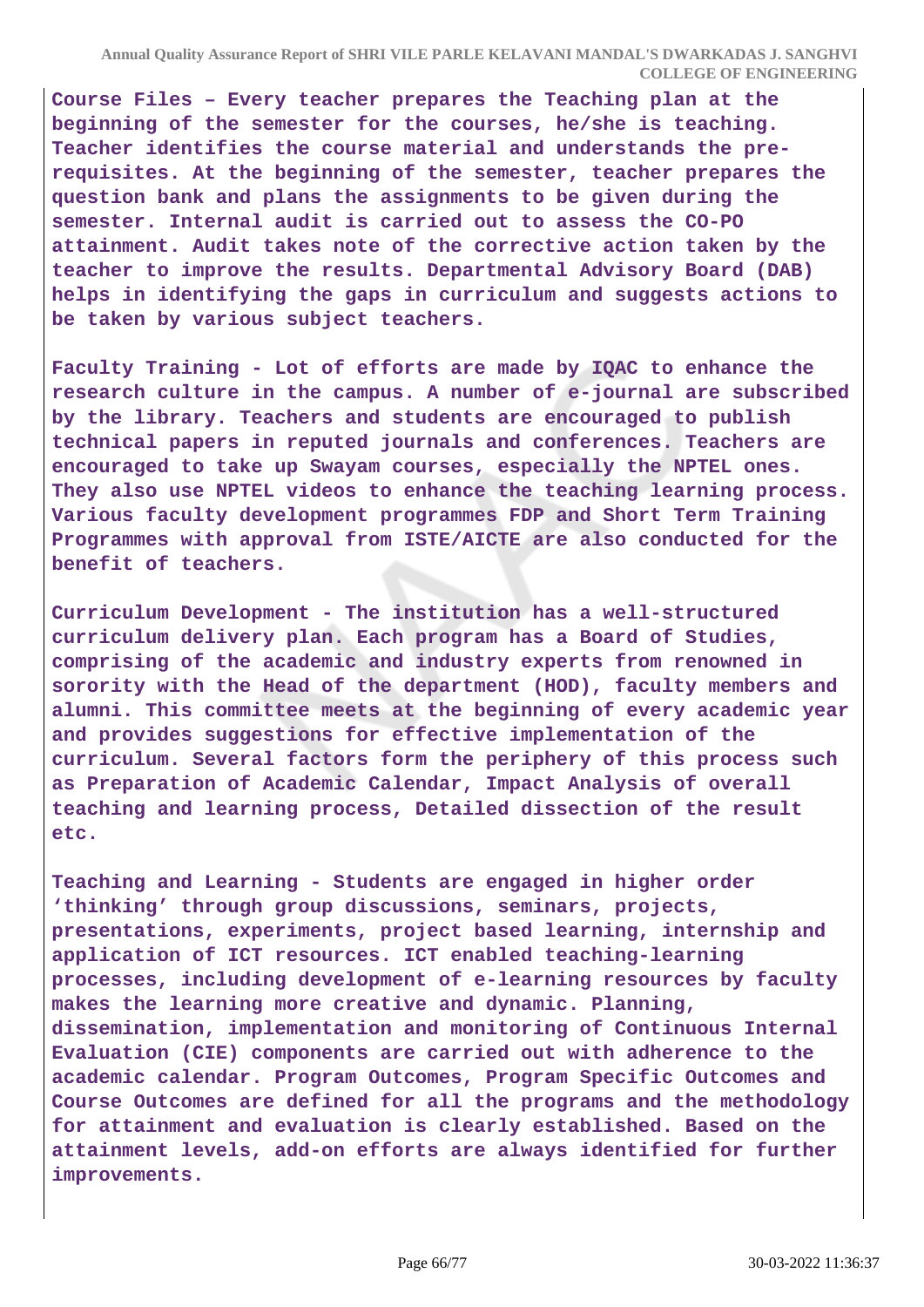**Examination and Evaluation - Institute has adopted outcome based system, in which continuous evaluation does play an important role. The assessment for course outcome based on various tools are carried out and the assessment is aligned with Program Outcomes (POs) & Program Specific Outcomes (PSOs), which are attained through course outcomes. Various tools are used for continuous internal evaluation, such as laboratory work, quiz, class test or case studies, assignments, tutorials, seminars and presentations, etc. All the internal evaluations are systematically carried out on the basis of rubrics. Departments along with the Student's chapters in collaboration with the Industry experts organize various programs such as workshops, seminars, hands on training programs and value added programs.**

**Research and Development - The departments of Computer, Mechanical and Electronics and Telecommunication Engineering offer Masters and Ph.D. programs. Students and faculty members carry out various projects in collaboration with the industry. Research grants are received from various government and non-government agencies for projects. International conferences are organised to provide opportunities to students and teachers to interact with researchers from all over the world. Proceedings of these conferences have been published by Springer. The management provides seed money for research projects, especially for various automobile and aviation competitions, wherein our students have excelled. In the last five years almost 350 research articles and 50 books have been published by faculty members. Lectures by industry experts are arranged in addition to the MoU the institute has with companies like TCS, among others. These help to facilitate a working and useful relationship between industry and academia. Internships are highly encouraged during summer breaks.**

**Industry Interaction / Collaboration – IQAC motivates faculty members to organize Industrial visits / workshops, as per their area of teaching to keep an update with current techniques as well as to instill a lifelong learning amongst students and faculty themselves. Internships (On campus projects consultation & implementation/ off campus industry premises) are organized for students to gain a practical insight and work culture of the industry. Students present their learning to the rest of the class and share their experience in the industry. They are also encouraged to take up industry problem statements, based or funded projects to learn project management principles.**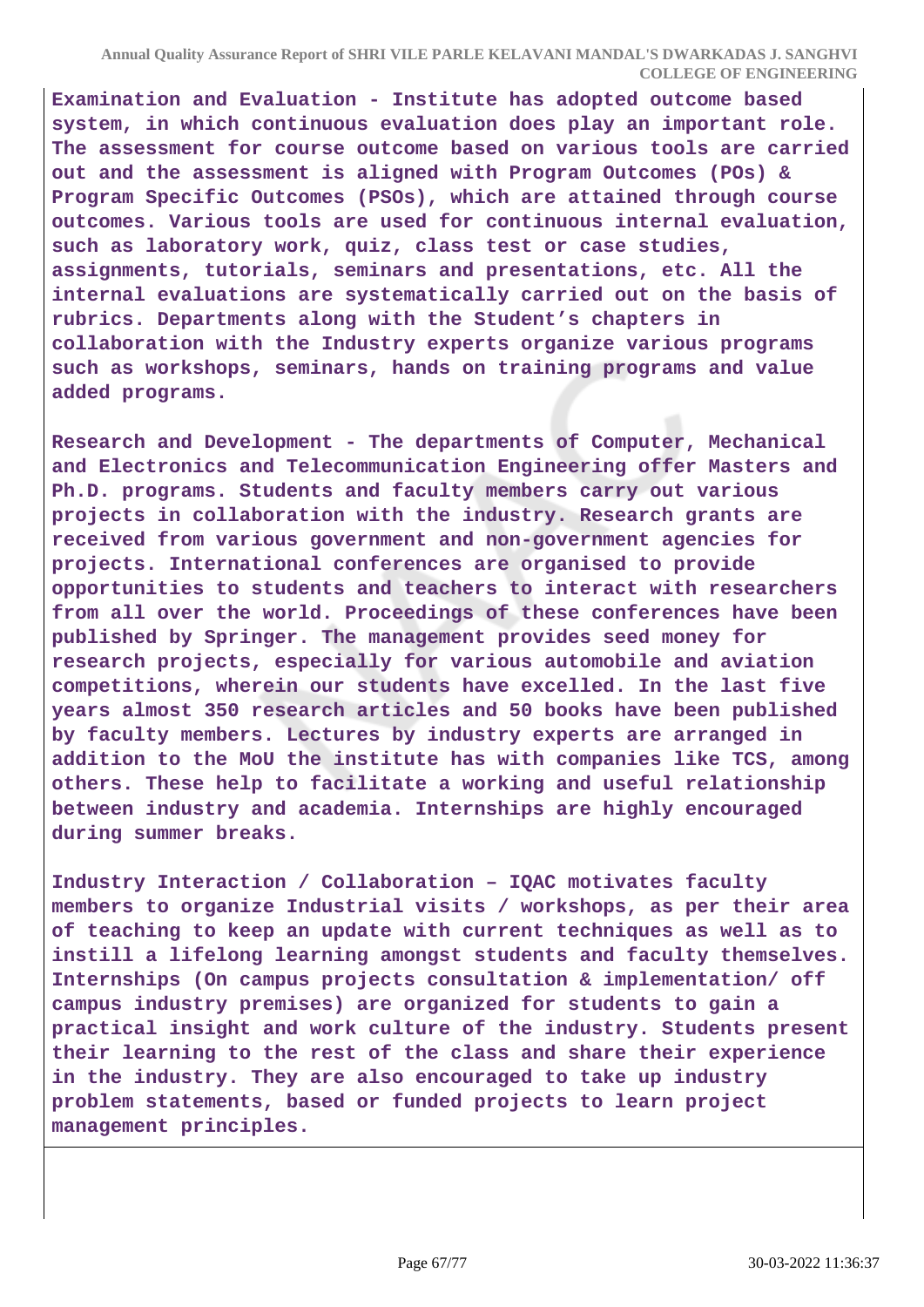| <b>File Description</b>                      | Documents                    |
|----------------------------------------------|------------------------------|
| Upload any additional<br>information         | View File                    |
| Paste link for additional<br>information     | Nil                          |
| 6.5.3 - Quality assurance initiatives of the | A. Any 4 or all of the above |

**6.5.3 - Quality assurance initiatives of the institution include Regular meeting of the IQAC Feedback collected, analysed and used for improvement of the institution Collaborative quality initiatives with other institution(s) Participation in NIRF Any other quality audit recognized by state, national or international agencies (such as ISO Certification)**

| <b>File Description</b>                                                  | Documents                                                                 |
|--------------------------------------------------------------------------|---------------------------------------------------------------------------|
| Paste the web link of annual<br>reports of the Institution               | https://disce.ac.in/Images/disceimages/NAAC/<br><u>IOAC%202020-21.pdf</u> |
| Upload e-copies of accreditations<br>and certification                   | View File                                                                 |
| Upload details of quality<br>assurance initiatives of the<br>institution | View File                                                                 |
| Upload any additional<br>information                                     | View File                                                                 |

# **INSTITUTIONAL VALUES AND BEST PRACTICES**

### **7.1 - Institutional Values and Social Responsibilities**

7.1.1 - Measures initiated by the Institution for the promotion of gender equity during the year

**Dwarkadas J. Sanghvi College of Engineering is very keen on promoting gender equity in its campus. The institute has taken following initiatives for the same.**

**1. Woman Development Cell -The institution has established a College Women Development Cell (CWDC) at the institute level to implement the directives in general and to deal with complaints/cases of sexual harassment in the institute, in relation to the college/institute. However, if any such complaint is in relation to the Management/Principal/Member of**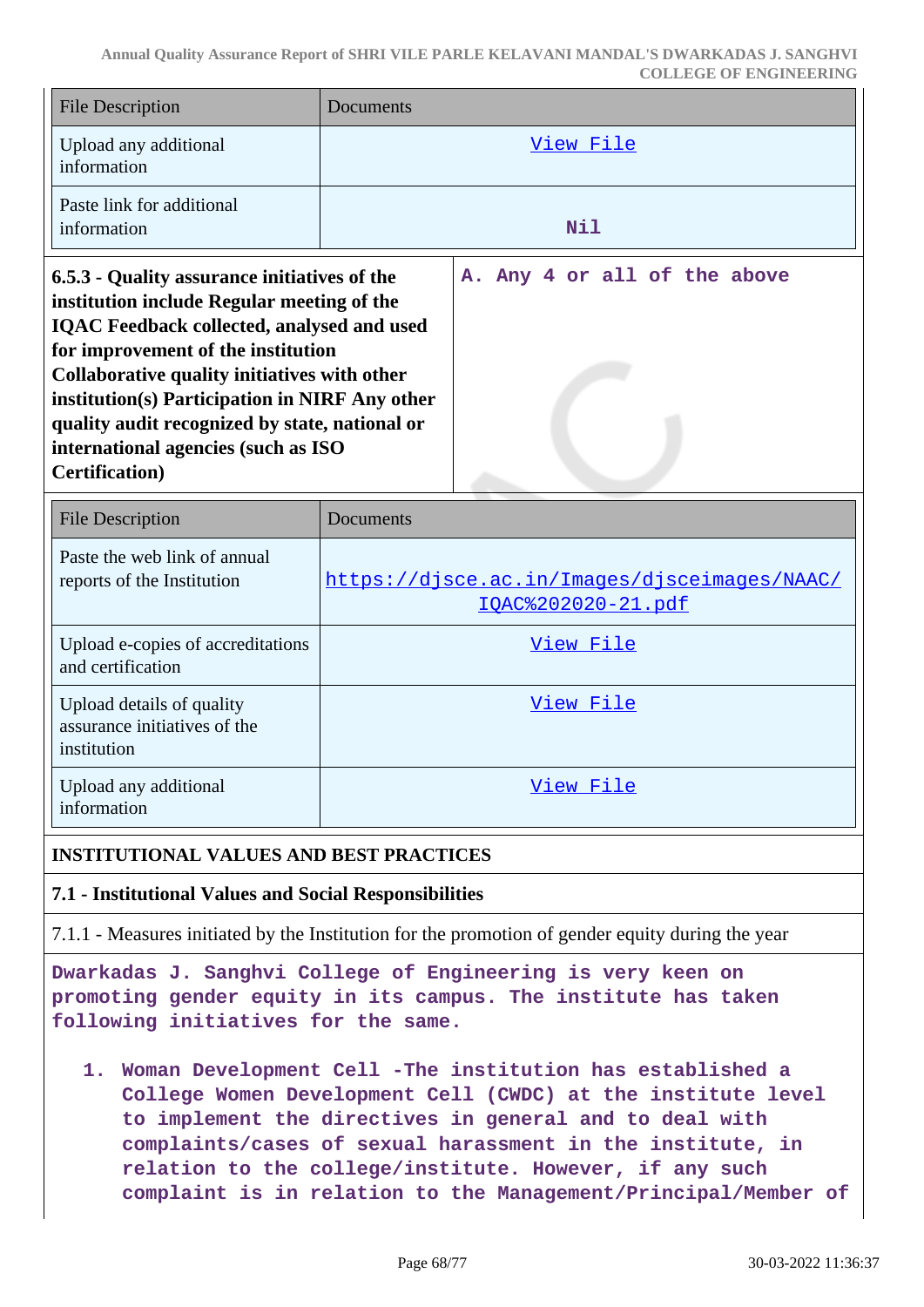**the CWDC, the same shall be dealt with by the University Women Development Cell (UWDC). The office of the CWDC is in the college and the principal of the college is the custodian of all the records of the Cell.**

- **2. Pride Month Awareness The NSS unit of our college conducted "Pride Month Awareness" Programme for creating an awareness about the pride month and the LGBTQ+ community on the 30th of March 2020.**
- **3. 'Samvaad Session-2: Mettle and Motivation' The NSS unit of the institute organised an interactive webinar "Samvaad Session-2: Mettle and Motivation", a talk with an ex-army officer, Capt. Dr. Sunaina Singh on 26th January 2021 on the occasion of 72nd Republic Day. More than a hundred participants participated to witness the epitome of womanpower.**

| <b>File Description</b>                                                                                                                                                                                                              | Documents                                   |
|--------------------------------------------------------------------------------------------------------------------------------------------------------------------------------------------------------------------------------------|---------------------------------------------|
| Upload any additional<br>information                                                                                                                                                                                                 | View File                                   |
| Paste link for additional<br>Information                                                                                                                                                                                             | Nil                                         |
| 7.1.2 - The Institution has facilities for<br>alternate sources of energy and energy<br><b>conservation: Solar energy</b><br>Wheeling to the Grid Sensor-based energy<br>conservation Use of LED bulbs/power-<br>efficient equipment | D. Any 1of the above<br><b>Biogas plant</b> |
| <b>File Description</b>                                                                                                                                                                                                              | Documents                                   |

| Geotagged Photographs          | View File        |
|--------------------------------|------------------|
| Any other relevant information | No File Uploaded |

7.1.3 - Describe the facilities in the institution for the management of the following types of degradable and non-degradable waste (within a maximum of 200 words)

**Waste is an obvious culprit and pollutant, contributing to landfills and toxins, which harm the earth's soil and atmosphere. DJSCE being environment conscious, actively promotes this understanding among its students and staff highlighting cleanliness and hygiene in the campus. Waste is managed through a systematic process, wherein the waste material is segregated into biodegradable and nonbiodegradable wastes, and as toxic and non-toxic wastes in the laboratories and get them suitably disposed.**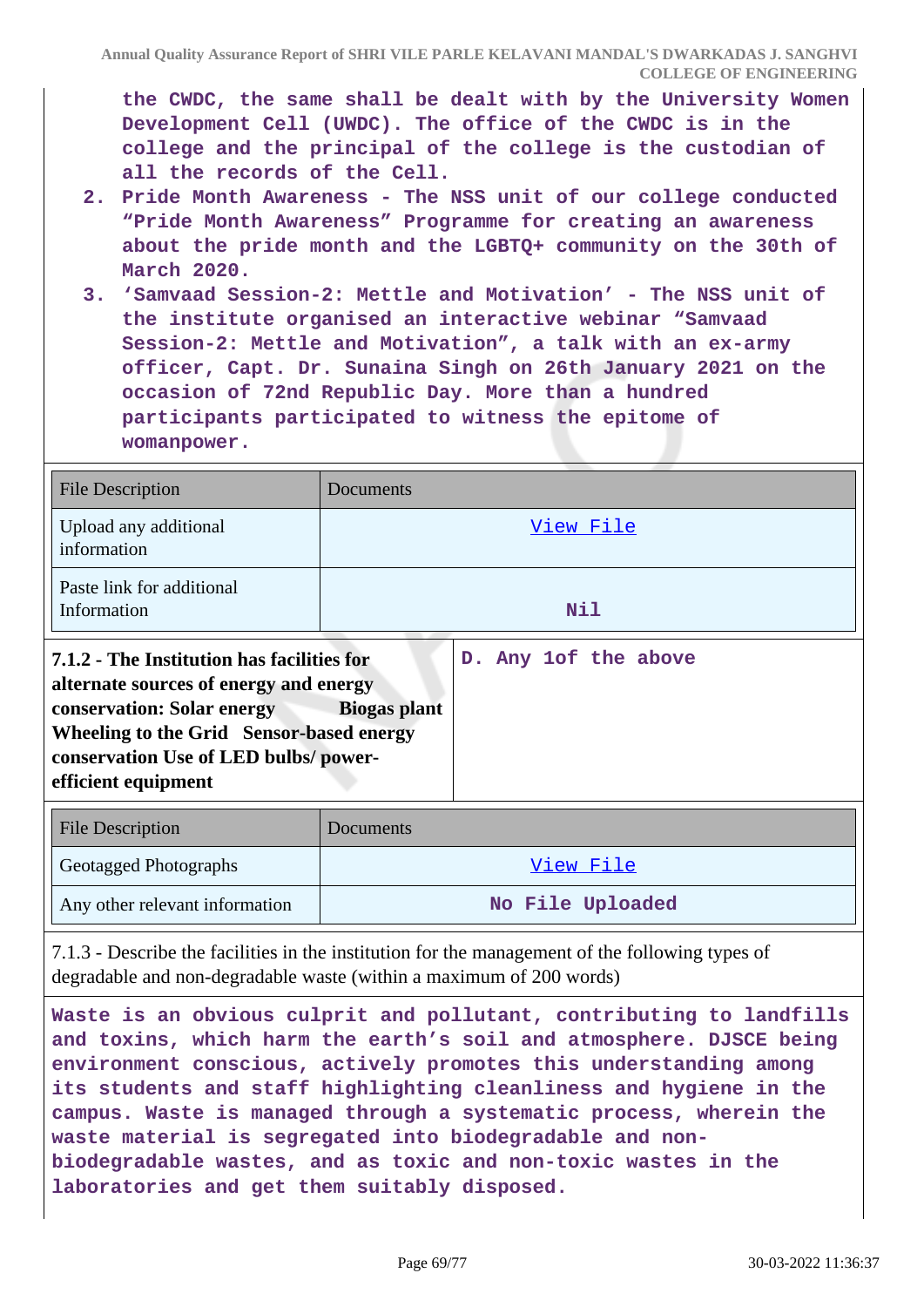**Dustbins marked in green signify wet waste, blue is for dry waste and red for sanitary waste. Papers no longer in use are preserved by the exam section and shredded at regular intervals in the academic year. The NSS unit of DJSCE actively spreads awareness about waste management through seminars and verbal campaigns.**

**DJSCE has a well-defined mechanism for waste disposal and sensitizes students and staff towards this through the following practices:**

- **1. Solid waste Every staffroom, classroom and lab have a dustbin. Additionally, every floor has dustbins for waste collection. DJSCE NSS students undertake Juhu beach cleanup drive every year after the Ganapati immersions. Paper shredding is done periodically (two years) by the examination section.**
- **2. Liquid waste Liquid waste includes wastewater generated by washrooms, regular cleaning & mopping and canteen wastewater.**
- **3. E-Waste E-waste collected at the site (Electronics, Electronics and communication and Biomedical engineering department) is transferred for recycling to the local vendors on yearly basis.**

| <b>File Description</b>                                                                                                                                                                                                                                        | Documents             |  |  |  |  |  |
|----------------------------------------------------------------------------------------------------------------------------------------------------------------------------------------------------------------------------------------------------------------|-----------------------|--|--|--|--|--|
| Relevant documents like<br>agreements/MoUs with<br>Government and other approved<br>agencies                                                                                                                                                                   | No File Uploaded      |  |  |  |  |  |
| Geotagged photographs of the<br>facilities                                                                                                                                                                                                                     | View File             |  |  |  |  |  |
| Any other relevant information                                                                                                                                                                                                                                 | No File Uploaded      |  |  |  |  |  |
| 7.1.4 - Water conservation facilities available<br>in the Institution: Rain water harvesting Bore<br>well /Open well recharge Construction of tanks<br>and bunds Waste water recycling Maintenance<br>of water bodies and distribution system in the<br>campus | C. Any 2 of the above |  |  |  |  |  |
| <b>File Description</b>                                                                                                                                                                                                                                        | Documents             |  |  |  |  |  |
| Geotagged photographs / videos<br>of the facilities                                                                                                                                                                                                            | <u>View File</u>      |  |  |  |  |  |
| Any other relevant information                                                                                                                                                                                                                                 | No File Uploaded      |  |  |  |  |  |
| 7.1.5 - Green campus initiatives include                                                                                                                                                                                                                       |                       |  |  |  |  |  |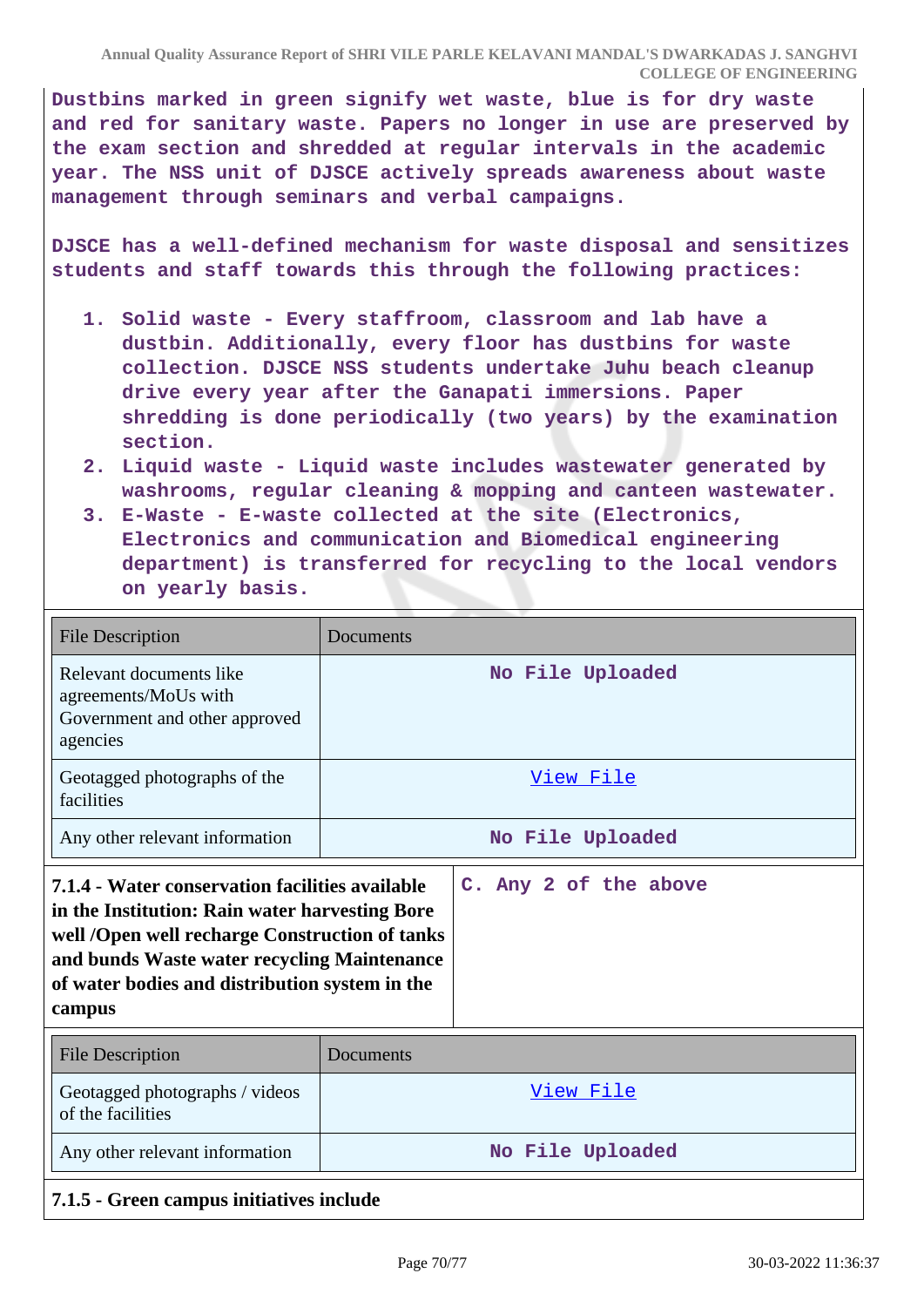| 7.1.5.1 - The institutional initiatives for<br>greening the campus are as follows:                                                                                            |  |  |  | A. Any 4 or All of the above |
|-------------------------------------------------------------------------------------------------------------------------------------------------------------------------------|--|--|--|------------------------------|
| <b>1. Restricted entry of automobiles</b><br>2. Use of bicycles/ Battery-powered<br>vehicles<br>3. Pedestrian-friendly pathways<br>4. Ban on use of plastic<br>5. Landscaping |  |  |  |                              |

| <b>File Description</b>                                                  | <b>Documents</b> |
|--------------------------------------------------------------------------|------------------|
| Geotagged photos / videos of the<br>facilities                           | View File        |
| Various policy documents /<br>decisions circulated for<br>implementation | No File Uploaded |
| Any other relevant documents                                             | No File Uploaded |

# **7.1.6 - Quality audits on environment and energy undertaken by the institution**

| 7.1.6.1 - The institution's initiatives to<br>preserve and improve the environment and |  |  | C. Any 2 of the above |
|----------------------------------------------------------------------------------------|--|--|-----------------------|
| harness energy are confirmed through the                                               |  |  |                       |
| following:                                                                             |  |  |                       |
| 1. Green audit                                                                         |  |  |                       |
| 2. Energy audit                                                                        |  |  |                       |
| <b>3. Environment audit</b>                                                            |  |  |                       |
| 4. Clean and green campus<br>recognitions/awards                                       |  |  |                       |
| 5. Beyond the campus environmental<br>promotional activities                           |  |  |                       |

| <b>File Description</b>                                                         | Documents        |
|---------------------------------------------------------------------------------|------------------|
| Reports on environment and<br>energy audits submitted by the<br>auditing agency | No File Uploaded |
| Certification by the auditing<br>agency                                         | No File Uploaded |
| Certificates of the awards<br>received                                          | View File        |
| Any other relevant information                                                  | View File        |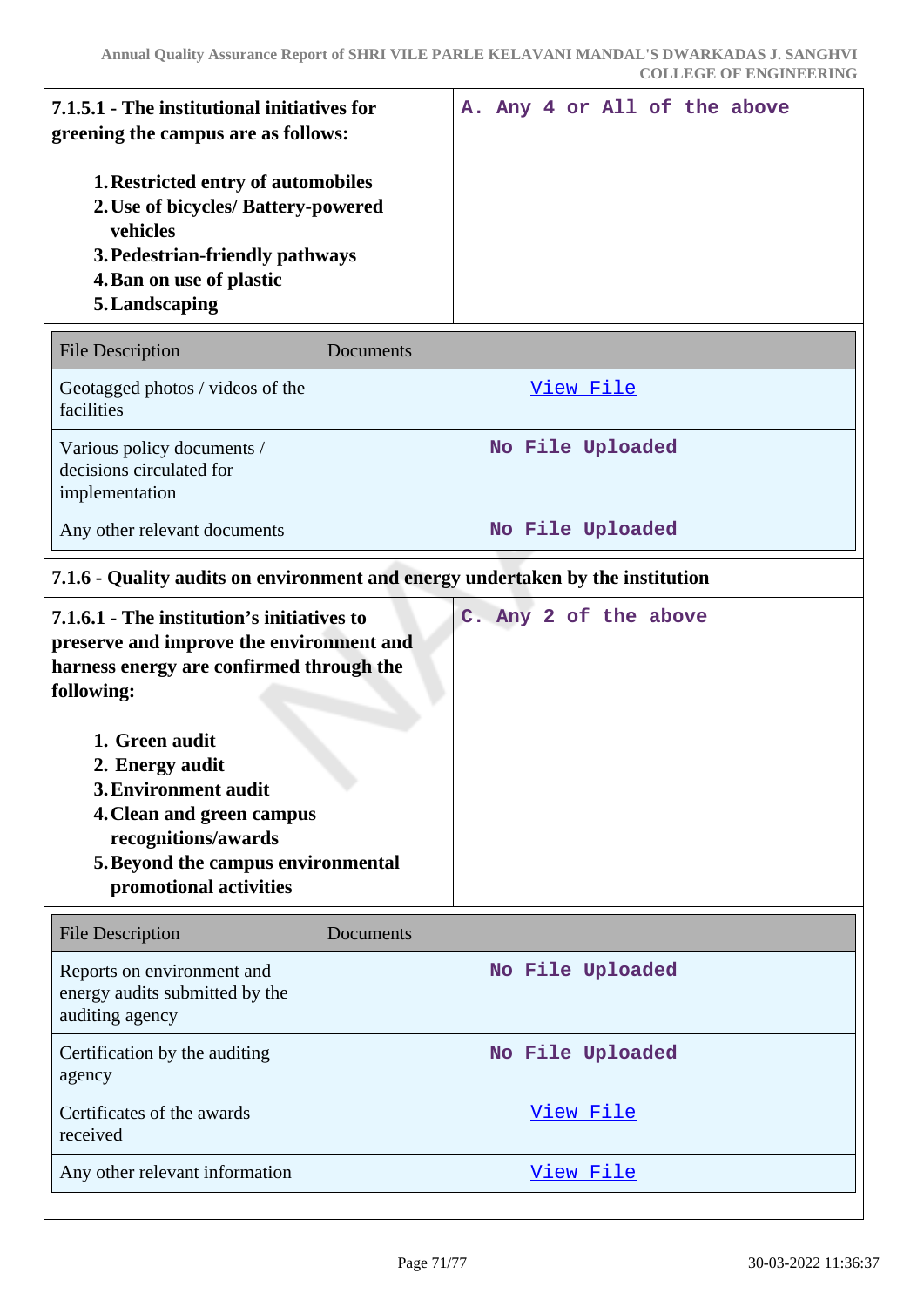| easy access to classrooms and centres Disabled-<br>friendly washrooms Signage including tactile<br>path lights, display boards and signposts<br>Assistive technology and facilities for persons<br>with disabilities: accessible website, screen-<br>reading software, mechanized equipment, etc.<br><b>Provision for enquiry and information:</b><br>Human assistance, reader, scribe, soft copies of<br>reading materials, screen reading, etc. |
|---------------------------------------------------------------------------------------------------------------------------------------------------------------------------------------------------------------------------------------------------------------------------------------------------------------------------------------------------------------------------------------------------------------------------------------------------|
|---------------------------------------------------------------------------------------------------------------------------------------------------------------------------------------------------------------------------------------------------------------------------------------------------------------------------------------------------------------------------------------------------------------------------------------------------|

| File Description                                                | Documents        |
|-----------------------------------------------------------------|------------------|
| Geotagged photographs / videos<br>of facilities                 | View File        |
| Policy documents and brochures<br>on the support to be provided | No File Uploaded |
| Details of the software procured<br>for providing assistance    | No File Uploaded |
| Any other relevant information                                  | No File Uploaded |

7.1.8 - Describe the Institutional efforts/initiatives in providing an inclusive environment i.e. tolerance and harmony towards cultural, regional, linguistic, communal, socio-economic and other diversities (within a maximum of 200 words).

**DJSCE is always proactive in providing inclusive environment in its campus. The institution took following initiatives in this context.**

- **1. Atmanirbharta initiative The NSS unit of DJSCE conducted "Atmanirbharta Initiative" from 20th May 2020 to 21st June 2020 to create awareness about promoting Swadeshi brands and local businesses by organizing a series of posts on different social media handles.**
- **2. 'Samvaad-1: A Talk With The Brave' The NSS unit of DJSCE organised a webinar 'Samvaad Session-1: A Talk With The Brave' on 20th September 2020 via Microsoft Teams to instil a patriotic spirit in the young minds. It was led by Lt. Cdr. Bijay Nair (retd.), a decorated Naval Officer.**
- **3. Helping Hands The NSS unit of DJSCE organised a donation drive at Aarey village on 17th January 2021. The donations for this drive were received by the 'Helping Hands' initiative, wherein volunteers were encouraged to donate clothing essentials and footwear.**
- **4. DivyaDaan The NSS unit of DJSCE organised a food donation**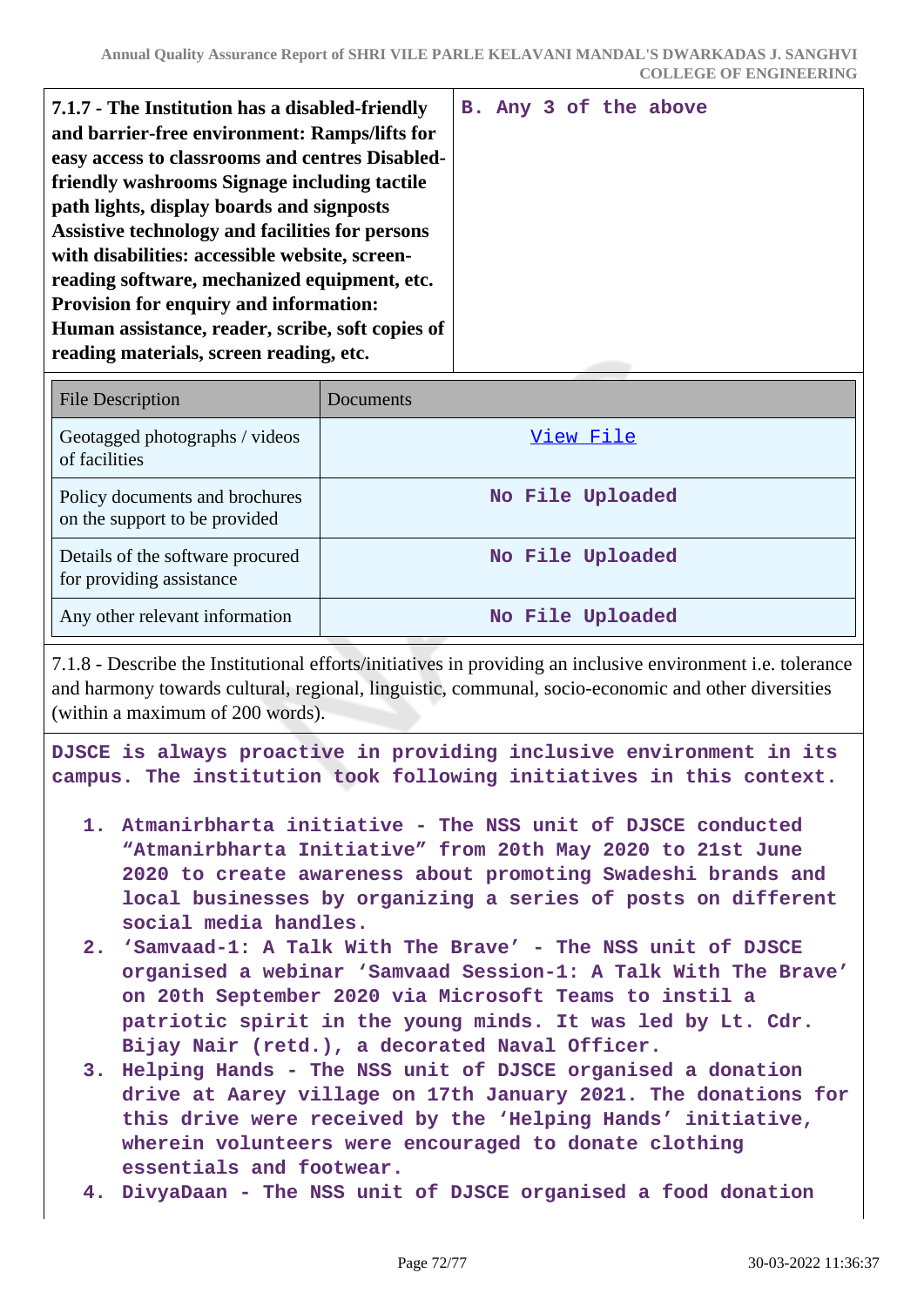**Annual Quality Assurance Report of SHRI VILE PARLE KELAVANI MANDAL'S DWARKADAS J. SANGHVI COLLEGE OF ENGINEERING**

**drive for needy kids on 12th January 2021 at Snehasadan orphanage, Jogeshwari (W) as well as in Borivali.**

- **5. Sharing Warmth The NSS unit of DJSCE organised "Sharing Warmth – A Blanket Donation Drive" at 7 p.m. at Juhu on 3rd February 2021.**
- **6. Footprints: Strides of Support The NSS unit of DJSCE arranged an online "Walk-A- thon" titled Footprints: Strides of Support on 16th February 2021. This event was launched by means of an application 'Impact'. The online event witnessed 215 participants and raised an amount of charitable donation of over Rs.17,000 by the volunteers. The event met its aim to evoke the importance of being fit and healthy with a motto to help the people in need.**

| <b>File Description</b>                                                                                                                      | Documents |
|----------------------------------------------------------------------------------------------------------------------------------------------|-----------|
| Supporting documents on the<br>information provided (as<br>reflected in the administrative<br>and academic activities of the<br>Institution) | View File |

7.1.9 - Sensitization of students and employees of the institution to constitutional obligations: values, rights, duties and responsibilities of citizens:

**DJSCE has always been proactive in organizing various events that make students aware of their duties and responsibilities as a responsible citizen of our country.**

- **1. Coronavirus guidelines The NSS unit of DJSCE had taken a marching step towards creating an awareness of Coronavirus on the 18th of March 2020. This awareness drive provided an insight of the increasing spread of coronavirus. In such crucial times proper information regarding the virus is a must and providing an access to such an easy to follow and effective guideline was a life saver.**
- **2. Blood Donation encouragement The NSS unit of DJSCE spread awareness about blood donation on 26th March 2020 via various social media platforms. The dire need for blood donation campaigns was very apparent, especially after the announcement of nation-wide lockdown, which was imposed to curb the spread of the coronavirus.**
- **3. ??tree Rooting for Environment The NSS unit of DJSCE organized an online plantation event on 2nd August 2020, via Zoom Cloud Meetings. The event highlighted the importance of plants in our lives. The event commenced at 10:30 a.m. and was attended by 64 volunteers.**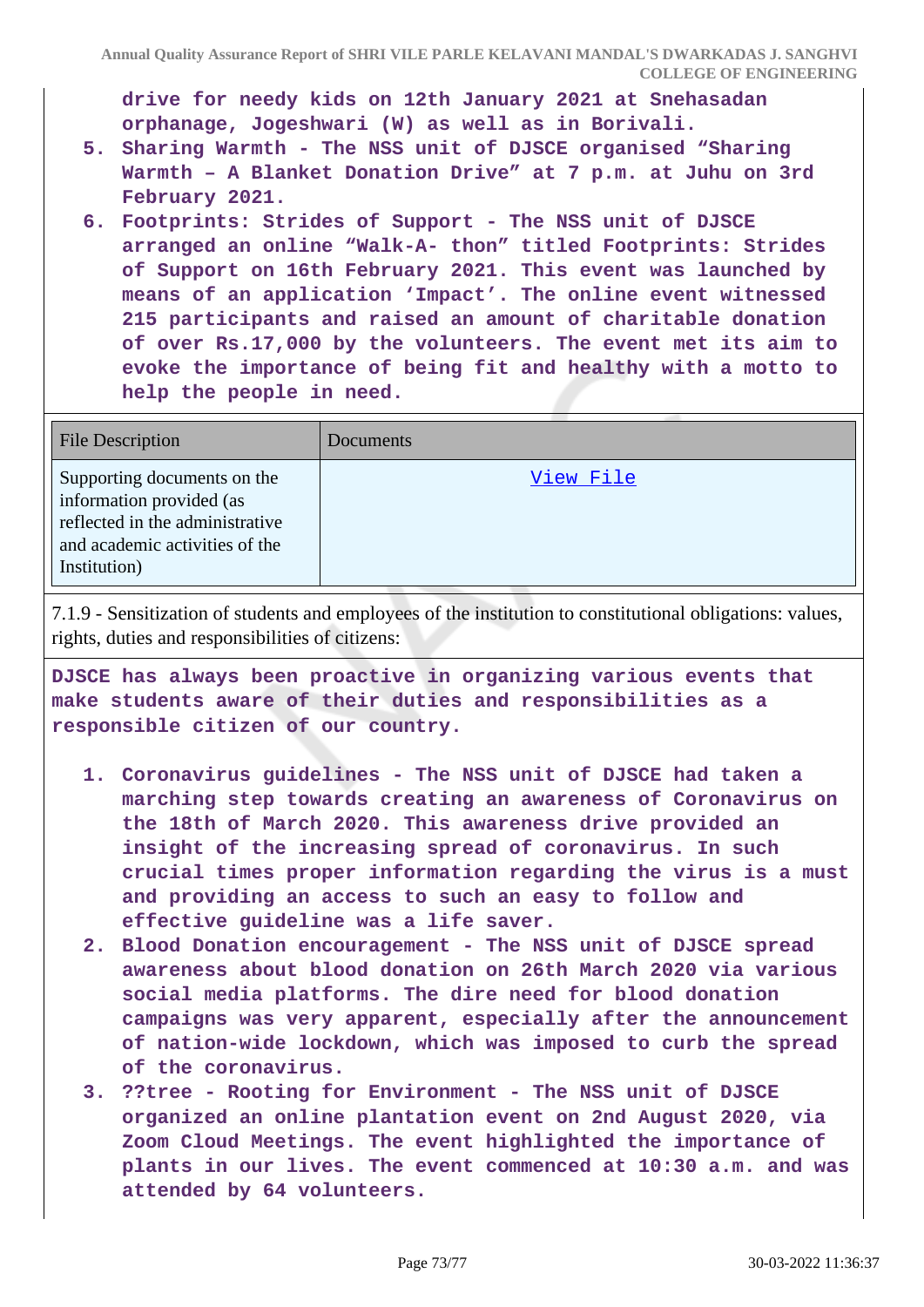**4. Online Voter's Registration Drive - The NSS unit of DJSCE organized an interactive session - '?????? ??????' ???????????? ?????' from 27th March to 2nd April 2021 in collaboration with Mr. Chaitanya Prabhu, founder of Mark Your Presence. About 200 volunteers attended the webinar live on 27th April 2021, via MS Teams, from 5:00 p.m. onwards.**

| <b>File Description</b>                                                                                                                                                                                                                                                                                                                                                                                                                                                                                            | Documents             |
|--------------------------------------------------------------------------------------------------------------------------------------------------------------------------------------------------------------------------------------------------------------------------------------------------------------------------------------------------------------------------------------------------------------------------------------------------------------------------------------------------------------------|-----------------------|
| Details of activities that inculcate<br>values necessary to transform<br>students into responsible citizens                                                                                                                                                                                                                                                                                                                                                                                                        | <u>View File</u>      |
| Any other relevant information                                                                                                                                                                                                                                                                                                                                                                                                                                                                                     | No File Uploaded      |
| 7.1.10 - The institution has a prescribed code<br>of conduct for students, teachers,<br>administrators and other staff and conducts<br>periodic sensitization programmes in this<br>regard: The Code of Conduct is displayed on<br>the website There is a committee to monitor<br>adherence to the Code of Conduct Institution<br>organizes professional ethics programmes for<br>students, teachers, administrators and other<br>staff Annual awareness programmes on the<br><b>Code of Conduct are organized</b> | B. Any 3 of the above |

| <b>File Description</b>                                                                                                                                                                                  | Documents |
|----------------------------------------------------------------------------------------------------------------------------------------------------------------------------------------------------------|-----------|
| Code of Ethics - policy document                                                                                                                                                                         | View File |
| Details of the monitoring<br>committee composition and<br>minutes of the committee<br>meeting, number of programmes<br>organized, reports on the various<br>programmes, etc. in support of<br>the claims | View File |
| Any other relevant information                                                                                                                                                                           | View File |

7.1.11 - Institution celebrates / organizes national and international commemorative days, events and festivals

**DJSCE always celebrates national and international commemorative days, events and festivals and encourages students' wholehearted participation in the same.**

**1. 'Guruvandan' - The NSS unit of DJSCE celebrated Teacher's Day,**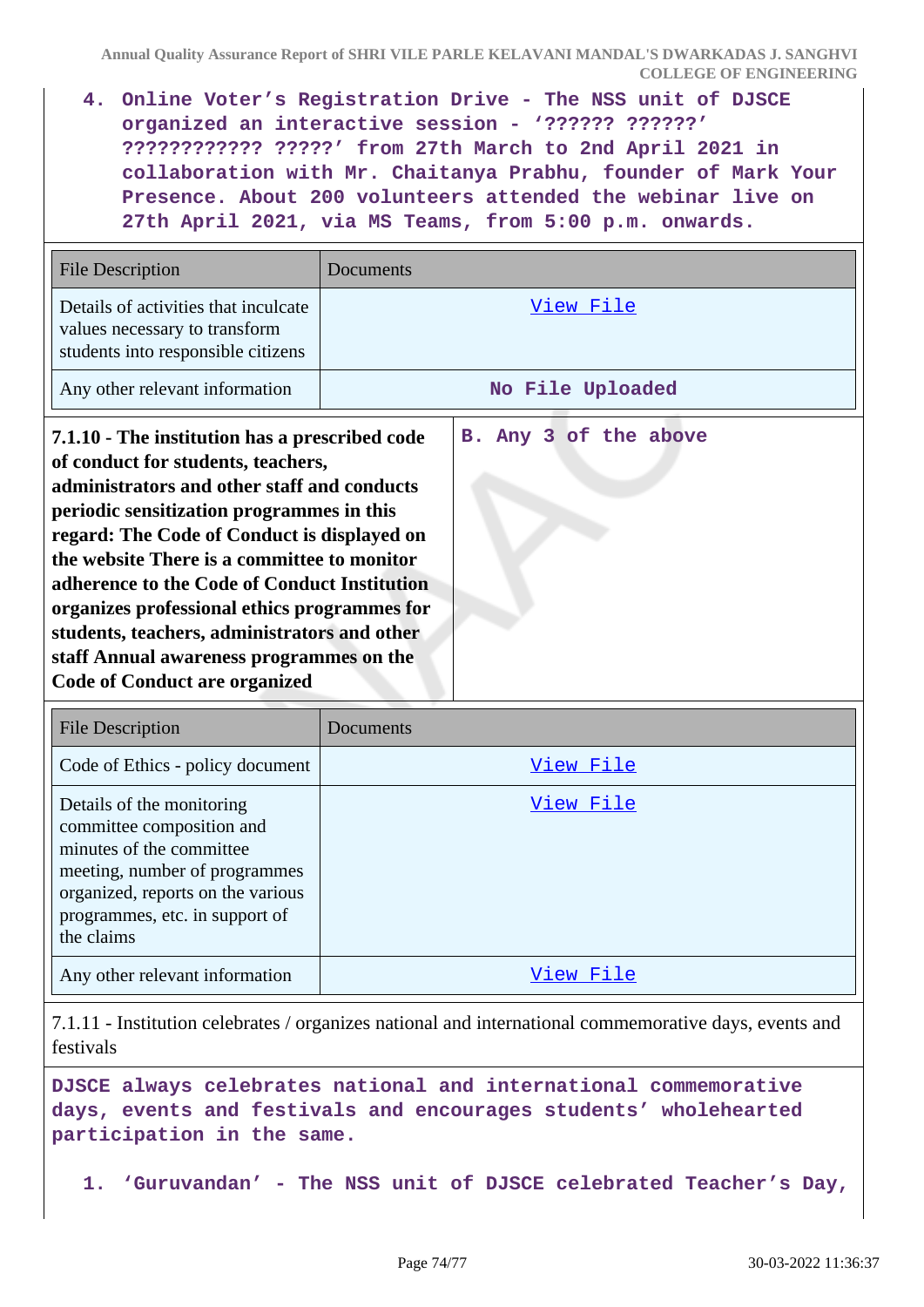**5th September 2020 in a unique manner. Even in such tough times, teachers had given all the extra efforts to keep the productivity of all their students intact. To celebrate their high spirits and to humbly acknowledge the crucial role they play in shaping students' future. They curated short videos for all the teachers. All the volunteers made a short clip that consisted of a message written on a plain white sheet. The entire message was broken down into parts and was distributed among the volunteers. Later on, the short clips from volunteers were combined together in such a manner that it completes the message in that single video clip. Several such clips were formed with the similar message.**

**2. Independence Week (Pillars of Our Nation) - The NSS unit of DJSCE proudly celebrated the 73 Auspicious Years of Independent India by remembering the countless freedom fighters and revolutionaries, who strived and made heroic sacrifices to win us our freedom, with utmost gratitude and pride in our hearts. Being one of the ???????? ???????????, India has made stellar progress in all the fields. Independence Day is one of the most significant days in Indian history that reminds us of the bravery of our freedom fighters.**

| <b>File Description</b>                                                              | Documents        |
|--------------------------------------------------------------------------------------|------------------|
| Annual report of the celebrations<br>and commemorative events for<br>during the year | View File        |
| Geotagged photographs of some<br>of the events                                       | No File Uploaded |
| Any other relevant information                                                       | No File Uploaded |

## **7.2 - Best Practices**

7.2.1 - Provide the weblink on the Institutional website regarding the Best practices as per the prescribed format of NAAC

**https://djsce.ac.in/Images/djsceimages/NAAC/7.2.pdf**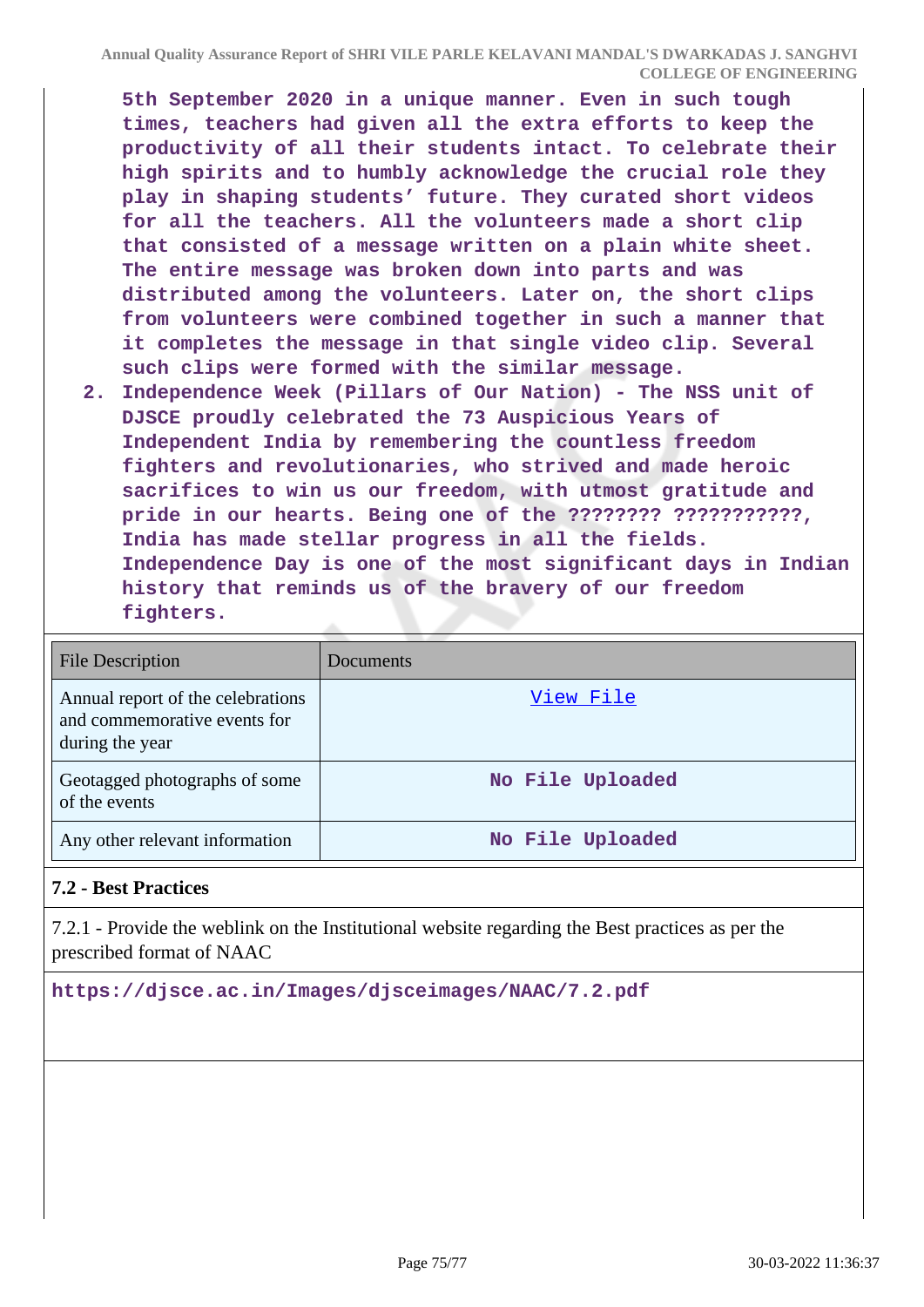| <b>File Description</b>                        | Documents                                               |
|------------------------------------------------|---------------------------------------------------------|
| Best practices in the Institutional<br>website | https://djsce.ac.in/Images/djsceimages/NAAC/<br>7.2.pdf |
| Any other relevant information                 | Nil                                                     |

## **7.3 - Institutional Distinctiveness**

7.3.1 - Highlight the performance of the institution in an area distinct to its priority and thrust (within a maximum of 200 words)

**DJSCE believes in providing a holistic education, ensuring that it is the key differentiator in today's ever-changing world. The college is committed to creating socially responsible engineers. A plethora of activities are conducted throughout the year under various chapters & clubs, that gives the students a professional environment and the chance to further excel, imbibing true spirit of oneness & upholding of ethical value system. These activities result in many of our students and their teams winning many National and International contests and competitions.**

**Being an Autonomous institute, in addition to the soft skills, we also offer Audit courses, namely "Indian Knowledge tradition" and "Constitution of India" and credit course "Universal Human Values" with an aim to create an awareness to be good citizens of India with proper individual role and ethical responsibility towards society. To inculcate the basic concepts of entrepreneurship and the process of self-learning and research required to conceptualize and create a successful product, a project based laboratory course "Innovative Product Development" was introduced with an aim to identify and address societal problems.**

**To provide job oriented skill based training to students, college has partnered with IBM and Coursera to offer Advanced Technology courses and provides training in courses like SAS, SAP, Lab View, Ansys, Antennas and CAD/CAM for the benefits of our students. Our Campus placement record is 100%.**

**During the lockdown period due to Covid19 pandemic, the entire Teaching Learning process was carried out very efficiently using MS Teams platform. Our institute has been consistently rated amongst the top 100 institutions of our country year after year by various ranking agencies.**